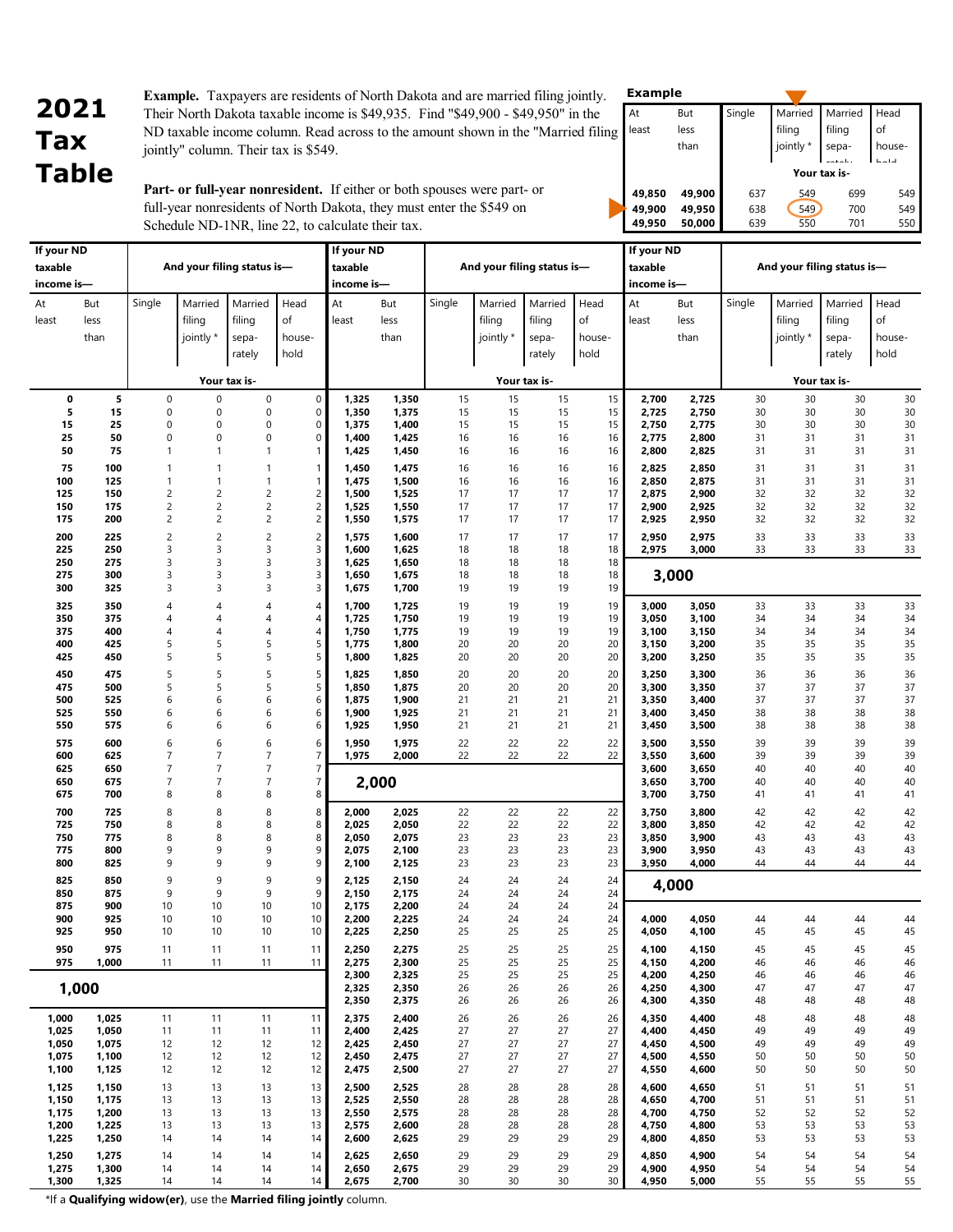|                |                |          |                            |              |          | If your ND       |                  |            |                            |              |            | If your ND       |                  |            |            |                            |            |
|----------------|----------------|----------|----------------------------|--------------|----------|------------------|------------------|------------|----------------------------|--------------|------------|------------------|------------------|------------|------------|----------------------------|------------|
| If your ND     |                |          |                            |              |          |                  |                  |            |                            |              |            |                  |                  |            |            |                            |            |
| taxable        |                |          | And your filing status is- |              |          | taxable          |                  |            | And your filing status is- |              |            | taxable          |                  |            |            | And your filing status is- |            |
| income is-     |                |          |                            |              |          | income is-       |                  |            |                            |              |            | income is-       |                  |            |            |                            |            |
| At             | But            | Single   | Married                    | Married      | Head     | At               | But              | Single     | Married                    | Married      | Head       | At               | But              | Single     | Married    | Married                    | Head       |
| least          | less           |          | filing                     | filing       | of       | least            | less             |            | filing                     | filing       | of         | least            | less             |            | filing     | filing                     | of         |
|                |                |          |                            |              |          |                  |                  |            |                            |              |            |                  |                  |            |            |                            |            |
|                | than           |          | jointly *                  | sepa-        | house-   |                  | than             |            | jointly *                  | sepa-        | house-     |                  | than             |            | jointly *  | sepa-                      | house-     |
|                |                |          |                            | rately       | hold     |                  |                  |            |                            | rately       | hold       |                  |                  |            |            | rately                     | hold       |
|                |                |          |                            |              |          |                  |                  |            |                            |              |            |                  |                  |            |            |                            |            |
|                |                |          |                            | Your tax is- |          |                  |                  |            |                            | Your tax is- |            |                  |                  |            |            | Your tax is-               |            |
|                | 5,000          |          |                            |              |          | 8,000            |                  |            |                            |              |            |                  | 11,000           |            |            |                            |            |
|                |                |          |                            |              |          |                  |                  |            |                            |              |            |                  |                  |            |            |                            |            |
| 5,000          | 5,050          | 55       | 55                         | 55           | 55       | 8,000            | 8,050            | 88         | 88                         | 88           | 88         | 11,000           | 11,050           | 121        | 121        | 121                        | 121        |
| 5,050          | 5,100          | 56       | 56                         | 56           | 56       | 8,050            | 8,100            | 89         | 89                         | 89           | 89         | 11,050           | 11,100           | 122        | 122        | 122                        | 122        |
| 5,100          | 5,150          | 56       | 56                         | 56           | 56       | 8,100            | 8,150            | 89         | 89                         | 89           | 89         | 11,100           | 11,150           | 122        | 122        | 122                        | 122        |
| 5,150          | 5,200          | 57       | 57                         | 57           | 57       | 8,150            | 8,200            | 90         | 90                         | 90           | 90         | 11,150           | 11,200           | 123        | 123        | 123                        | 123        |
| 5,200          | 5,250          | 57       | 57                         | 57           | 57       | 8,200            | 8,250            | 90         | 90                         | 90           | 90         | 11,200           | 11,250           | 123        | 123        | 123                        | 123        |
| 5,250          | 5,300          | 58       | 58                         | 58           | 58       | 8,250            | 8,300            | 91         | 91                         | 91           | 91         | 11,250           | 11,300           | 124        | 124        | 124                        | 124        |
| 5,300          | 5,350          | 59       | 59                         | 59           | 59       | 8,300            | 8,350            | 92         | 92                         | 92           | 92         | 11,300           | 11,350           | 125        | 125        | 125                        | 125        |
| 5,350          | 5,400          | 59       | 59                         | 59           | 59       | 8,350            | 8,400            | 92         | 92                         | 92           | 92         | 11,350           | 11,400           | 125        | 125        | 125                        | 125        |
| 5,400          | 5,450          | 60       | 60                         | 60           | 60       | 8,400            | 8,450            | 93         | 93                         | 93           | 93         | 11,400           | 11,450           | 126        | 126        | 126                        | 126        |
| 5,450          | 5,500          | 60       | 60                         | 60           | 60       | 8,450            | 8,500            | 93         | 93                         | 93           | 93         | 11,450           | 11,500           | 126        | 126        | 126                        | 126        |
| 5,500          | 5,550          | 61       | 61                         | 61           | 61       | 8,500            | 8,550            | 94         | 94                         | 94           | 94         | 11,500           | 11,550           | 127        | 127        | 127                        | 127        |
| 5,550          | 5,600          | 61       | 61                         | 61           | 61       | 8,550            | 8,600            | 94         | 94                         | 94           | 94         | 11,550           | 11,600           | 127        | 127        | 127                        | 127        |
| 5,600          | 5,650          | 62       | 62                         | 62           | 62       | 8,600            | 8,650            | 95         | 95                         | 95           | 95         | 11,600           | 11,650           | 128        | 128        | 128                        | 128        |
| 5,650          | 5,700          | 62       | 62                         | 62           | 62       | 8,650            | 8,700            | 95         | 95                         | 95           | 95         | 11,650           | 11,700           | 128        | 128        | 128                        | 128        |
| 5,700          | 5,750          | 63       | 63                         | 63           | 63       | 8,700            | 8,750            | 96         | 96                         | 96           | 96         | 11,700           | 11,750           | 129        | 129        | 129                        | 129        |
| 5,750          | 5,800          | 64       | 64                         | 64           | 64       | 8,750            | 8,800            | 97         | 97                         | 97           | 97         | 11,750           | 11,800           | 130        | 130        | 130                        | 130        |
| 5,800          | 5,850          | 64       | 64                         | 64           | 64       | 8,800            | 8,850            | 97         | 97                         | 97           | 97         | 11,800           | 11,850           | 130        | 130        | 130                        | 130        |
| 5,850          | 5,900          | 65       | 65                         | 65           | 65       | 8,850            | 8,900            | 98         | 98                         | 98           | 98         | 11,850           | 11,900           | 131        | 131        | 131                        | 131        |
| 5,900<br>5,950 | 5,950<br>6,000 | 65<br>66 | 65<br>66                   | 65<br>66     | 65<br>66 | 8,900<br>8,950   | 8,950<br>9,000   | 98<br>99   | 98<br>99                   | 98<br>99     | 98<br>99   | 11,900<br>11,950 | 11,950<br>12,000 | 131<br>132 | 131<br>132 | 131<br>132                 | 131<br>132 |
|                |                |          |                            |              |          |                  |                  |            |                            |              |            |                  |                  |            |            |                            |            |
|                | 6,000          |          |                            |              |          |                  | 9,000            |            |                            |              |            |                  | 12,000           |            |            |                            |            |
| 6,000          | 6,050          | 66       | 66                         | 66           | 66       | 9,000            | 9,050            | 99         | 99                         | 99           | 99         | 12,000           | 12,050           | 132        | 132        | 132                        | 132        |
| 6,050          | 6,100          | 67       | 67                         | 67           | 67       | 9,050            | 9,100            | 100        | 100                        | 100          | 100        | 12,050           | 12,100           | 133        | 133        | 133                        | 133        |
| 6,100          | 6,150          | 67       | 67                         | 67           | 67       | 9,100            | 9,150            | 100        | 100                        | 100          | 100        | 12,100           | 12,150           | 133        | 133        | 133                        | 133        |
| 6,150          | 6,200          | 68       | 68                         | 68           | 68       | 9,150            | 9,200            | 101        | 101                        | 101          | 101        | 12,150           | 12,200           | 134        | 134        | 134                        | 134        |
| 6,200          | 6,250          | 68       | 68                         | 68           | 68       | 9,200            | 9,250            | 101        | 101                        | 101          | 101        | 12,200           | 12,250           | 134        | 134        | 134                        | 134        |
| 6,250          | 6,300          | 69       | 69                         | 69           | 69       | 9,250            | 9,300            | 102        | 102                        | 102          | 102        | 12,250           | 12,300           | 135        | 135        | 135                        | 135        |
| 6,300          | 6,350          | 70       | 70                         | 70           | 70       | 9,300            | 9,350            | 103        | 103                        | 103          | 103        | 12,300           | 12,350           | 136        | 136        | 136                        | 136        |
| 6,350          | 6,400          | 70       | 70                         | 70           | 70       | 9,350            | 9,400            | 103        | 103                        | 103          | 103        | 12,350           | 12,400           | 136        | 136        | 136                        | 136        |
| 6,400          | 6,450          | 71       | 71                         | 71           | 71       | 9,400            | 9,450            | 104        | 104                        | 104          | 104        | 12,400           | 12,450           | 137        | 137        | 137                        | 137        |
| 6,450          | 6,500          | 71       | 71                         | 71           | 71       | 9,450            | 9,500            | 104        | 104                        | 104          | 104        | 12,450           | 12,500           | 137        | 137        | 137                        | 137        |
| 6,500          | 6,550          | 72       | 72                         | 72           | 72       | 9,500            | 9,550            | 105        | 105                        | 105          | 105        | 12,500           | 12,550           | 138        | 138        | 138                        | 138        |
| 6,550          | 6,600          | 72       | 72                         | 72           | 72       | 9,550            | 9,600            | 105        | 105                        | 105          | 105        | 12,550           | 12,600           | 138        | 138        | 138                        | 138        |
| 6,600          | 6,650          | 73       | 73                         | 73           | 73       | 9,600            | 9,650            | 106        | 106                        | 106          | 106        | 12,600           | 12,650           | 139        | 139        | 139                        | 139        |
| 6,650          | 6,700          | 73       | 73                         | 73           | 73       | 9,650            | 9,700            | 106        | 106                        | 106          | 106        | 12,650           | 12,700           | 139        | 139        | 139                        | 139        |
| 6,700          | 6,750          | 74       | 74                         | 74           | 74       | 9,700            | 9,750            | 107        | 107                        | 107          | 107        | 12,700           | 12,750           | 140        | 140        | 140                        | 140        |
| 6,750          | 6,800          | 75       | 75                         | 75           | 75       | 9,750            | 9,800            | 108        | 108                        | 108          | 108        | 12,750           | 12,800           | 141        | 141        | 141                        | 141        |
| 6,800          | 6,850          | 75       | 75                         | 75           | 75       | 9,800            | 9,850            | 108        | 108                        | 108          | 108        | 12,800           | 12,850           | 141        | 141        | 141                        | 141        |
| 6,850          | 6,900          | 76       | 76                         | 76           | 76       | 9,850            | 9,900            | 109        | 109                        | 109          | 109        | 12,850           | 12,900           | 142        | 142        | 142                        | 142        |
| 6,900<br>6,950 | 6,950<br>7,000 | 76<br>77 | 76<br>77                   | 76<br>77     | 76<br>77 | 9,900<br>9,950   | 9,950<br>10,000  | 109<br>110 | 109<br>110                 | 109<br>110   | 109<br>110 | 12,900<br>12,950 | 12,950<br>13,000 | 142<br>143 | 142<br>143 | 142<br>143                 | 142<br>143 |
|                | 7,000          |          |                            |              |          |                  | 10,000           |            |                            |              |            |                  | 13,000           |            |            |                            |            |
|                |                |          |                            |              |          |                  |                  |            |                            |              |            |                  |                  |            |            |                            |            |
| 7,000          | 7,050          | 77       | 77                         | 77           | 77       | 10,000           | 10,050           | 110        | 110                        | 110          | 110        | 13,000           | 13,050           | 143        | 143        | 143                        | 143        |
| 7,050          | 7,100          | 78       | 78                         | 78           | 78       | 10,050           | 10,100           | 111        | 111                        | 111          | 111        | 13,050           | 13,100           | 144        | 144        | 144                        | 144        |
| 7,100<br>7,150 | 7,150<br>7,200 | 78<br>79 | 78<br>79                   | 78<br>79     | 78<br>79 | 10,100<br>10,150 | 10,150<br>10,200 | 111<br>112 | 111<br>112                 | 111<br>112   | 111<br>112 | 13,100<br>13,150 | 13,150<br>13,200 | 144<br>145 | 144<br>145 | 144<br>145                 | 144<br>145 |
| 7,200          | 7,250          | 79       | 79                         | 79           | 79       | 10,200           | 10,250           | 112        | 112                        | 112          | 112        | 13,200           | 13,250           | 145        | 145        | 145                        | 145        |
|                |                |          | 80                         |              |          |                  |                  |            |                            |              |            |                  |                  |            | 146        | 146                        |            |
| 7,250<br>7,300 | 7,300<br>7,350 | 80<br>81 | 81                         | 80<br>81     | 80<br>81 | 10,250<br>10,300 | 10,300<br>10,350 | 113<br>114 | 113<br>114                 | 113<br>114   | 113<br>114 | 13,250<br>13,300 | 13,300<br>13,350 | 146<br>147 | 147        | 147                        | 146<br>147 |
| 7,350          | 7,400          | 81       | 81                         | 81           | 81       | 10,350           | 10,400           | 114        | 114                        | 114          | 114        | 13,350           | 13,400           | 147        | 147        | 147                        | 147        |
| 7,400          | 7,450          | 82       | 82                         | 82           | 82       | 10,400           | 10,450           | 115        | 115                        | 115          | 115        | 13,400           | 13,450           | 148        | 148        | 148                        | 148        |
| 7,450          | 7,500          | 82       | 82                         | 82           | 82       | 10,450           | 10,500           | 115        | 115                        | 115          | 115        | 13,450           | 13,500           | 148        | 148        | 148                        | 148        |
| 7,500          | 7,550          | 83       | 83                         | 83           | 83       | 10,500           | 10,550           | 116        | 116                        | 116          | 116        | 13,500           | 13,550           | 149        | 149        | 149                        | 149        |
| 7,550          | 7,600          | 83       | 83                         | 83           | 83       | 10,550           | 10,600           | 116        | 116                        | 116          | 116        | 13,550           | 13,600           | 149        | 149        | 149                        | 149        |
| 7,600          | 7,650          | 84       | 84                         | 84           | 84       | 10,600           | 10,650           | 117        | 117                        | 117          | 117        | 13,600           | 13,650           | 150        | 150        | 150                        | 150        |
| 7,650          | 7,700          | 84       | 84                         | 84           | 84       | 10,650           | 10,700           | 117        | 117                        | 117          | 117        | 13,650           | 13,700           | 150        | 150        | 150                        | 150        |
| 7,700          | 7,750          | 85       | 85                         | 85           | 85       | 10,700           | 10,750           | 118        | 118                        | 118          | 118        | 13,700           | 13,750           | 151        | 151        | 151                        | 151        |
| 7,750          | 7,800          | 86       | 86                         | 86           | 86       | 10,750           | 10,800           | 119        | 119                        | 119          | 119        | 13,750           | 13,800           | 152        | 152        | 152                        | 152        |
| 7,800          | 7,850          | 86       | 86                         | 86           | 86       | 10,800           | 10,850           | 119        | 119                        | 119          | 119        | 13,800           | 13,850           | 152        | 152        | 152                        | 152        |
| 7,850          | 7,900          | 87       | 87                         | 87           | 87       | 10,850           | 10,900           | 120        | 120                        | 120          | 120        | 13,850           | 13,900           | 153        | 153        | 153                        | 153        |
| 7,900          | 7,950          | 87       | 87                         | 87           | 87       | 10,900           | 10,950           | 120        | 120                        | 120          | 120        | 13,900           | 13,950           | 153        | 153        | 153                        | 153        |
| 7,950          | 8,000          | 88       | 88                         | 88           | 88       | 10,950           | 11,000           | 121        | 121                        | 121          | 121        | 13,950           | 14,000           | 154        | 154        | 154                        | 154        |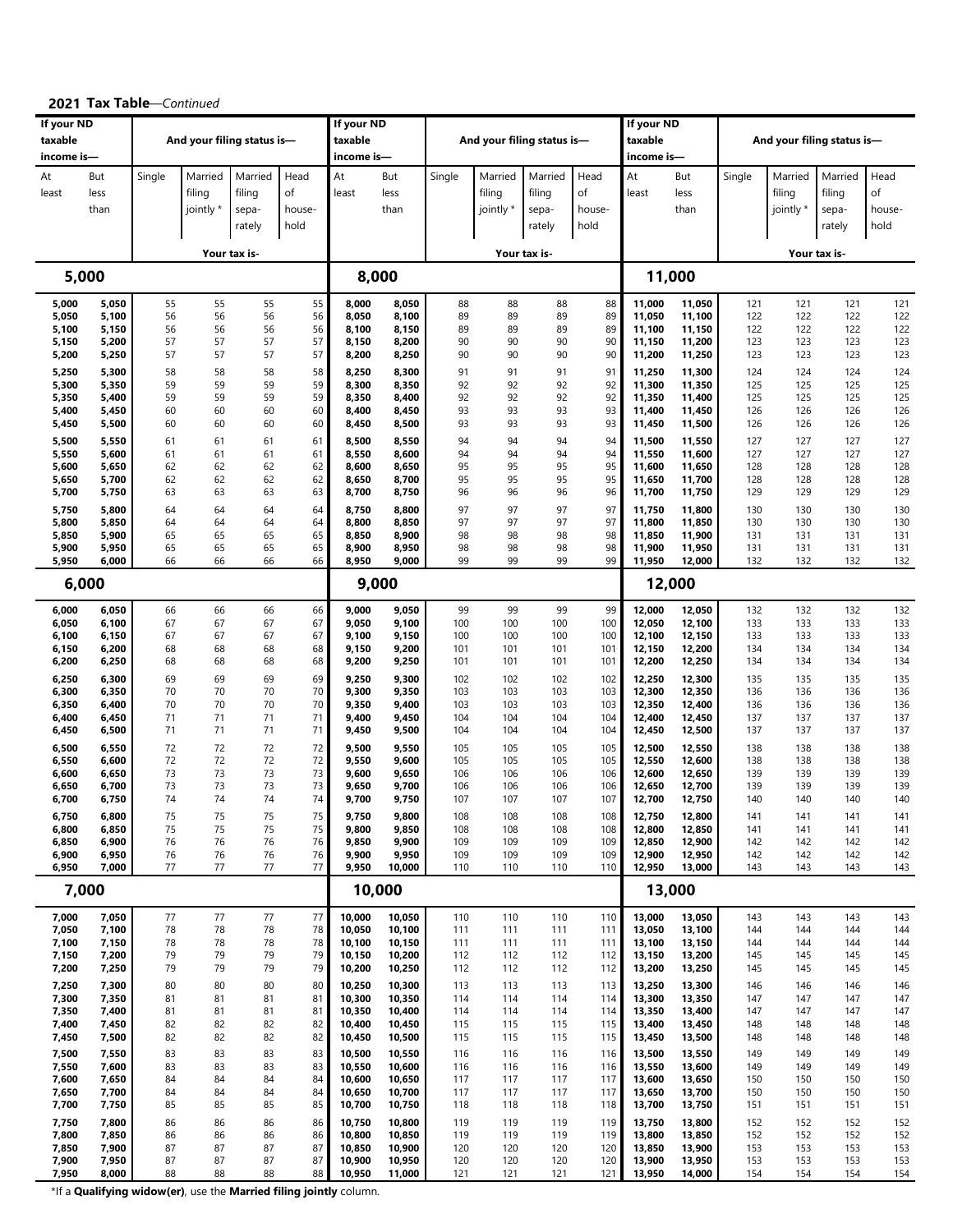| If your ND<br>taxable |                  |            | And your filing status is- |              |            | If your ND<br>taxable |                  |            | And your filing status is- |              |            | If your ND<br>taxable |                  |            |            | And your filing status is- |            |
|-----------------------|------------------|------------|----------------------------|--------------|------------|-----------------------|------------------|------------|----------------------------|--------------|------------|-----------------------|------------------|------------|------------|----------------------------|------------|
| income is-            |                  |            |                            |              |            | income is-            |                  |            |                            |              |            | income is-            |                  |            |            |                            |            |
| At                    | But              | Single     | Married                    | Married      | Head       | At                    | But              | Single     | Married                    | Married      | Head       | At                    | But              | Single     | Married    | Married                    | Head       |
| least                 | less             |            | filing                     | filing       | of         | least                 | less             |            | filing                     | filing       | of         | least                 | less             |            | filing     | filing                     | of         |
|                       | than             |            | jointly *                  | sepa-        | house-     |                       | than             |            | jointly *                  | sepa-        | house-     |                       | than             |            | jointly *  | sepa-                      | house-     |
|                       |                  |            |                            | rately       | hold       |                       |                  |            |                            | rately       | hold       |                       |                  |            |            | rately                     | hold       |
|                       |                  |            |                            |              |            |                       |                  |            |                            |              |            |                       |                  |            |            |                            |            |
|                       |                  |            |                            | Your tax is- |            |                       |                  |            |                            | Your tax is- |            |                       |                  |            |            | Your tax is-               |            |
|                       | 14,000           |            |                            |              |            |                       | 17,000           |            |                            |              |            |                       | 20,000           |            |            |                            |            |
| 14,000                | 14,050           | 154        | 154                        | 154          | 154        | 17,000                | 17,050           | 187        | 187                        | 187          | 187        | 20,000                | 20,050           | 220        | 220        | 220                        | 220        |
| 14,050<br>14,100      | 14,100<br>14,150 | 155<br>155 | 155<br>155                 | 155<br>155   | 155<br>155 | 17,050<br>17,100      | 17,100<br>17,150 | 188<br>188 | 188<br>188                 | 188<br>188   | 188<br>188 | 20,050<br>20,100      | 20,100<br>20,150 | 221<br>221 | 221<br>221 | 221<br>221                 | 221<br>221 |
| 14,150                | 14,200           | 156        | 156                        | 156          | 156        | 17,150                | 17,200           | 189        | 189                        | 189          | 189        | 20,150                | 20,200           | 222        | 222        | 222                        | 222        |
| 14,200                | 14,250           | 156        | 156                        | 156          | 156        | 17,200                | 17,250           | 189        | 189                        | 189          | 189        | 20,200                | 20,250           | 222        | 222        | 222                        | 222        |
| 14,250                | 14,300           | 157        | 157                        | 157          | 157        | 17,250                | 17,300           | 190        | 190                        | 190          | 190        | 20,250                | 20,300           | 223        | 223        | 223                        | 223        |
| 14,300<br>14,350      | 14,350<br>14,400 | 158<br>158 | 158<br>158                 | 158<br>158   | 158<br>158 | 17,300<br>17,350      | 17,350<br>17,400 | 191<br>191 | 191<br>191                 | 191<br>191   | 191<br>191 | 20,300<br>20,350      | 20,350<br>20,400 | 224<br>224 | 224<br>224 | 224<br>224                 | 224<br>224 |
| 14,400                | 14,450           | 159        | 159                        | 159          | 159        | 17,400                | 17,450           | 192        | 192                        | 192          | 192        | 20,400                | 20,450           | 225        | 225        | 225                        | 225        |
| 14,450                | 14,500           | 159        | 159                        | 159          | 159        | 17,450                | 17,500           | 192        | 192                        | 192          | 192        | 20,450                | 20,500           | 225        | 225        | 225                        | 225        |
| 14,500                | 14,550           | 160        | 160                        | 160          | 160        | 17,500                | 17,550           | 193        | 193                        | 193          | 193        | 20,500                | 20,550           | 226        | 226        | 226                        | 226        |
| 14,550<br>14,600      | 14,600<br>14,650 | 160<br>161 | 160<br>161                 | 160<br>161   | 160<br>161 | 17,550<br>17,600      | 17,600<br>17,650 | 193<br>194 | 193<br>194                 | 193<br>194   | 193<br>194 | 20,550<br>20,600      | 20,600<br>20,650 | 226<br>227 | 226<br>227 | 226<br>227                 | 226<br>227 |
| 14,650                | 14,700           | 161        | 161                        | 161          | 161        | 17,650                | 17,700           | 194        | 194                        | 194          | 194        | 20,650                | 20,700           | 227        | 227        | 227                        | 227        |
| 14,700                | 14,750           | 162        | 162                        | 162          | 162        | 17,700                | 17,750           | 195        | 195                        | 195          | 195        | 20,700                | 20,750           | 228        | 228        | 228                        | 228        |
| 14,750                | 14,800           | 163        | 163                        | 163          | 163        | 17,750                | 17,800           | 196        | 196                        | 196          | 196        | 20,750                | 20,800           | 229        | 229        | 229                        | 229        |
| 14,800<br>14,850      | 14,850<br>14,900 | 163<br>164 | 163<br>164                 | 163<br>164   | 163<br>164 | 17,800<br>17,850      | 17,850<br>17,900 | 196<br>197 | 196<br>197                 | 196<br>197   | 196<br>197 | 20,800<br>20,850      | 20,850<br>20,900 | 229<br>230 | 229<br>230 | 229<br>230                 | 229<br>230 |
| 14,900                | 14,950           | 164        | 164                        | 164          | 164        | 17,900                | 17,950           | 197        | 197                        | 197          | 197        | 20,900                | 20,950           | 230        | 230        | 230                        | 230        |
| 14,950                | 15,000           | 165        | 165                        | 165          | 165        | 17,950                | 18,000           | 198        | 198                        | 198          | 198        | 20,950                | 21,000           | 231        | 231        | 231                        | 231        |
|                       | 15,000           |            |                            |              |            |                       | 18,000           |            |                            |              |            |                       | 21,000           |            |            |                            |            |
| 15,000                | 15,050           | 165        | 165                        | 165          | 165        | 18,000                | 18,050           | 198        | 198                        | 198          | 198        | 21,000                | 21,050           | 231        | 231        | 231                        | 231        |
| 15,050<br>15,100      | 15,100<br>15,150 | 166<br>166 | 166<br>166                 | 166<br>166   | 166<br>166 | 18,050<br>18,100      | 18,100<br>18,150 | 199<br>199 | 199<br>199                 | 199<br>199   | 199<br>199 | 21,050<br>21,100      | 21,100<br>21,150 | 232<br>232 | 232<br>232 | 232<br>232                 | 232<br>232 |
| 15,150                | 15,200           | 167        | 167                        | 167          | 167        | 18,150                | 18,200           | 200        | 200                        | 200          | 200        | 21,150                | 21,200           | 233        | 233        | 233                        | 233        |
| 15,200                | 15,250           | 167        | 167                        | 167          | 167        | 18,200                | 18,250           | 200        | 200                        | 200          | 200        | 21,200                | 21,250           | 233        | 233        | 233                        | 233        |
| 15,250                | 15,300           | 168        | 168                        | 168          | 168        | 18,250                | 18,300           | 201        | 201                        | 201          | 201        | 21,250                | 21,300           | 234        | 234        | 234                        | 234        |
| 15,300<br>15,350      | 15,350<br>15,400 | 169<br>169 | 169<br>169                 | 169<br>169   | 169<br>169 | 18,300<br>18,350      | 18,350<br>18,400 | 202<br>202 | 202<br>202                 | 202<br>202   | 202<br>202 | 21,300<br>21,350      | 21,350<br>21,400 | 235<br>235 | 235<br>235 | 235<br>235                 | 235<br>235 |
| 15,400                | 15,450           | 170        | 170                        | 170          | 170        | 18,400                | 18,450           | 203        | 203                        | 203          | 203        | 21,400                | 21,450           | 236        | 236        | 236                        | 236        |
| 15,450                | 15,500           | 170        | 170                        | 170          | 170        | 18,450                | 18,500           | 203        | 203                        | 203          | 203        | 21,450                | 21,500           | 236        | 236        | 236                        | 236        |
| 15,500                | 15,550           | 171        | 171                        | 171          | 171        | 18,500                | 18,550           | 204        | 204                        | 204          | 204        | 21,500                | 21,550           | 237        | 237        | 237                        | 237        |
| 15,550<br>15,600      | 15,600<br>15,650 | 171<br>172 | 171<br>172                 | 171<br>172   | 171<br>172 | 18,550<br>18,600      | 18,600<br>18,650 | 204<br>205 | 204<br>205                 | 204<br>205   | 204<br>205 | 21,550<br>21,600      | 21,600<br>21,650 | 237<br>238 | 237<br>238 | 237<br>238                 | 237<br>238 |
| 15,650                | 15,700           | 172        | 172                        | 172          | 172        | 18,650                | 18,700           | 205        | 205                        | 205          | 205        | 21,650                | 21,700           | 238        | 238        | 238                        | 238        |
| 15,700                | 15,750           | 173        | 173                        | 173          | 173        | 18,700                | 18,750           | 206        | 206                        | 206          | 206        | 21,700                | 21,750           | 239        | 239        | 239                        | 239        |
| 15,750                | 15,800           | 174        | 174<br>174                 | 174          | 174<br>174 | 18,750<br>18,800      | 18,800           | 207<br>207 | 207<br>207                 | 207<br>207   | 207<br>207 | 21,750<br>21,800      | 21,800<br>21,850 | 240        | 240<br>240 | 240<br>240                 | 240<br>240 |
| 15,800<br>15,850      | 15,850<br>15,900 | 174<br>175 | 175                        | 174<br>175   | 175        | 18,850                | 18,850<br>18,900 | 208        | 208                        | 208          | 208        | 21,850                | 21,900           | 240<br>241 | 241        | 241                        | 241        |
| 15,900                | 15,950           | 175        | 175                        | 175          | 175        | 18,900                | 18,950           | 208        | 208                        | 208          | 208        | 21,900                | 21,950           | 241        | 241        | 241                        | 241        |
| 15,950                | 16,000           | 176        | 176                        | 176          | 176        | 18,950                | 19,000           | 209        | 209                        | 209          | 209        | 21,950                | 22,000           | 242        | 242        | 242                        | 242        |
|                       | 16,000           |            |                            |              |            |                       | 19,000           |            |                            |              |            |                       | 22,000           |            |            |                            |            |
| 16,000                | 16,050           | 176        | 176                        | 176          | 176        | 19,000                | 19,050           | 209        | 209                        | 209          | 209        | 22,000                | 22,050           | 242        | 242        | 242                        | 242        |
| 16,050<br>16,100      | 16,100<br>16,150 | 177<br>177 | 177<br>177                 | 177<br>177   | 177<br>177 | 19,050<br>19,100      | 19,100<br>19,150 | 210<br>210 | 210<br>210                 | 210<br>210   | 210<br>210 | 22,050<br>22,100      | 22,100<br>22,150 | 243<br>243 | 243<br>243 | 243<br>243                 | 243<br>243 |
| 16,150                | 16,200           | 178        | 178                        | 178          | 178        | 19,150                | 19,200           | 211        | 211                        | 211          | 211        | 22,150                | 22,200           | 244        | 244        | 244                        | 244        |
| 16,200                | 16,250           | 178        | 178                        | 178          | 178        | 19,200                | 19,250           | 211        | 211                        | 211          | 211        | 22,200                | 22,250           | 244        | 244        | 244                        | 244        |
| 16,250                | 16,300           | 179        | 179                        | 179          | 179        | 19,250                | 19,300           | 212        | 212                        | 212          | 212        | 22,250                | 22,300           | 245        | 245        | 245                        | 245        |
| 16,300<br>16,350      | 16,350<br>16,400 | 180<br>180 | 180<br>180                 | 180<br>180   | 180<br>180 | 19,300<br>19,350      | 19,350<br>19,400 | 213<br>213 | 213<br>213                 | 213<br>213   | 213<br>213 | 22,300<br>22,350      | 22,350<br>22,400 | 246<br>246 | 246<br>246 | 246<br>246                 | 246<br>246 |
| 16,400                | 16,450           | 181        | 181                        | 181          | 181        | 19,400                | 19,450           | 214        | 214                        | 214          | 214        | 22,400                | 22,450           | 247        | 247        | 247                        | 247        |
| 16,450                | 16,500           | 181        | 181                        | 181          | 181        | 19,450                | 19,500           | 214        | 214                        | 214          | 214        | 22,450                | 22,500           | 247        | 247        | 247                        | 247        |
| 16,500                | 16,550           | 182        | 182                        | 182          | 182        | 19,500                | 19,550           | 215        | 215                        | 215          | 215        | 22,500                | 22,550           | 248        | 248        | 248                        | 248        |
| 16,550<br>16,600      | 16,600<br>16,650 | 182<br>183 | 182<br>183                 | 182<br>183   | 182<br>183 | 19,550<br>19,600      | 19,600<br>19,650 | 215<br>216 | 215<br>216                 | 215<br>216   | 215<br>216 | 22,550<br>22,600      | 22,600<br>22,650 | 248<br>249 | 248<br>249 | 248<br>249                 | 248<br>249 |
| 16,650                | 16,700           | 183        | 183                        | 183          | 183        | 19,650                | 19,700           | 216        | 216                        | 216          | 216        | 22,650                | 22,700           | 249        | 249        | 249                        | 249        |
| 16,700                | 16,750           | 184        | 184                        | 184          | 184        | 19,700                | 19,750           | 217        | 217                        | 217          | 217        | 22,700                | 22,750           | 250        | 250        | 250                        | 250        |
| 16,750                | 16,800           | 185        | 185                        | 185          | 185        | 19,750                | 19,800           | 218        | 218                        | 218          | 218        | 22,750                | 22,800           | 251        | 251        | 251                        | 251        |
| 16,800<br>16,850      | 16,850<br>16,900 | 185<br>186 | 185<br>186                 | 185<br>186   | 185<br>186 | 19,800<br>19,850      | 19,850<br>19,900 | 218<br>219 | 218<br>219                 | 218<br>219   | 218<br>219 | 22,800<br>22,850      | 22,850<br>22,900 | 251<br>252 | 251<br>252 | 251<br>252                 | 251<br>252 |
| 16,900                | 16,950           | 186        | 186                        | 186          | 186        | 19,900                | 19,950           | 219        | 219                        | 219          | 219        | 22,900                | 22,950           | 252        | 252        | 252                        | 252        |
| 16,950                | 17,000           | 187        | 187                        | 187          | 187        | 19,950                | 20,000           | 220        | 220                        | 220          | 220        | 22,950                | 23,000           | 253        | 253        | 253                        | 253        |

**2021 Tax Table**—*Continued*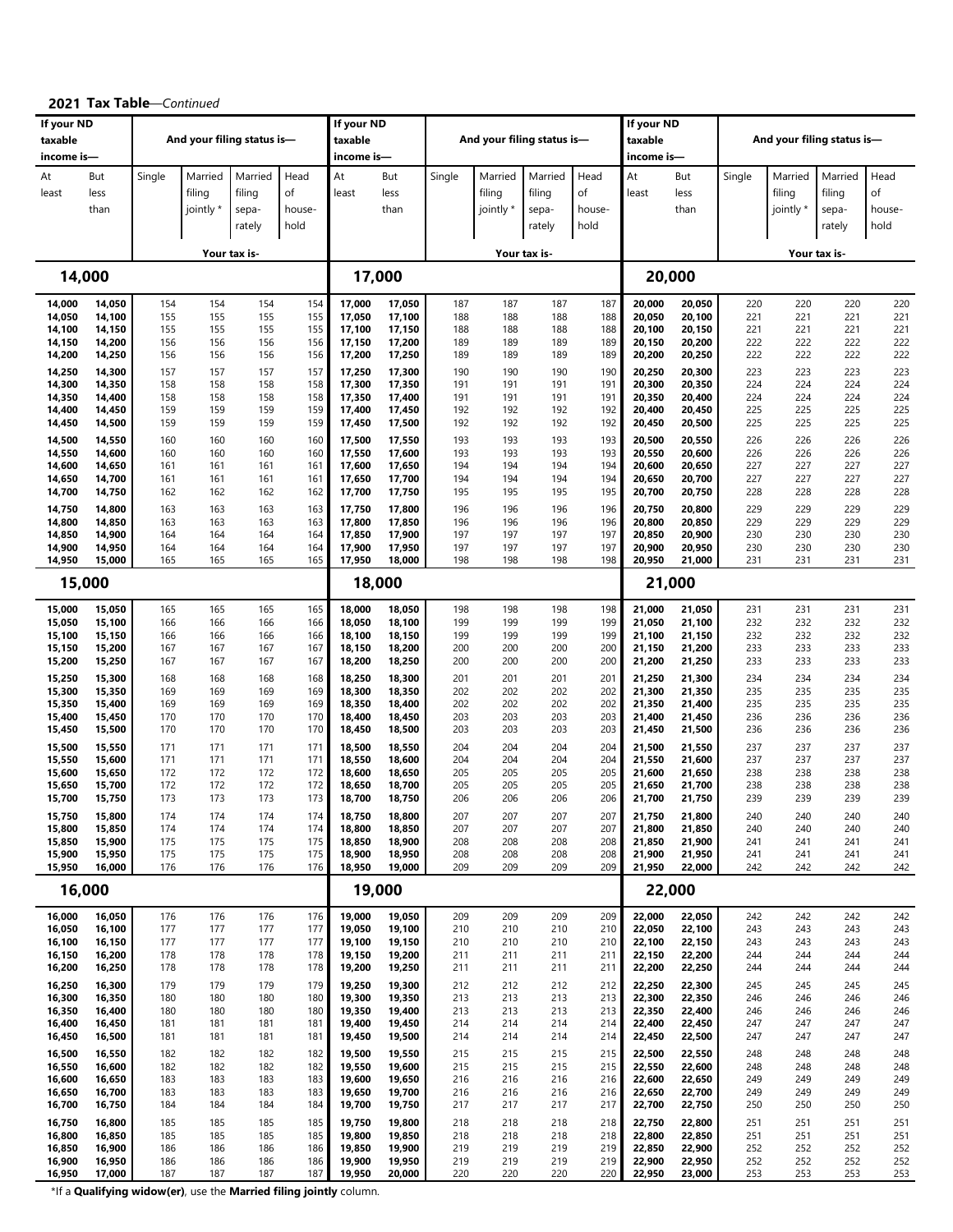|                       |                  |            |                            |              |            | If your ND       |                  |            |                            |              |            |                       |                  |            |            |                            |            |
|-----------------------|------------------|------------|----------------------------|--------------|------------|------------------|------------------|------------|----------------------------|--------------|------------|-----------------------|------------------|------------|------------|----------------------------|------------|
| If your ND<br>taxable |                  |            | And your filing status is- |              |            | taxable          |                  |            | And your filing status is- |              |            | If your ND<br>taxable |                  |            |            | And your filing status is- |            |
| income is-            |                  |            |                            |              |            | income is-       |                  |            |                            |              |            | income is-            |                  |            |            |                            |            |
|                       |                  |            |                            |              |            |                  |                  |            |                            |              |            |                       |                  |            |            |                            |            |
| At                    | But              | Single     | Married                    | Married      | Head       | At               | But              | Single     | Married                    | Married      | Head       | At                    | But              | Single     | Married    | Married                    | Head       |
| least                 | less             |            | filing                     | filing       | of         | least            | less             |            | filing                     | filing       | of         | least                 | less             |            | filing     | filing                     | οf         |
|                       | than             |            | jointly *                  | sepa-        | house-     |                  | than             |            | jointly *                  | sepa-        | house-     |                       | than             |            | jointly *  | sepa-                      | house-     |
|                       |                  |            |                            | rately       | hold       |                  |                  |            |                            | rately       | hold       |                       |                  |            |            | rately                     | hold       |
|                       |                  |            |                            | Your tax is- |            |                  |                  |            |                            | Your tax is- |            |                       |                  |            |            | Your tax is-               |            |
|                       | 23,000           |            |                            |              |            | 26,000           |                  |            |                            |              |            |                       | 29,000           |            |            |                            |            |
|                       |                  |            |                            | 253          | 253        | 26,000           |                  |            | 286                        | 286          |            |                       | 29,050           |            | 319        | 319                        | 319        |
| 23,000<br>23,050      | 23,050<br>23,100 | 253<br>254 | 253<br>254                 | 254          | 254        | 26,050           | 26,050<br>26,100 | 286<br>287 | 287                        | 287          | 286<br>287 | 29,000<br>29,050      | 29,100           | 319<br>320 | 320        | 320                        | 320        |
| 23,100                | 23,150           | 254        | 254                        | 254          | 254        | 26,100           | 26,150           | 287        | 287                        | 287          | 287        | 29,100                | 29,150           | 320        | 320        | 320                        | 320        |
| 23,150                | 23,200           | 255        | 255                        | 255          | 255        | 26,150           | 26,200           | 288        | 288                        | 288          | 288        | 29,150                | 29,200           | 321        | 321        | 321                        | 321        |
| 23,200                | 23,250           | 255        | 255                        | 255          | 255        | 26,200           | 26,250           | 288        | 288                        | 288          | 288        | 29,200                | 29,250           | 321        | 321        | 321<br>322                 | 321        |
| 23,250<br>23,300      | 23,300<br>23,350 | 256<br>257 | 256<br>257                 | 256<br>257   | 256<br>257 | 26,250<br>26,300 | 26,300<br>26,350 | 289<br>290 | 289<br>290                 | 289<br>290   | 289<br>290 | 29,250<br>29,300      | 29,300<br>29,350 | 322<br>323 | 322<br>323 | 323                        | 322<br>323 |
| 23,350                | 23,400           | 257        | 257                        | 257          | 257        | 26,350           | 26,400           | 290        | 290                        | 290          | 290        | 29,350                | 29,400           | 323        | 323        | 323                        | 323        |
| 23,400                | 23,450           | 258        | 258                        | 258          | 258        | 26,400           | 26,450           | 291        | 291                        | 291          | 291        | 29,400                | 29,450           | 324        | 324        | 324                        | 324        |
| 23,450                | 23,500           | 258        | 258                        | 258          | 258        | 26,450           | 26,500           | 291        | 291                        | 291          | 291        | 29,450                | 29,500           | 324        | 324        | 324                        | 324        |
| 23,500                | 23,550           | 259<br>259 | 259<br>259                 | 259<br>259   | 259<br>259 | 26,500<br>26,550 | 26,550<br>26,600 | 292<br>292 | 292<br>292                 | 292<br>292   | 292<br>292 | 29,500<br>29,550      | 29,550<br>29,600 | 325<br>325 | 325<br>325 | 325<br>325                 | 325<br>325 |
| 23,550<br>23,600      | 23,600<br>23,650 | 260        | 260                        | 260          | 260        | 26,600           | 26,650           | 293        | 293                        | 293          | 293        | 29,600                | 29,650           | 326        | 326        | 326                        | 326        |
| 23,650                | 23,700           | 260        | 260                        | 260          | 260        | 26,650           | 26,700           | 293        | 293                        | 293          | 293        | 29,650                | 29,700           | 326        | 326        | 326                        | 326        |
| 23,700                | 23,750           | 261        | 261                        | 261          | 261        | 26,700           | 26,750           | 294        | 294                        | 294          | 294        | 29,700                | 29,750           | 327        | 327        | 327                        | 327        |
| 23,750                | 23,800           | 262        | 262                        | 262          | 262        | 26,750           | 26,800           | 295        | 295                        | 295          | 295        | 29,750                | 29,800           | 328        | 328        | 328                        | 328        |
| 23,800<br>23,850      | 23,850<br>23,900 | 262<br>263 | 262<br>263                 | 262<br>263   | 262<br>263 | 26,800<br>26,850 | 26,850<br>26,900 | 295<br>296 | 295<br>296                 | 295<br>296   | 295<br>296 | 29,800<br>29,850      | 29,850<br>29,900 | 328<br>329 | 328<br>329 | 328<br>329                 | 328<br>329 |
| 23,900                | 23,950           | 263        | 263                        | 263          | 263        | 26,900           | 26,950           | 296        | 296                        | 296          | 296        | 29,900                | 29,950           | 329        | 329        | 329                        | 329        |
| 23,950                | 24,000           | 264        | 264                        | 264          | 264        | 26,950           | 27,000           | 297        | 297                        | 297          | 297        | 29,950                | 30,000           | 330        | 330        | 330                        | 330        |
|                       | 24,000           |            |                            |              |            | 27,000           |                  |            |                            |              |            |                       | 30,000           |            |            |                            |            |
| 24,000                | 24,050           | 264        | 264                        | 264          | 264        | 27,000           | 27,050           | 297        | 297                        | 297          | 297        | 30,000                | 30,050           | 330        | 330        | 330                        | 330        |
| 24,050                | 24,100           | 265        | 265                        | 265          | 265        | 27,050           | 27,100           | 298        | 298                        | 298          | 298        | 30,050                | 30,100           | 331        | 331        | 331                        | 331        |
| 24,100                | 24,150           | 265        | 265                        | 265          | 265        | 27,100           | 27,150           | 298        | 298                        | 298          | 298        | 30,100                | 30,150           | 331        | 331        | 331                        | 331        |
| 24,150<br>24,200      | 24,200<br>24,250 | 266<br>266 | 266<br>266                 | 266<br>266   | 266<br>266 | 27,150<br>27,200 | 27,200<br>27,250 | 299<br>299 | 299<br>299                 | 299<br>299   | 299<br>299 | 30,150<br>30,200      | 30,200<br>30,250 | 332<br>332 | 332<br>332 | 332<br>332                 | 332<br>332 |
| 24,250                |                  | 267        | 267                        | 267          | 267        | 27,250           | 27,300           | 300        | 300                        | 300          | 300        | 30,250                | 30,300           | 333        | 333        | 333                        | 333        |
| 24,300                | 24,300<br>24,350 | 268        | 268                        | 268          | 268        | 27,300           | 27,350           | 301        | 301                        | 301          | 301        | 30,300                | 30,350           | 334        | 334        | 334                        | 334        |
| 24,350                | 24,400           | 268        | 268                        | 268          | 268        | 27,350           | 27,400           | 301        | 301                        | 301          | 301        | 30,350                | 30,400           | 334        | 334        | 334                        | 334        |
| 24,400                | 24,450           | 269<br>269 | 269<br>269                 | 269          | 269<br>269 | 27,400           | 27,450           | 302<br>302 | 302<br>302                 | 302<br>302   | 302        | 30,400                | 30,450           | 335<br>335 | 335<br>335 | 335<br>335                 | 335<br>335 |
| 24,450                | 24,500           |            |                            | 269          |            | 27,450           | 27,500           |            |                            |              | 302        | 30,450                | 30,500           |            |            |                            |            |
| 24,500<br>24,550      | 24,550<br>24,600 | 270<br>270 | 270<br>270                 | 270<br>270   | 270<br>270 | 27,500<br>27,550 | 27,550<br>27,600 | 303<br>303 | 303<br>303                 | 303<br>303   | 303<br>303 | 30,500<br>30,550      | 30,550<br>30,600 | 336<br>336 | 336<br>336 | 336<br>336                 | 336<br>336 |
| 24,600                | 24,650           | 271        | 271                        | 271          | 271        | 27,600           | 27,650           | 304        | 304                        | 304          | 304        | 30,600                | 30,650           | 337        | 337        | 337                        | 337        |
| 24,650                | 24,700           | 271        | 271                        | 271          | 271        | 27,650           | 27,700           | 304        | 304                        | 304          | 304        | 30,650                | 30,700           | 337        | 337        | 337                        | 337        |
| 24,700                | 24,750           | 272        | 272                        | 272          | 272        | 27,700           | 27,750           | 305        | 305                        | 305          | 305        | 30,700                | 30,750           | 338        | 338        | 338                        | 338        |
| 24,750<br>24,800      | 24,800<br>24,850 | 273<br>273 | 273<br>273                 | 273<br>273   | 273<br>273 | 27,750<br>27,800 | 27,800<br>27,850 | 306<br>306 | 306<br>306                 | 306<br>306   | 306<br>306 | 30,750<br>30,800      | 30,800<br>30,850 | 339<br>339 | 339<br>339 | 339<br>339                 | 339<br>339 |
| 24,850                | 24,900           | 274        | 274                        | 274          | 274        | 27,850           | 27,900           | 307        | 307                        | 307          | 307        | 30,850                | 30,900           | 340        | 340        | 340                        | 340        |
| 24,900                | 24,950           | 274        | 274                        | 274          | 274        | 27,900           | 27,950           | 307        | 307                        | 307          | 307        | 30,900                | 30,950           | 340        | 340        | 340                        | 340        |
| 24,950                | 25,000           | 275        | 275                        | 275          | 275        | 27,950           | 28,000           | 308        | 308                        | 308          | 308        | 30,950                | 31,000           | 341        | 341        | 341                        | 341        |
|                       | 25,000           |            |                            |              |            | 28,000           |                  |            |                            |              |            |                       | 31,000           |            |            |                            |            |
| 25,000                | 25,050           | 275        | 275                        | 275          | 275        | 28,000           | 28,050           | 308        | 308                        | 308          | 308        | 31,000                | 31,050           | 341        | 341        | 341                        | 341        |
| 25,050<br>25,100      | 25,100<br>25,150 | 276<br>276 | 276<br>276                 | 276<br>276   | 276<br>276 | 28,050<br>28,100 | 28,100<br>28,150 | 309<br>309 | 309<br>309                 | 309<br>309   | 309<br>309 | 31,050<br>31,100      | 31,100<br>31,150 | 342<br>342 | 342<br>342 | 342<br>342                 | 342<br>342 |
| 25,150                | 25,200           | 277        | 277                        | 277          | 277        | 28,150           | 28,200           | 310        | 310                        | 310          | 310        | 31,150                | 31,200           | 343        | 343        | 343                        | 343        |
| 25,200                | 25,250           | 277        | 277                        | 277          | 277        | 28,200           | 28,250           | 310        | 310                        | 310          | 310        | 31,200                | 31,250           | 343        | 343        | 343                        | 343        |
| 25,250                | 25,300           | 278        | 278                        | 278          | 278        | 28,250           | 28,300           | 311        | 311                        | 311          | 311        | 31,250                | 31,300           | 344        | 344        | 344                        | 344        |
| 25,300<br>25,350      | 25,350<br>25,400 | 279<br>279 | 279<br>279                 | 279<br>279   | 279<br>279 | 28,300<br>28,350 | 28,350<br>28,400 | 312<br>312 | 312<br>312                 | 312<br>312   | 312<br>312 | 31,300<br>31,350      | 31,350<br>31,400 | 345<br>345 | 345<br>345 | 345<br>345                 | 345<br>345 |
| 25,400                | 25,450           | 280        | 280                        | 280          | 280        | 28,400           | 28,450           | 313        | 313                        | 313          | 313        | 31,400                | 31,450           | 346        | 346        | 346                        | 346        |
| 25,450                | 25,500           | 280        | 280                        | 280          | 280        | 28,450           | 28,500           | 313        | 313                        | 313          | 313        | 31,450                | 31,500           | 346        | 346        | 346                        | 346        |
| 25,500                | 25,550           | 281        | 281                        | 281          | 281        | 28,500           | 28,550           | 314        | 314                        | 314          | 314        | 31,500                | 31,550           | 347        | 347        | 347                        | 347        |
| 25,550                | 25,600           | 281        | 281                        | 281          | 281        | 28,550           | 28,600           | 314        | 314                        | 314          | 314        | 31,550                | 31,600           | 347        | 347        | 347                        | 347        |
| 25,600<br>25,650      | 25,650<br>25,700 | 282<br>282 | 282<br>282                 | 282<br>282   | 282<br>282 | 28,600<br>28,650 | 28,650<br>28,700 | 315<br>315 | 315<br>315                 | 315<br>315   | 315<br>315 | 31,600<br>31,650      | 31,650<br>31,700 | 348<br>348 | 348<br>348 | 348<br>348                 | 348<br>348 |
| 25,700                | 25,750           | 283        | 283                        | 283          | 283        | 28,700           | 28,750           | 316        | 316                        | 316          | 316        | 31,700                | 31,750           | 349        | 349        | 349                        | 349        |
| 25,750                | 25,800           | 284        | 284                        | 284          | 284        | 28,750           | 28,800           | 317        | 317                        | 317          | 317        | 31,750                | 31,800           | 350        | 350        | 350                        | 350        |
| 25,800                | 25,850           | 284        | 284                        | 284          | 284        | 28,800           | 28,850           | 317        | 317                        | 317          | 317        | 31,800                | 31,850           | 350        | 350        | 350                        | 350        |
| 25,850<br>25,900      | 25,900<br>25,950 | 285<br>285 | 285<br>285                 | 285<br>285   | 285<br>285 | 28,850<br>28,900 | 28,900<br>28,950 | 318<br>318 | 318<br>318                 | 318<br>318   | 318<br>318 | 31,850<br>31,900      | 31,900           | 351<br>351 | 351<br>351 | 351<br>351                 | 351<br>351 |
| 25,950                | 26,000           | 286        | 286                        | 286          | 286        | 28,950           | 29,000           | 319        | 319                        | 319          | 319        | 31,950                | 31,950<br>32,000 | 352        | 352        | 352                        | 352        |
|                       |                  |            |                            |              |            |                  |                  |            |                            |              |            |                       |                  |            |            |                            |            |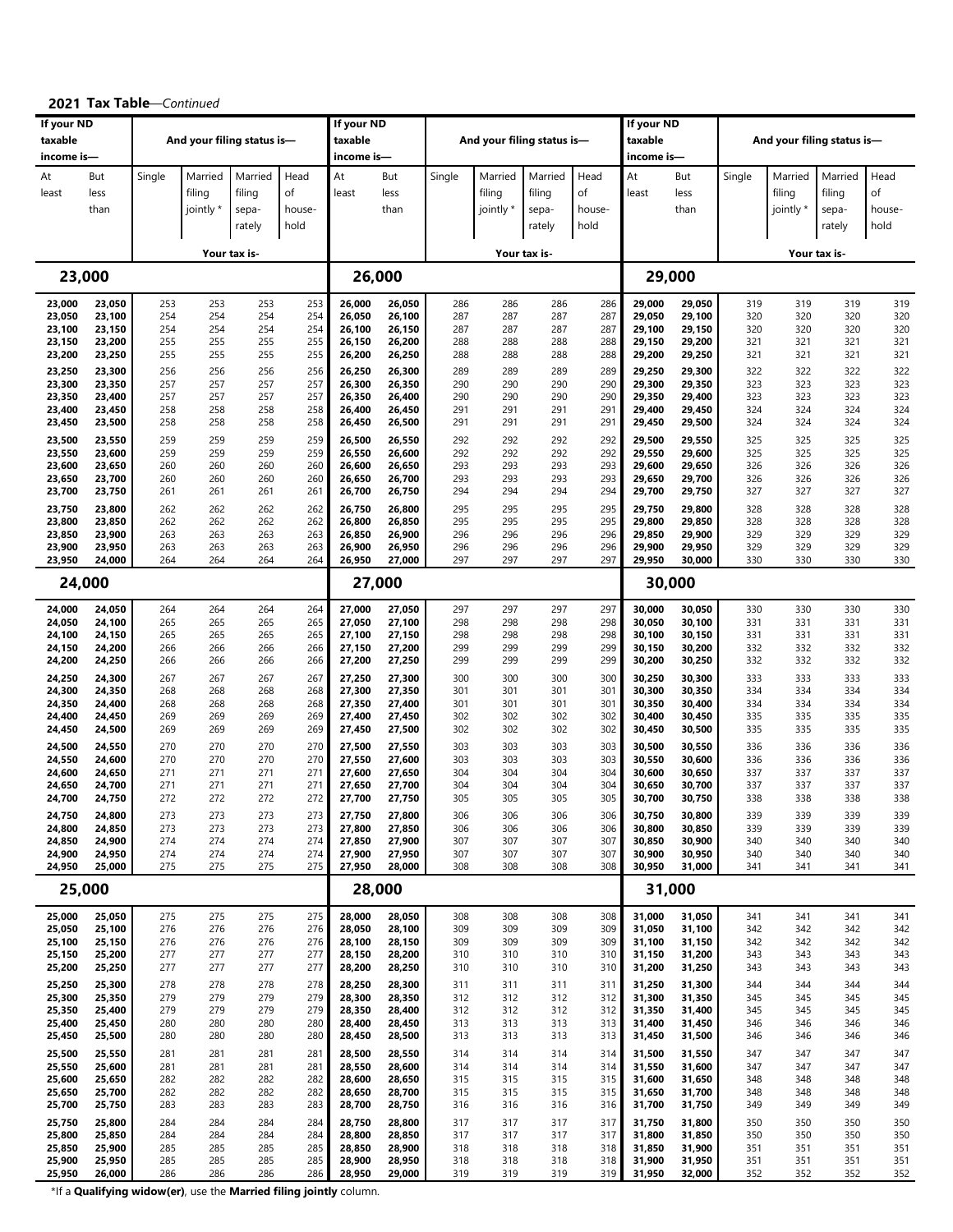| If your ND<br>taxable |                     |            | And your filing status is-     |                                      |                              | If your ND<br>taxable |                     |            |                                | And your filing status is-           |                              | If your ND<br>taxable |                     |            |                                | And your filing status is-           |                              |
|-----------------------|---------------------|------------|--------------------------------|--------------------------------------|------------------------------|-----------------------|---------------------|------------|--------------------------------|--------------------------------------|------------------------------|-----------------------|---------------------|------------|--------------------------------|--------------------------------------|------------------------------|
| income is-            |                     |            |                                |                                      |                              | income is-            |                     |            |                                |                                      |                              | income is-            |                     |            |                                |                                      |                              |
| At<br>least           | But<br>less<br>than | Single     | Married<br>filing<br>jointly * | Married<br>filing<br>sepa-<br>rately | Head<br>of<br>house-<br>hold | At<br>least           | But<br>less<br>than | Single     | Married<br>filing<br>jointly * | Married<br>filing<br>sepa-<br>rately | Head<br>of<br>house-<br>hold | At<br>least           | But<br>less<br>than | Single     | Married<br>filing<br>jointly * | Married<br>filing<br>sepa-<br>rately | Head<br>οf<br>house-<br>hold |
|                       |                     |            |                                |                                      |                              |                       |                     |            |                                |                                      |                              |                       |                     |            |                                |                                      |                              |
|                       |                     |            |                                | Your tax is-                         |                              |                       |                     |            |                                | Your tax is-                         |                              |                       |                     |            |                                | Your tax is-                         |                              |
|                       | 32,000              |            |                                |                                      |                              |                       | 35,000              |            |                                |                                      |                              |                       | 38,000              |            |                                |                                      |                              |
| 32,000<br>32,050      | 32,050<br>32,100    | 352<br>353 | 352<br>353                     | 352<br>353                           | 352<br>353                   | 35,000<br>35,050      | 35,050<br>35,100    | 385<br>386 | 385<br>386                     | 396<br>397                           | 385<br>386                   | 38,000<br>38,050      | 38,050<br>38,100    | 418<br>419 | 418<br>419                     | 458<br>459                           | 418<br>419                   |
| 32,100                | 32,150              | 353<br>354 | 353<br>354                     | 353<br>354                           | 353<br>354                   | 35,100                | 35,150              | 386        | 386<br>387                     | 398                                  | 386                          | 38,100                | 38,150              | 419<br>420 | 419<br>420                     | 460<br>461                           | 419<br>420                   |
| 32,150<br>32,200      | 32,200<br>32,250    | 354        | 354                            | 354                                  | 354                          | 35,150<br>35,200      | 35,200<br>35,250    | 387<br>387 | 387                            | 399<br>400                           | 387<br>387                   | 38,150<br>38,200      | 38,200<br>38,250    | 420        | 420                            | 462                                  | 420                          |
| 32,250<br>32,300      | 32,300<br>32,350    | 355<br>356 | 355<br>356                     | 355<br>356                           | 355<br>356                   | 35,250<br>35,300      | 35,300<br>35,350    | 388<br>389 | 388<br>389                     | 401<br>402                           | 388<br>389                   | 38,250<br>38,300      | 38,300<br>38,350    | 421<br>422 | 421<br>422                     | 463<br>464                           | 421<br>422                   |
| 32,350                | 32,400              | 356        | 356                            | 356                                  | 356                          | 35,350                | 35,400              | 389        | 389                            | 403                                  | 389                          | 38,350                | 38,400              | 422        | 422                            | 465                                  | 422                          |
| 32,400<br>32,450      | 32,450<br>32,500    | 357<br>357 | 357<br>357                     | 357<br>357                           | 357<br>357                   | 35,400<br>35,450      | 35,450<br>35,500    | 390<br>390 | 390<br>390                     | 404<br>406                           | 390<br>390                   | 38,400<br>38,450      | 38,450<br>38,500    | 423<br>423 | 423<br>423                     | 466<br>467                           | 423<br>423                   |
| 32,500                | 32,550              | 358        | 358                            | 358                                  | 358                          | 35,500                | 35,550              | 391        | 391                            | 407                                  | 391                          | 38,500                | 38,550              | 424        | 424                            | 468                                  | 424                          |
| 32,550<br>32,600      | 32,600<br>32,650    | 358<br>359 | 358<br>359                     | 358<br>359                           | 358<br>359                   | 35,550<br>35,600      | 35,600<br>35,650    | 391<br>392 | 391<br>392                     | 408<br>409                           | 391<br>392                   | 38,550<br>38,600      | 38,600<br>38,650    | 424<br>425 | 424<br>425                     | 469<br>470                           | 424<br>425                   |
| 32,650                | 32,700              | 359        | 359                            | 359                                  | 359                          | 35,650                | 35,700              | 392        | 392                            | 410                                  | 392                          | 38,650                | 38,700              | 425        | 425                            | 471                                  | 425                          |
| 32,700<br>32,750      | 32,750<br>32,800    | 360<br>361 | 360<br>361                     | 360<br>361                           | 360<br>361                   | 35,700<br>35,750      | 35,750<br>35,800    | 393<br>394 | 393<br>394                     | 411<br>412                           | 393<br>394                   | 38,700<br>38,750      | 38,750<br>38,800    | 426<br>427 | 426<br>427                     | 472<br>473                           | 426<br>427                   |
| 32,800                | 32,850              | 361        | 361                            | 361                                  | 361                          | 35,800                | 35,850              | 394        | 394                            | 413                                  | 394                          | 38,800                | 38,850              | 427        | 427                            | 474                                  | 427                          |
| 32,850<br>32,900      | 32,900<br>32,950    | 362<br>362 | 362<br>362                     | 362<br>362                           | 362<br>362                   | 35,850<br>35,900      | 35,900<br>35,950    | 395<br>395 | 395<br>395                     | 414<br>415                           | 395<br>395                   | 38,850<br>38,900      | 38,900<br>38,950    | 428<br>428 | 428<br>428                     | 475<br>476                           | 428<br>428                   |
| 32,950                | 33,000              | 363        | 363                            | 363                                  | 363                          | 35,950                | 36,000              | 396        | 396                            | 416                                  | 396                          | 38,950                | 39,000              | 429        | 429                            | 477                                  | 429                          |
|                       | 33,000              |            |                                |                                      |                              |                       | 36,000              |            |                                |                                      |                              |                       | 39,000              |            |                                |                                      |                              |
| 33,000                | 33,050              | 363        | 363                            | 363                                  | 363                          | 36,000                | 36,050              | 396        | 396                            | 417                                  | 396                          | 39,000                | 39,050              | 429        | 429                            | 478                                  | 429                          |
| 33,050<br>33,100      | 33,100<br>33,150    | 364<br>364 | 364<br>364                     | 364<br>364                           | 364<br>364                   | 36,050<br>36,100      | 36,100<br>36,150    | 397<br>397 | 397<br>397                     | 418<br>419                           | 397<br>397                   | 39,050<br>39,100      | 39,100<br>39,150    | 430<br>430 | 430<br>430                     | 479<br>480                           | 430<br>430                   |
| 33,150<br>33,200      | 33,200<br>33,250    | 365<br>365 | 365<br>365                     | 365<br>365                           | 365<br>365                   | 36,150<br>36,200      | 36,200<br>36,250    | 398<br>398 | 398<br>398                     | 420<br>421                           | 398<br>398                   | 39,150<br>39,200      | 39,200<br>39,250    | 431<br>431 | 431<br>431                     | 481<br>482                           | 431<br>431                   |
| 33,250                | 33,300              | 366        | 366                            | 366                                  | 366                          | 36,250                | 36,300              | 399        | 399                            | 422                                  | 399                          | 39,250                | 39,300              | 432        | 432                            | 483                                  | 432                          |
| 33,300<br>33,350      | 33,350<br>33,400    | 367<br>367 | 367<br>367                     | 367<br>367                           | 367<br>367                   | 36,300<br>36,350      | 36,350<br>36,400    | 400<br>400 | 400<br>400                     | 423<br>424                           | 400<br>400                   | 39,300<br>39,350      | 39,350<br>39,400    | 433<br>433 | 433<br>433                     | 484<br>485                           | 433<br>433                   |
| 33,400                | 33,450              | 368        | 368                            | 368                                  | 368                          | 36,400                | 36,450              | 401        | 401                            | 425                                  | 401                          | 39,400                | 39,450              | 434        | 434                            | 486                                  | 434                          |
| 33,450                | 33,500              | 368        | 368                            | 368                                  | 368                          | 36,450                | 36,500              | 401        | 401                            | 426                                  | 401                          | 39,450                | 39,500              | 434        | 434                            | 487                                  | 434                          |
| 33,500<br>33,550      | 33,550<br>33,600    | 369<br>369 | 369<br>369                     | 369<br>369                           | 369<br>369                   | 36,500<br>36,550      | 36,550<br>36,600    | 402<br>402 | 402<br>402                     | 427<br>428                           | 402<br>402                   | 39,500<br>39,550      | 39,550<br>39,600    | 435<br>435 | 435<br>435                     | 488<br>489                           | 435<br>435                   |
| 33,600<br>33,650      | 33,650<br>33,700    | 370<br>370 | 370<br>370                     | 370<br>370                           | 370<br>370                   | 36,600<br>36,650      | 36,650<br>36,700    | 403<br>403 | 403<br>403                     | 429<br>430                           | 403<br>403                   | 39,600<br>39,650      | 39,650<br>39,700    | 436<br>436 | 436<br>436                     | 490<br>491                           | 436<br>436                   |
| 33,700                | 33,750              | 371        | 371                            | 371                                  | 371                          | 36,700                | 36,750              | 404        | 404                            | 431                                  | 404                          | 39,700                | 39,750              | 437        | 437                            | 492                                  | 437                          |
| 33,750<br>33,800      | 33,800<br>33,850    | 372<br>372 | 372<br>372                     | 372<br>372                           | 372<br>372                   | 36,750<br>36,800      | 36,800<br>36,850    | 405<br>405 | 405<br>405                     | 432<br>433                           | 405<br>405                   | 39,750<br>39,800      | 39,800<br>39,850    | 438<br>438 | 438<br>438                     | 493<br>494                           | 438<br>438                   |
| 33,850                | 33,900              | 373        | 373                            | 373                                  | 373                          | 36,850                | 36,900              | 406        | 406                            | 434                                  | 406                          | 39,850                | 39,900              | 439        | 439                            | 495                                  | 439                          |
| 33,900<br>33,950      | 33,950<br>34,000    | 373<br>374 | 373<br>374                     | 374<br>375                           | 373<br>374                   | 36,900<br>36,950      | 36,950<br>37,000    | 406<br>407 | 406<br>407                     | 435<br>436                           | 406<br>407                   | 39,900<br>39,950      | 39,950<br>40,000    | 439<br>440 | 439<br>440                     | 496<br>497                           | 439<br>440                   |
|                       | 34,000              |            |                                |                                      |                              |                       | 37,000              |            |                                |                                      |                              |                       | 40,000              |            |                                |                                      |                              |
| 34,000                | 34,050              | 374        | 374                            | 376                                  | 374                          | 37,000                | 37,050              | 407        | 407                            | 437                                  | 407                          | 40,000                | 40,050              | 440        | 440                            | 498                                  | 440                          |
| 34,050<br>34,100      | 34,100<br>34,150    | 375<br>375 | 375<br>375                     | 377<br>378                           | 375<br>375                   | 37,050<br>37,100      | 37,100<br>37,150    | 408<br>408 | 408<br>408                     | 438<br>439                           | 408<br>408                   | 40,050<br>40,100      | 40,100<br>40,150    | 441<br>441 | 441<br>441                     | 499<br>500                           | 441<br>441                   |
| 34,150                | 34,200              | 376        | 376                            | 379                                  | 376                          | 37,150                | 37,200              | 409        | 409                            | 440                                  | 409                          | 40,150                | 40,200              | 442        | 442                            | 501                                  | 442                          |
| 34,200<br>34,250      | 34,250<br>34,300    | 376<br>377 | 376<br>377                     | 380<br>381                           | 376<br>377                   | 37,200<br>37,250      | 37,250<br>37,300    | 409<br>410 | 409<br>410                     | 441<br>442                           | 409<br>410                   | 40,200<br>40,250      | 40,250<br>40,300    | 442<br>443 | 442<br>443                     | 502<br>503                           | 442<br>443                   |
| 34,300                | 34,350              | 378        | 378                            | 382                                  | 378                          | 37,300                | 37,350              | 411        | 411                            | 443                                  | 411                          | 40,300                | 40,350              | 444        | 444                            | 504                                  | 444                          |
| 34,350<br>34,400      | 34,400<br>34,450    | 378<br>379 | 378<br>379                     | 383<br>384                           | 378<br>379                   | 37,350<br>37,400      | 37,400<br>37,450    | 411<br>412 | 411<br>412                     | 444<br>445                           | 411<br>412                   | 40,350<br>40,400      | 40,400<br>40,450    | 444<br>445 | 444<br>445                     | 505<br>506                           | 444<br>445                   |
| 34,450                | 34,500              | 379        | 379                            | 385                                  | 379                          | 37,450                | 37,500              | 412        | 412                            | 446                                  | 412                          | 40,450                | 40,500              | 445        | 445                            | 508                                  | 445                          |
| 34,500<br>34,550      | 34,550<br>34,600    | 380<br>380 | 380<br>380                     | 386<br>387                           | 380<br>380                   | 37,500<br>37,550      | 37,550<br>37,600    | 413<br>413 | 413<br>413                     | 447<br>448                           | 413<br>413                   | 40,500<br>40,550      | 40,550<br>40,600    | 446<br>447 | 446<br>446                     | 509<br>510                           | 446<br>446                   |
| 34,600                | 34,650              | 381        | 381                            | 388                                  | 381                          | 37,600                | 37,650              | 414        | 414                            | 449                                  | 414                          | 40,600                | 40,650              | 448        | 447                            | 511                                  | 447                          |
| 34,650<br>34,700      | 34,700<br>34,750    | 381<br>382 | 381<br>382                     | 389<br>390                           | 381<br>382                   | 37,650<br>37,700      | 37,700<br>37,750    | 414<br>415 | 414<br>415                     | 450<br>451                           | 414<br>415                   | 40,650<br>40,700      | 40,700<br>40,750    | 449<br>450 | 447<br>448                     | 512<br>513                           | 447<br>448                   |
| 34,750                | 34,800              | 383        | 383                            | 391                                  | 383                          | 37,750                | 37,800              | 416        | 416                            | 452                                  | 416                          | 40,750                | 40,800              | 451        | 449                            | 514                                  | 449                          |
| 34,800<br>34,850      | 34,850<br>34,900    | 383<br>384 | 383<br>384                     | 392<br>393                           | 383<br>384                   | 37,800<br>37,850      | 37,850<br>37,900    | 416<br>417 | 416<br>417                     | 453<br>454                           | 416<br>417                   | 40,800<br>40,850      | 40,850<br>40,900    | 452<br>453 | 449<br>450                     | 515<br>516                           | 449<br>450                   |
| 34,900                | 34,950              | 384        | 384                            | 394                                  | 384                          | 37,900                | 37,950              | 417        | 417                            | 455                                  | 417                          | 40,900                | 40,950              | 454        | 450                            | 517                                  | 450                          |
| 34,950                | 35,000              | 385        | 385                            | 395                                  | 385                          | 37,950                | 38,000              | 418        | 418                            | 457                                  | 418                          | 40,950                | 41,000              | 455        | 451                            | 518                                  | 451                          |

**2021 Tax Table**—*Continued*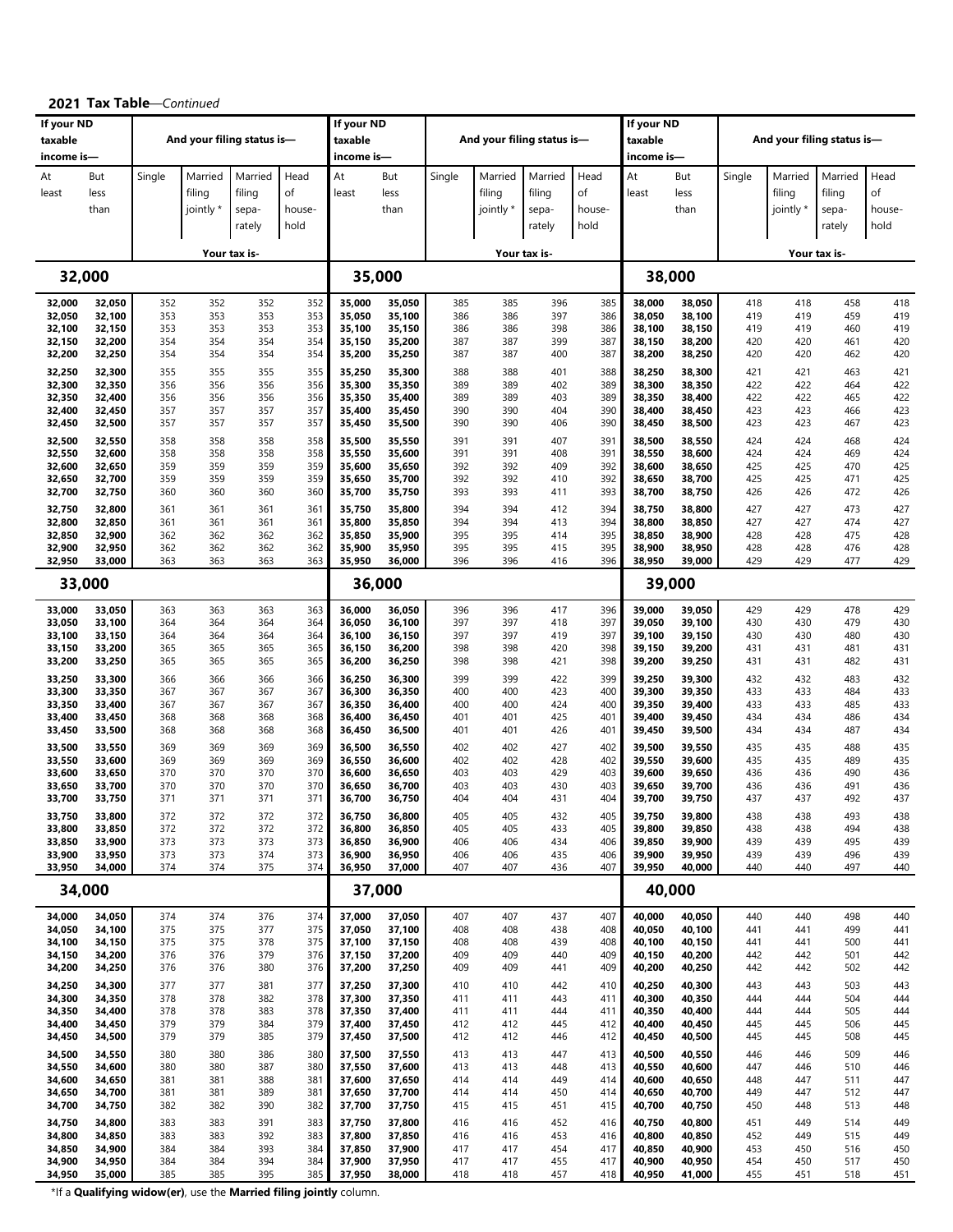| If your ND            |                  |            |                            |                 |            | If your ND            |                  |            |                     |                            |              | If your ND            |                  |            |                     |                            |            |
|-----------------------|------------------|------------|----------------------------|-----------------|------------|-----------------------|------------------|------------|---------------------|----------------------------|--------------|-----------------------|------------------|------------|---------------------|----------------------------|------------|
| taxable<br>income is- |                  |            | And your filing status is- |                 |            | taxable<br>income is- |                  |            |                     | And your filing status is- |              | taxable<br>income is- |                  |            |                     | And your filing status is- |            |
| At                    | But              | Single     | Married                    | Married         | Head<br>of | At                    | But              | Single     | Married             | Married                    | Head         | At                    | But              | Single     | Married             | Married                    | Head<br>of |
| least                 | less<br>than     |            | filing<br>jointly *        | filing<br>sepa- | house-     | least                 | less<br>than     |            | filing<br>jointly * | filing<br>sepa-            | of<br>house- | least                 | less<br>than     |            | filing<br>jointly * | filing<br>sepa-            | house-     |
|                       |                  |            |                            | rately          | hold       |                       |                  |            |                     | rately                     | hold         |                       |                  |            |                     | rately                     | hold       |
|                       |                  |            |                            | Your tax is-    |            |                       |                  |            |                     | Your tax is-               |              |                       |                  |            |                     | Your tax is-               |            |
|                       | 41,000           |            |                            |                 |            | 44,000                |                  |            |                     |                            |              |                       | 47,000           |            |                     |                            |            |
| 41,000<br>41,050      | 41,050<br>41,100 | 456<br>457 | 451<br>452                 | 519<br>520      | 451<br>452 | 44,000<br>44,050      | 44,050<br>44,100 | 517<br>518 | 484<br>485          | 580<br>581                 | 484<br>485   | 47,000<br>47,050      | 47,050<br>47,100 | 578<br>579 | 517<br>518          | 641<br>642                 | 517<br>518 |
| 41,100<br>41,150      | 41,150<br>41,200 | 458<br>459 | 452<br>453                 | 521<br>522      | 452<br>453 | 44,100<br>44,150      | 44,150<br>44,200 | 519<br>520 | 485<br>486          | 582<br>583                 | 485<br>486   | 47,100<br>47,150      | 47,150<br>47,200 | 580<br>581 | 518<br>519          | 643<br>644                 | 518<br>519 |
| 41,200                | 41,250           | 460        | 453                        | 523             | 453        | 44,200                | 44,250           | 521        | 486                 | 584                        | 486          | 47,200                | 47,250           | 582        | 519                 | 645                        | 519        |
| 41,250<br>41,300      | 41,300<br>41,350 | 461<br>462 | 454<br>455                 | 524<br>525      | 454<br>455 | 44,250<br>44,300      | 44,300<br>44,350 | 522<br>523 | 487<br>488          | 585<br>586                 | 487<br>488   | 47,250<br>47,300      | 47,300<br>47,350 | 583<br>585 | 520<br>521          | 646<br>647                 | 520<br>521 |
| 41,350<br>41,400      | 41,400<br>41,450 | 463<br>464 | 455<br>456                 | 526<br>527      | 455<br>456 | 44,350<br>44,400      | 44,400<br>44,450 | 524<br>525 | 488<br>489          | 587<br>588                 | 488<br>489   | 47,350<br>47,400      | 47,400<br>47,450 | 586<br>587 | 521<br>522          | 648<br>649                 | 521<br>522 |
| 41,450                | 41,500           | 465        | 456                        | 528             | 456        | 44,450                | 44,500           | 526        | 489                 | 589                        | 489          | 47,450                | 47,500           | 588        | 522                 | 650                        | 522        |
| 41,500<br>41,550      | 41,550<br>41,600 | 466<br>467 | 457<br>457                 | 529<br>530      | 457<br>457 | 44,500<br>44,550      | 44,550<br>44,600 | 527<br>528 | 490<br>490          | 590<br>591                 | 490<br>490   | 47,500<br>47,550      | 47,550<br>47,600 | 589<br>590 | 523<br>523          | 651<br>652                 | 523<br>523 |
| 41,600                | 41,650           | 468        | 458                        | 531             | 458        | 44,600                | 44,650           | 529        | 491                 | 592                        | 491          | 47,600                | 47,650           | 591        | 524                 | 653                        | 524        |
| 41,650<br>41,700      | 41,700<br>41,750 | 469<br>470 | 458<br>459                 | 532<br>533      | 458<br>459 | 44,650<br>44,700      | 44,700<br>44,750 | 530<br>531 | 491<br>492          | 593<br>594                 | 491<br>492   | 47,650<br>47,700      | 47,700<br>47,750 | 592<br>593 | 524<br>525          | 654<br>655                 | 524<br>525 |
| 41,750                | 41,800           | 471        | 460                        | 534             | 460        | 44,750                | 44,800           | 532        | 493                 | 595                        | 493          | 47,750                | 47,800           | 594        | 526                 | 656                        | 526        |
| 41,800<br>41,850      | 41,850<br>41,900 | 472<br>473 | 460<br>461                 | 535<br>536      | 460<br>461 | 44,800<br>44,850      | 44,850<br>44,900 | 534<br>535 | 493<br>494          | 596<br>597                 | 493<br>494   | 47,800<br>47,850      | 47,850<br>47,900 | 595<br>596 | 526<br>527          | 657<br>658                 | 526<br>527 |
| 41,900                | 41,950           | 474        | 461                        | 537             | 461        | 44,900                | 44,950           | 536        | 494                 | 598                        | 494          | 47,900                | 47,950           | 597        | 527                 | 659                        | 527        |
| 41,950                | 42,000<br>42,000 | 475        | 462                        | 538             | 462        | 44,950<br>45,000      | 45,000           | 537        | 495                 | 599                        | 495          | 47,950                | 48,000<br>48,000 | 598        | 528                 | 661                        | 528        |
|                       | 42,050           | 476        |                            | 539             |            |                       | 45,050           |            | 495                 | 600                        | 495          | 48,000                | 48,050           | 599        |                     | 662                        |            |
| 42,000<br>42,050      | 42,100           | 477        | 462<br>463                 | 540             | 462<br>463 | 45,000<br>45,050      | 45,100           | 538<br>539 | 496                 | 601                        | 496          | 48,050                | 48,100           | 600        | 528<br>529          | 663                        | 528<br>529 |
| 42,100<br>42,150      | 42,150<br>42,200 | 478<br>479 | 463<br>464                 | 541<br>542      | 463<br>464 | 45,100<br>45,150      | 45,150<br>45,200 | 540<br>541 | 496<br>497          | 602<br>603                 | 496<br>497   | 48,100<br>48,150      | 48,150<br>48,200 | 601<br>602 | 529<br>530          | 664<br>665                 | 529<br>530 |
| 42,200                | 42,250           | 480        | 464                        | 543             | 464        | 45,200                | 45,250           | 542        | 497                 | 604                        | 497          | 48,200                | 48,250           | 603        | 530                 | 666                        | 530        |
| 42,250<br>42,300      | 42,300<br>42,350 | 481<br>483 | 465<br>466                 | 544<br>545      | 465<br>466 | 45,250<br>45,300      | 45,300<br>45,350 | 543<br>544 | 498<br>499          | 605<br>606                 | 498<br>499   | 48,250<br>48,300      | 48,300<br>48,350 | 604<br>605 | 531<br>532          | 667<br>668                 | 531<br>532 |
| 42,350                | 42,400           | 484        | 466                        | 546             | 466        | 45,350                | 45,400           | 545        | 499                 | 607                        | 499          | 48,350                | 48,400           | 606        | 532                 | 669                        | 532        |
| 42,400<br>42,450      | 42,450<br>42,500 | 485<br>486 | 467<br>467                 | 547<br>548      | 467<br>467 | 45,400<br>45,450      | 45,450<br>45,500 | 546<br>547 | 500<br>500          | 608<br>610                 | 500<br>500   | 48,400<br>48,450      | 48,450<br>48,500 | 607<br>608 | 533<br>533          | 670<br>671                 | 533<br>533 |
| 42,500                | 42,550           | 487        | 468                        | 549             | 468        | 45,500                | 45,550           | 548        | 501                 | 611                        | 501          | 48,500                | 48,550           | 609        | 534                 | 672                        | 534        |
| 42,550<br>42,600      | 42,600<br>42,650 | 488<br>489 | 468<br>469                 | 550<br>551      | 468<br>469 | 45,550<br>45,600      | 45,600<br>45,650 | 549<br>550 | 501<br>502          | 612<br>613                 | 501<br>502   | 48,550<br>48,600      | 48,600<br>48,650 | 610<br>611 | 534<br>535          | 673<br>674                 | 534<br>535 |
| 42,650<br>42,700      | 42,700<br>42,750 | 490<br>491 | 469<br>470                 | 552<br>553      | 469<br>470 | 45,650<br>45,700      | 45,700<br>45,750 | 551<br>552 | 502<br>503          | 614<br>615                 | 502<br>503   | 48,650<br>48,700      | 48,700<br>48,750 | 612<br>613 | 535<br>536          | 675<br>676                 | 535<br>536 |
| 42,750                | 42,800           | 492        | 471                        | 554             | 471        | 45,750                | 45,800           | 553        | 504                 | 616                        | 504          | 48,750                | 48,800           | 614        | 537                 | 677                        | 537        |
| 42,800<br>42,850      | 42,850<br>42,900 | 493<br>494 | 471<br>472                 | 555<br>556      | 471<br>472 | 45,800<br>45,850      | 45,850<br>45,900 | 554<br>555 | 504<br>505          | 617<br>618                 | 504<br>505   | 48,800<br>48,850      | 48,850<br>48,900 | 615<br>616 | 537<br>538          | 678<br>679                 | 537<br>538 |
| 42,900                | 42,950           | 495        | 472                        | 557             | 472        | 45,900                | 45,950           | 556        | 505                 | 619                        | 505          | 48,900                | 48,950           | 617        | 538                 | 680                        | 538        |
| 42,950                | 43,000           | 496        | 473                        | 559             | 473        | 45,950                | 46,000           | 557        | 506                 | 620                        | 506          | 48,950                | 49,000           | 618        | 539                 | 681                        | 539        |
|                       | 43,000           |            |                            |                 |            | 46,000                |                  |            |                     |                            |              |                       | 49,000           |            |                     |                            |            |
| 43,000<br>43,050      | 43,050<br>43,100 | 497<br>498 | 473<br>474                 | 560<br>561      | 473<br>474 | 46,000<br>46,050      | 46,050<br>46,100 | 558<br>559 | 506<br>507          | 621<br>622                 | 506<br>507   | 49,000<br>49,050      | 49,050<br>49,100 | 619<br>620 | 539<br>540          | 682<br>683                 | 539<br>540 |
| 43,100<br>43,150      | 43,150<br>43,200 | 499<br>500 | 474<br>475                 | 562<br>563      | 474<br>475 | 46,100<br>46,150      | 46,150<br>46,200 | 560<br>561 | 507<br>508          | 623<br>624                 | 507<br>508   | 49,100<br>49,150      | 49,150<br>49,200 | 621<br>622 | 540<br>541          | 684<br>685                 | 540<br>541 |
| 43,200                | 43,250           | 501        | 475                        | 564             | 475        | 46,200                | 46,250           | 562        | 508                 | 625                        | 508          | 49,200                | 49,250           | 623        | 541                 | 686                        | 541        |
| 43,250<br>43,300      | 43,300<br>43,350 | 502<br>503 | 476<br>477                 | 565<br>566      | 476<br>477 | 46,250<br>46,300      | 46,300<br>46,350 | 563<br>564 | 509<br>510          | 626<br>627                 | 509<br>510   | 49,250<br>49,300      | 49,300<br>49,350 | 624<br>625 | 542<br>543          | 687<br>688                 | 542<br>543 |
| 43,350                | 43,400           | 504        | 477                        | 567             | 477        | 46,350                | 46,400           | 565        | 510                 | 628                        | 510          | 49,350                | 49,400           | 626        | 543                 | 689                        | 543        |
| 43,400<br>43,450      | 43,450<br>43,500 | 505<br>506 | 478<br>478                 | 568<br>569      | 478<br>478 | 46,400<br>46,450      | 46,450<br>46,500 | 566<br>567 | 511<br>511          | 629<br>630                 | 511<br>511   | 49,400<br>49,450      | 49,450<br>49,500 | 627<br>628 | 544<br>544          | 690<br>691                 | 544<br>544 |
| 43,500                | 43,550           | 507        | 479                        | 570             | 479        | 46,500                | 46,550           | 568        | 512                 | 631                        | 512          | 49,500                | 49,550           | 629        | 545                 | 692                        | 545        |
| 43,550<br>43,600      | 43,600<br>43,650 | 508<br>509 | 479<br>480                 | 571<br>572      | 479<br>480 | 46,550<br>46,600      | 46,600<br>46,650 | 569<br>570 | 512<br>513          | 632<br>633                 | 512<br>513   | 49,550<br>49,600      | 49,600<br>49,650 | 630<br>631 | 545<br>546          | 693<br>694                 | 545<br>546 |
| 43,650                | 43,700           | 510        | 480                        | 573             | 480        | 46,650                | 46,700           | 571        | 513                 | 634                        | 513          | 49,650                | 49,700           | 632        | 546                 | 695                        | 546        |
| 43,700<br>43,750      | 43,750<br>43,800 | 511<br>512 | 481<br>482                 | 574<br>575      | 481<br>482 | 46,700<br>46,750      | 46,750<br>46,800 | 572<br>573 | 514<br>515          | 635<br>636                 | 514<br>515   | 49,700<br>49,750      | 49,750<br>49,800 | 633<br>634 | 547<br>548          | 696<br>697                 | 547<br>548 |
| 43,800                | 43,850           | 513        | 482                        | 576             | 482        | 46,800                | 46,850           | 574        | 515                 | 637                        | 515          | 49,800                | 49,850           | 636        | 548                 | 698                        | 548        |
| 43,850<br>43,900      | 43,900<br>43,950 | 514<br>515 | 483<br>483                 | 577<br>578      | 483<br>483 | 46,850<br>46,900      | 46,900<br>46,950 | 575<br>576 | 516<br>516          | 638<br>639                 | 516<br>516   | 49,850<br>49,900      | 49,900<br>49,950 | 637<br>638 | 549<br>549          | 699<br>700                 | 549<br>549 |
| 43,950                | 44,000           | 516        | 484                        | 579             | 484        | 46,950                | 47,000           | 577        | 517                 | 640                        | 517          | 49,950                | 50,000           | 639        | 550                 | 701                        | 550        |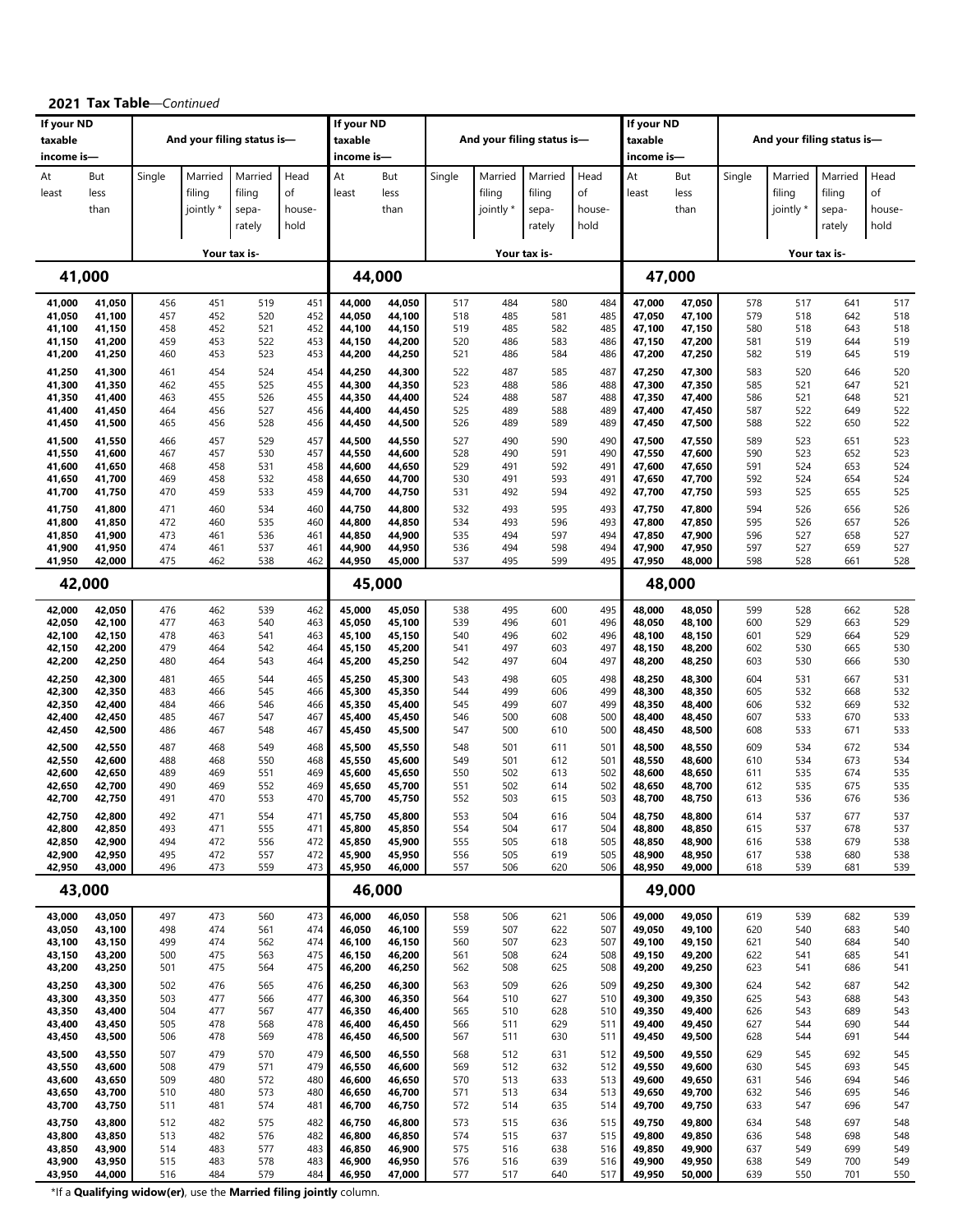|                       |                  |            |                            |                 |            | If your ND       |                  |            |            |                            |            |                       |                  |            |            |                            |            |
|-----------------------|------------------|------------|----------------------------|-----------------|------------|------------------|------------------|------------|------------|----------------------------|------------|-----------------------|------------------|------------|------------|----------------------------|------------|
| If your ND<br>taxable |                  |            | And your filing status is- |                 |            | taxable          |                  |            |            | And your filing status is- |            | If your ND<br>taxable |                  |            |            | And your filing status is- |            |
| income is-            |                  |            |                            |                 |            | income is-       |                  |            |            |                            |            | income is-            |                  |            |            |                            |            |
| At                    | But              | Single     | Married                    | Married         | Head       | At               | But              | Single     | Married    | Married                    | Head       | At                    | But              | Single     | Married    | Married                    | Head       |
| least                 | less             |            | filing                     | filing          | of         | least            | less             |            | filing     | filing                     | of         | least                 | less             |            | filing     | filing                     | οf         |
|                       | than             |            | jointly *                  |                 | house-     |                  | than             |            | jointly *  |                            | house-     |                       | than             |            | jointly *  | sepa-                      | house-     |
|                       |                  |            |                            | sepa-<br>rately | hold       |                  |                  |            |            | sepa-<br>rately            | hold       |                       |                  |            |            | rately                     | hold       |
|                       |                  |            |                            |                 |            |                  |                  |            |            |                            |            |                       |                  |            |            |                            |            |
|                       |                  |            |                            | Your tax is-    |            |                  |                  |            |            | Your tax is-               |            |                       |                  |            |            | Your tax is-               |            |
|                       | 50,000           |            |                            |                 |            | 53,000           |                  |            |            |                            |            |                       | 56,000           |            |            |                            |            |
| 50,000                | 50,050           | 640        | 550                        | 702             | 550        | 53,000           | 53,050           | 701        | 583        | 764                        | 583        | 56,000                | 56,050           | 762        | 616        | 825                        | 632        |
| 50,050                | 50,100           | 641        | 551                        | 703             | 551        | 53,050           | 53,100           | 702        | 584        | 765                        | 584        | 56,050                | 56,100           | 763        | 617        | 826                        | 634        |
| 50,100                | 50,150           | 642<br>643 | 551<br>552                 | 704<br>705      | 551        | 53,100           | 53,150           | 703<br>704 | 584<br>585 | 766<br>767                 | 584<br>585 | 56,100                | 56,150           | 764<br>765 | 617<br>618 | 827<br>828                 | 635<br>636 |
| 50,150<br>50,200      | 50,200<br>50,250 | 644        | 552                        | 706             | 552<br>552 | 53,150<br>53,200 | 53,200<br>53,250 | 705        | 585        | 768                        | 585        | 56,150<br>56,200      | 56,200<br>56,250 | 766        | 618        | 829                        | 637        |
| 50,250                | 50,300           | 645        | 553                        | 707             | 553        | 53,250           | 53,300           | 706        | 586        | 769                        | 586        | 56,250                | 56,300           | 767        | 619        | 830                        | 638        |
| 50,300                | 50,350           | 646        | 554                        | 708             | 554        | 53,300           | 53,350           | 707        | 587        | 770                        | 587        | 56,300                | 56,350           | 768        | 620        | 831                        | 639        |
| 50,350                | 50,400           | 647        | 554                        | 709             | 554        | 53,350           | 53,400           | 708        | 587        | 771                        | 587        | 56,350                | 56,400           | 769        | 620        | 832                        | 640        |
| 50,400<br>50,450      | 50,450<br>50,500 | 648<br>649 | 555<br>555                 | 710<br>712      | 555<br>555 | 53,400<br>53,450 | 53,450<br>53,500 | 709<br>710 | 588<br>588 | 772<br>773                 | 588<br>588 | 56,400<br>56,450      | 56,450<br>56,500 | 770<br>771 | 621<br>621 | 833<br>834                 | 641<br>642 |
| 50,500                | 50,550           | 650        | 556                        | 713             | 556        | 53,500           | 53,550           | 711        | 589        | 774                        | 589        | 56,500                | 56,550           | 772        | 622        | 835                        | 643        |
| 50,550                | 50,600           | 651        | 556                        | 714             | 556        | 53,550           | 53,600           | 712        | 589        | 775                        | 589        | 56,550                | 56,600           | 773        | 622        | 836                        | 644        |
| 50,600                | 50,650           | 652        | 557                        | 715             | 557        | 53,600           | 53,650           | 713        | 590        | 776                        | 590        | 56,600                | 56,650           | 774        | 623        | 837                        | 645        |
| 50,650                | 50,700           | 653        | 557                        | 716             | 557        | 53,650           | 53,700           | 714        | 590        | 777                        | 590        | 56,650                | 56,700           | 775        | 623        | 838                        | 646        |
| 50,700                | 50,750           | 654        | 558                        | 717             | 558        | 53,700           | 53,750           | 715        | 591        | 778                        | 591        | 56,700                | 56,750           | 776        | 624        | 839                        | 647        |
| 50,750<br>50,800      | 50,800<br>50,850 | 655<br>656 | 559<br>559                 | 718<br>719      | 559<br>559 | 53,750<br>53,800 | 53,800<br>53,850 | 716<br>717 | 592<br>592 | 779<br>780                 | 592<br>592 | 56,750<br>56,800      | 56,800<br>56,850 | 777<br>778 | 625<br>625 | 840<br>841                 | 648<br>649 |
| 50,850                | 50,900           | 657        | 560                        | 720             | 560        | 53,850           | 53,900           | 718        | 593        | 781                        | 593        | 56,850                | 56,900           | 779        | 626        | 842                        | 650        |
| 50,900                | 50,950           | 658        | 560                        | 721             | 560        | 53,900           | 53,950           | 719        | 593        | 782                        | 593        | 56,900                | 56,950           | 780        | 626        | 843                        | 651        |
| 50,950                | 51,000           | 659        | 561                        | 722             | 561        | 53,950           | 54,000           | 720        | 594        | 783                        | 594        | 56,950                | 57,000           | 781        | 627        | 844                        | 652        |
|                       | 51,000           |            |                            |                 |            | 54,000           |                  |            |            |                            |            |                       | 57,000           |            |            |                            |            |
| 51,000                | 51,050           | 660        | 561                        | 723             | 561        | 54,000           | 54,050           | 721        | 594        | 784                        | 594        | 57,000                | 57,050           | 782        | 627        | 845                        | 653        |
| 51,050<br>51,100      | 51,100<br>51,150 | 661<br>662 | 562<br>562                 | 724<br>725      | 562<br>562 | 54,050<br>54,100 | 54,100<br>54,150 | 722<br>723 | 595<br>595 | 785<br>786                 | 595<br>595 | 57,050<br>57,100      | 57,100<br>57,150 | 783<br>784 | 628<br>628 | 846<br>847                 | 654<br>655 |
| 51,150                | 51,200           | 663        | 563                        | 726             | 563        | 54,150           | 54,200           | 724        | 596        | 787                        | 596        | 57,150                | 57,200           | 785        | 629        | 848                        | 656        |
| 51,200                | 51,250           | 664        | 563                        | 727             | 563        | 54,200           | 54,250           | 725        | 596        | 788                        | 596        | 57,200                | 57,250           | 786        | 629        | 849                        | 657        |
| 51,250                | 51,300           | 665        | 564                        | 728             | 564        | 54,250           | 54,300           | 726        | 597        | 789                        | 597        | 57,250                | 57,300           | 787        | 630        | 850                        | 658        |
| 51,300                | 51,350           | 666        | 565                        | 729             | 565        | 54,300           | 54,350           | 727        | 598        | 790                        | 598        | 57,300                | 57,350           | 789        | 631        | 851                        | 659        |
| 51,350<br>51,400      | 51,400<br>51,450 | 667<br>668 | 565<br>566                 | 730<br>731      | 565<br>566 | 54,350<br>54,400 | 54,400<br>54,450 | 728<br>729 | 598<br>599 | 791<br>792                 | 599<br>600 | 57,350<br>57,400      | 57,400<br>57,450 | 790<br>791 | 631<br>632 | 852<br>853                 | 660<br>661 |
| 51,450                | 51,500           | 669        | 566                        | 732             | 566        | 54,450           | 54,500           | 730        | 599        | 793                        | 601        | 57,450                | 57,500           | 792        | 632        | 854                        | 662        |
| 51,500                | 51,550           | 670        | 567                        | 733             | 567        | 54,500           | 54,550           | 731        | 600        | 794                        | 602        | 57,500                | 57,550           | 793        | 633        | 855                        | 663        |
| 51,550                | 51,600           | 671        | 567                        | 734             | 567        | 54,550           | 54,600           | 732        | 600        | 795                        | 603        | 57,550                | 57,600           | 794        | 633        | 856                        | 664        |
| 51,600<br>51,650      | 51,650<br>51,700 | 672<br>673 | 568<br>568                 | 735<br>736      | 568<br>568 | 54,600<br>54,650 | 54,650<br>54,700 | 733<br>734 | 601<br>601 | 796<br>797                 | 604<br>605 | 57,600<br>57,650      | 57,650<br>57,700 | 795<br>796 | 634<br>634 | 857<br>858                 | 665<br>666 |
| 51,700                | 51,750           | 674        | 569                        | 737             | 569        | 54,700           | 54,750           | 735        | 602        | 798                        | 606        | 57,700                | 57,750           | 797        | 635        | 859                        | 667        |
| 51,750                | 51,800           | 675        | 570                        | 738             | 570        | 54,750           | 54,800           | 736        | 603        | 799                        | 607        | 57,750                | 57,800           | 798        | 636        | 860                        | 668        |
| 51,800                | 51,850           | 676        | 570                        | 739             | 570        | 54,800           | 54,850           | 738        | 603        | 800                        | 608        | 57,800                | 57,850           | 799        | 636        | 861                        | 669        |
| 51,850<br>51,900      | 51,900           | 677        | 571<br>571                 | 740             | 571<br>571 | 54,850<br>54,900 | 54,900           | 739<br>740 | 604<br>604 | 801<br>802                 | 609        | 57,850<br>57,900      | 57,900           | 800<br>801 | 637<br>637 | 862<br>863                 | 670<br>671 |
| 51,950                | 51,950<br>52,000 | 678<br>679 | 572                        | 741<br>742      | 572        | 54,950           | 54,950<br>55,000 | 741        | 605        | 803                        | 610<br>611 | 57,950                | 57,950<br>58,000 | 802        | 638        | 865                        | 672        |
|                       | 52,000           |            |                            |                 |            | 55,000           |                  |            |            |                            |            |                       | 58,000           |            |            |                            |            |
| 52,000                | 52,050           | 680        | 572                        | 743             | 572        | 55,000           | 55,050           | 742        | 605        | 804                        | 612        | 58,000                | 58,050           | 803        | 638        | 866                        | 673        |
| 52,050                | 52,100           | 681        | 573                        | 744             | 573        | 55,050           | 55,100           | 743        | 606        | 805                        | 613        | 58,050                | 58,100           | 804        | 639        | 867                        | 674        |
| 52,100                | 52,150           | 682        | 573                        | 745             | 573        | 55,100           | 55,150           | 744        | 606        | 806                        | 614        | 58,100                | 58,150           | 805        | 639        | 868                        | 675        |
| 52,150<br>52,200      | 52,200<br>52,250 | 683<br>684 | 574<br>574                 | 746<br>747      | 574<br>574 | 55,150<br>55,200 | 55,200<br>55,250 | 745<br>746 | 607<br>607 | 807<br>808                 | 615<br>616 | 58,150<br>58,200      | 58,200<br>58,250 | 806<br>807 | 640<br>640 | 869<br>870                 | 676<br>677 |
| 52,250                | 52,300           | 685        | 575                        | 748             | 575        | 55,250           | 55,300           | 747        | 608        | 809                        | 617        | 58,250                | 58,300           | 808        | 641        | 871                        | 678        |
| 52,300                | 52,350           | 687        | 576                        | 749             | 576        | 55,300           | 55,350           | 748        | 609        | 810                        | 618        | 58,300                | 58,350           | 809        | 642        | 872                        | 679        |
| 52,350                | 52,400           | 688        | 576                        | 750             | 576        | 55,350           | 55,400           | 749        | 609        | 811                        | 619        | 58,350                | 58,400           | 810        | 642        | 873                        | 680        |
| 52,400<br>52,450      | 52,450           | 689<br>690 | 577<br>577                 | 751<br>752      | 577<br>577 | 55,400<br>55,450 | 55,450<br>55,500 | 750<br>751 | 610<br>610 | 812<br>814                 | 620<br>621 | 58,400<br>58,450      | 58,450           | 811<br>812 | 643<br>643 | 874<br>875                 | 681<br>682 |
|                       | 52,500           |            |                            |                 |            |                  |                  |            |            |                            |            |                       | 58,500           |            |            |                            |            |
| 52,500<br>52,550      | 52,550<br>52,600 | 691<br>692 | 578<br>578                 | 753<br>754      | 578<br>578 | 55,500<br>55,550 | 55,550<br>55,600 | 752<br>753 | 611<br>611 | 815<br>816                 | 622<br>623 | 58,500<br>58,550      | 58,550<br>58,600 | 813<br>814 | 644<br>644 | 876<br>877                 | 683<br>685 |
| 52,600                | 52,650           | 693        | 579                        | 755             | 579        | 55,600           | 55,650           | 754        | 612        | 817                        | 624        | 58,600                | 58,650           | 815        | 645        | 878                        | 686        |
| 52,650                | 52,700           | 694        | 579                        | 756             | 579        | 55,650           | 55,700           | 755        | 612        | 818                        | 625        | 58,650                | 58,700           | 816        | 645        | 879                        | 687        |
| 52,700                | 52,750           | 695        | 580                        | 757             | 580        | 55,700           | 55,750           | 756        | 613        | 819                        | 626        | 58,700                | 58,750           | 817        | 646        | 880                        | 688        |
| 52,750<br>52,800      | 52,800           | 696<br>697 | 581<br>581                 | 758<br>759      | 581<br>581 | 55,750<br>55,800 | 55,800           | 757<br>758 | 614<br>614 | 820<br>821                 | 627<br>628 | 58,750<br>58,800      | 58,800<br>58,850 | 818<br>819 | 647<br>647 | 881<br>882                 | 689<br>690 |
| 52,850                | 52,850<br>52,900 | 698        | 582                        | 760             | 582        | 55,850           | 55,850<br>55,900 | 759        | 615        | 822                        | 629        | 58,850                | 58,900           | 820        | 648        | 883                        | 691        |
| 52,900                | 52,950           | 699        | 582                        | 761             | 582        | 55,900           | 55,950           | 760        | 615        | 823                        | 630        | 58,900                | 58,950           | 821        | 648        | 884                        | 692        |
| 52,950                | 53,000           | 700        | 583                        | 763             | 583        | 55,950           | 56,000           | 761        | 616        | 824                        | 631        | 58,950                | 59,000           | 822        | 649        | 885                        | 693        |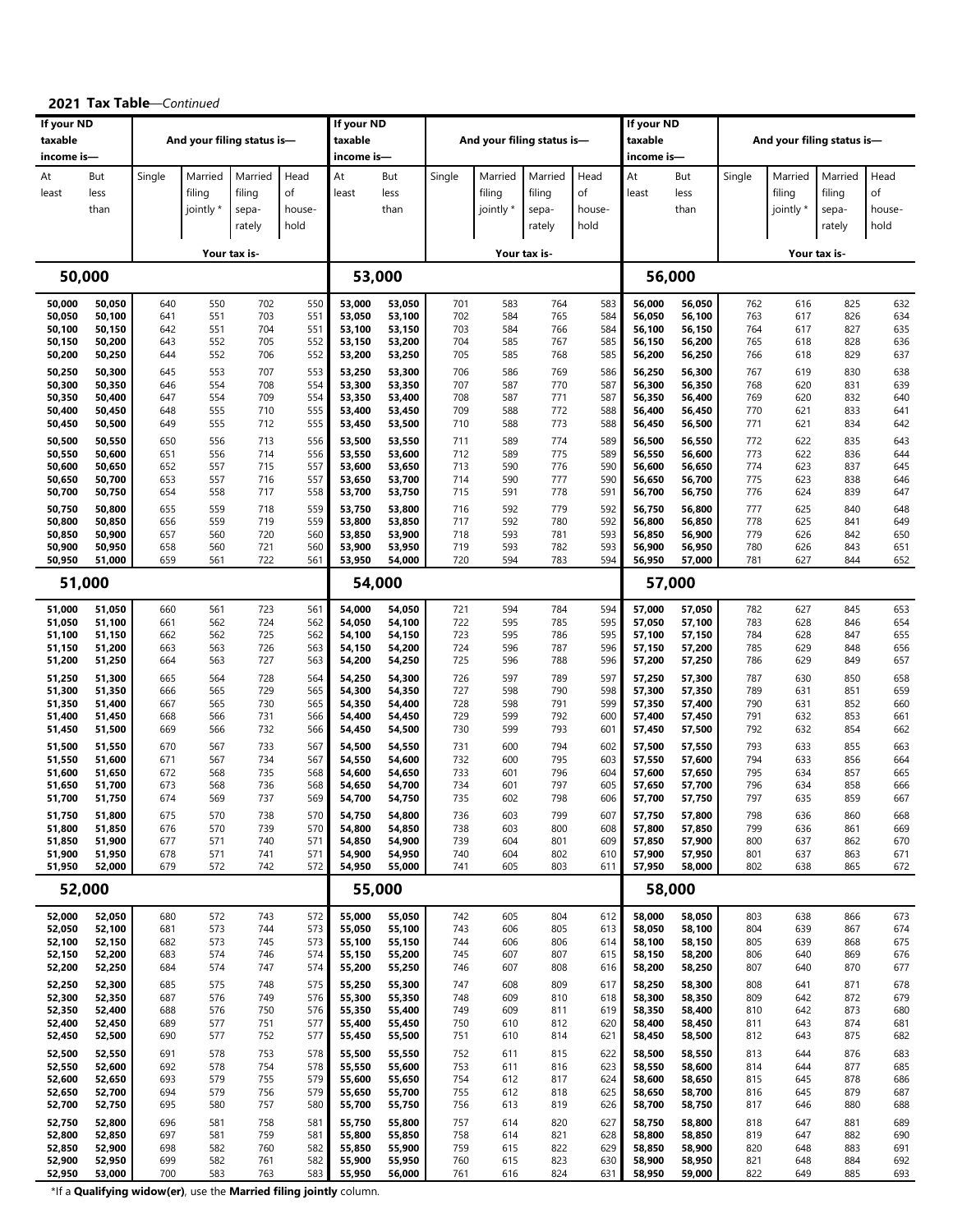| If your ND       | <b>UN LUPIC</b>  |            | Continued                  |              |            | If your ND       |                  |            |            |                            |            | If your ND       |                  |                |            |                            |            |
|------------------|------------------|------------|----------------------------|--------------|------------|------------------|------------------|------------|------------|----------------------------|------------|------------------|------------------|----------------|------------|----------------------------|------------|
| taxable          |                  |            | And your filing status is- |              |            | taxable          |                  |            |            | And your filing status is- |            | taxable          |                  |                |            | And your filing status is- |            |
| income is-       |                  |            |                            |              |            | income is-       |                  |            |            |                            |            | income is—       |                  |                |            |                            |            |
| At               | But              | Single     | Married                    | Married      | Head       | At               | But              | Single     | Married    | Married                    | Head       | At               | But              | Single         | Married    | Married                    | Head       |
| least            | less             |            | filing                     | filing       | of         | least            | less             |            | filing     | filing                     | of         | least            | less             |                | filing     | filing                     | of         |
|                  | than             |            | jointly *                  | sepa-        | house-     |                  | than             |            | jointly *  | sepa-                      | house-     |                  | than             |                | jointly *  | sepa-                      | house-     |
|                  |                  |            |                            | rately       | hold       |                  |                  |            |            | rately                     | hold       |                  |                  |                |            | rately                     | hold       |
|                  |                  |            |                            | Your tax is- |            |                  |                  |            |            | Your tax is-               |            |                  |                  |                |            | Your tax is-               |            |
|                  | 59,000           |            |                            |              |            | 62,000           |                  |            |            |                            |            | 65,000           |                  |                |            |                            |            |
| 59,000           | 59,050           | 823        | 649                        | 886          | 694        | 62,000           | 62,050           | 884        | 682        | 947                        | 755        | 65,000           | 65,050           | 946            | 715        | 1,008                      | 816        |
| 59,050           | 59,100           | 824        | 650                        | 887          | 695        | 62,050           | 62,100           | 885        | 683        | 948                        | 756        | 65,050           | 65,100           | 947            | 716        | 1,009                      | 817        |
| 59,100<br>59,150 | 59,150<br>59,200 | 825<br>826 | 650<br>651                 | 888<br>889   | 696<br>697 | 62,100<br>62,150 | 62,150<br>62,200 | 886<br>887 | 683<br>684 | 949<br>950                 | 757<br>758 | 65,100<br>65,150 | 65,150<br>65,200 | 948<br>949     | 716<br>717 | 1,010<br>1,011             | 818<br>819 |
| 59,200           | 59,250           | 827        | 651                        | 890          | 698        | 62,200           | 62,250           | 888        | 684        | 951                        | 759        | 65,200           | 65,250           | 950            | 717        | 1,012                      | 820        |
| 59,250           | 59,300           | 828        | 652                        | 891          | 699        | 62,250           | 62,300           | 889        | 685        | 952                        | 760        | 65,250           | 65,300           | 951            | 718        | 1,013                      | 821        |
| 59,300           | 59,350           | 829        | 653                        | 892          | 700        | 62,300           | 62,350           | 891        | 686        | 953                        | 761        | 65,300           | 65,350           | 952            | 719        | 1,014                      | 822        |
| 59,350           | 59,400           | 830        | 653                        | 893          | 701        | 62,350           | 62,400           | 892        | 686        | 954                        | 762        | 65,350           | 65,400           | 953            | 719        | 1,015                      | 823        |
| 59,400<br>59,450 | 59,450<br>59,500 | 831<br>832 | 654<br>654                 | 894<br>895   | 702<br>703 | 62,400<br>62,450 | 62,450<br>62,500 | 893<br>894 | 687<br>687 | 955<br>956                 | 763<br>764 | 65,400<br>65,450 | 65,450<br>65,500 | 954<br>955     | 720<br>720 | 1,016<br>1,018             | 824<br>825 |
| 59,500           | 59,550           | 833        | 655                        | 896          | 704        | 62,500           | 62,550           | 895        | 688        | 957                        | 765        | 65,500           | 65,550           | 956            | 721        | 1,019                      | 826        |
| 59,550           | 59,600           | 834        | 655                        | 897          | 705        | 62,550           | 62,600           | 896        | 688        | 958                        | 766        | 65,550           | 65,600           | 957            | 721        | 1,020                      | 827        |
| 59,600           | 59,650           | 835        | 656                        | 898          | 706        | 62,600           | 62,650           | 897        | 689        | 959                        | 767        | 65,600           | 65,650           | 958            | 722        | 1,021                      | 828        |
| 59,650           | 59,700           | 836        | 656                        | 899          | 707        | 62,650           | 62,700           | 898        | 689        | 960                        | 768        | 65,650           | 65,700           | 959            | 722        | 1,022                      | 829        |
| 59,700           | 59,750           | 837        | 657                        | 900          | 708        | 62,700           | 62,750           | 899        | 690        | 961                        | 769        | 65,700           | 65,750           | 960            | 723        | 1,023                      | 830        |
| 59,750<br>59,800 | 59,800<br>59,850 | 838<br>840 | 658<br>658                 | 901<br>902   | 709<br>710 | 62,750<br>62,800 | 62,800<br>62,850 | 900<br>901 | 691<br>691 | 962<br>963                 | 770<br>771 | 65,750<br>65,800 | 65,800<br>65,850 | 961<br>962     | 724<br>724 | 1,024<br>1,025             | 831<br>832 |
| 59,850           | 59,900           | 841        | 659                        | 903          | 711        | 62,850           | 62,900           | 902        | 692        | 964                        | 772        | 65,850           | 65,900           | 963            | 725        | 1,026                      | 833        |
| 59,900           | 59,950           | 842        | 659                        | 904          | 712        | 62,900           | 62,950           | 903        | 692        | 965                        | 773        | 65,900           | 65,950           | 964            | 725        | 1,027                      | 834        |
| 59,950           | 60,000           | 843        | 660                        | 905          | 713        | 62,950           | 63,000           | 904        | 693        | 967                        | 774        | 65,950           | 66,000           | 965            | 726        | 1,028                      | 835        |
|                  | 60,000           |            |                            |              |            | 63,000           |                  |            |            |                            |            | 66,000           |                  |                |            |                            |            |
| 60,000<br>60,050 | 60,050<br>60,100 | 844<br>845 | 660<br>661                 | 906<br>907   | 714<br>715 | 63,000<br>63,050 | 63,050<br>63,100 | 905<br>906 | 693<br>694 | 968<br>969                 | 775<br>776 | 66,000<br>66,050 | 66,050<br>66,100 | 966<br>967     | 726<br>727 | 1,029<br>1,030             | 836<br>838 |
| 60,100           | 60,150           | 846        | 661                        | 908          | 716        | 63,100           | 63,150           | 907        | 694        | 970                        | 777        | 66,100           | 66,150           | 968            | 727        | 1,031                      | 839        |
| 60,150           | 60,200           | 847        | 662                        | 909          | 717        | 63,150           | 63,200           | 908        | 695        | 971                        | 778        | 66,150           | 66,200           | 969            | 728        | 1,032                      | 840        |
| 60,200           | 60,250           | 848        | 662                        | 910          | 718        | 63,200           | 63,250           | 909        | 695        | 972                        | 779        | 66,200           | 66,250           | 970            | 728        | 1,033                      | 841        |
| 60,250           | 60,300           | 849        | 663                        | 911          | 719        | 63,250           | 63,300           | 910        | 696        | 973                        | 780        | 66,250           | 66,300           | 971            | 729        | 1,034                      | 842        |
| 60,300<br>60,350 | 60,350<br>60,400 | 850<br>851 | 664<br>664                 | 912<br>913   | 720<br>721 | 63,300<br>63,350 | 63,350<br>63,400 | 911<br>912 | 697<br>697 | 974<br>975                 | 781<br>782 | 66,300<br>66,350 | 66,350<br>66,400 | 972<br>973     | 730<br>730 | 1,035<br>1,036             | 843<br>844 |
| 60,400           | 60,450           | 852        | 665                        | 914          | 722        | 63,400           | 63,450           | 913        | 698        | 976                        | 783        | 66,400           | 66,450           | 974            | 731        | 1,037                      | 845        |
| 60,450           | 60,500           | 853        | 665                        | 916          | 723        | 63,450           | 63,500           | 914        | 698        | 977                        | 784        | 66,450           | 66,500           | 975            | 731        | 1,038                      | 846        |
| 60,500           | 60,550           | 854        | 666                        | 917          | 724        | 63,500           | 63,550           | 915        | 699        | 978                        | 785        | 66,500           | 66,550           | 976            | 732        | 1,039                      | 847        |
| 60,550<br>60,600 | 60,600<br>60,650 | 855<br>856 | 666<br>667                 | 918<br>919   | 725<br>726 | 63,550<br>63,600 | 63,600<br>63,650 | 916<br>917 | 699<br>700 | 979<br>980                 | 787<br>788 | 66,550<br>66,600 | 66,600<br>66,650 | 977<br>978     | 732<br>733 | 1,040<br>1,041             | 848<br>849 |
| 60,650           | 60,700           | 857        | 667                        | 920          | 727        | 63,650           | 63,700           | 918        | 700        | 981                        | 789        | 66,650           | 66,700           | 979            | 733        | 1,042                      | 850        |
| 60,700           | 60,750           | 858        | 668                        | 921          | 728        | 63,700           | 63,750           | 919        | 701        | 982                        | 790        | 66,700           | 66,750           | 980            | 734        | 1,043                      | 851        |
| 60,750           | 60,800           | 859        | 669                        | 922          | 729        | 63,750           | 63,800           | 920        | 702        | 983                        | 791        | 66,750           | 66,800           | 981            | 735        | 1,044                      | 852        |
| 60,800<br>60,850 | 60,850<br>60,900 | 860<br>861 | 669<br>670                 | 923<br>924   | 730<br>731 | 63,800<br>63,850 | 63,850<br>63,900 | 921<br>922 | 702<br>703 | 984<br>985                 | 792<br>793 | 66,800<br>66,850 | 66,850<br>66,900 | 982<br>983     | 735<br>736 | 1,045<br>1,046             | 853<br>854 |
| 60,900           | 60,950           | 862        | 670                        | 925          | 732        | 63,900           | 63,950           | 923        | 703        | 986                        | 794        | 66,900           | 66,950           | 984            | 736        | 1,047                      | 855        |
| 60,950           | 61,000           | 863        | 671                        | 926          | 733        | 63,950           | 64,000           | 924        | 704        | 987                        | 795        | 66,950           | 67,000           | 985            | 737        | 1,048                      | 856        |
|                  | 61,000           |            |                            |              |            | 64,000           |                  |            |            |                            |            | 67,000           |                  |                |            |                            |            |
| 61,000           | 61,050           | 864        | 671                        | 927          | 734        | 64,000           | 64,050           | 925        | 704        | 988                        | 796        | 67,000           | 67,050           | 986            | 737        | 1,049                      | 857        |
| 61,050           | 61,100           | 865        | 672                        | 928          | 736        | 64,050           | 64,100           | 926        | 705<br>705 | 989                        | 797        | 67,050           | 67,100           | 987            | 738        | 1,050                      | 858        |
| 61,100<br>61,150 | 61,150<br>61,200 | 866<br>867 | 672<br>673                 | 929<br>930   | 737<br>738 | 64,100<br>64,150 | 64,150<br>64,200 | 927<br>928 | 706        | 990<br>991                 | 798<br>799 | 67,100<br>67,150 | 67,150<br>67,200 | 988<br>989     | 738<br>739 | 1,051<br>1,052             | 859<br>860 |
| 61,200           | 61,250           | 868        | 673                        | 931          | 739        | 64,200           | 64,250           | 929        | 706        | 992                        | 800        | 67,200           | 67,250           | 990            | 739        | 1,053                      | 861        |
| 61,250           | 61,300           | 869        | 674                        | 932          | 740        | 64,250           | 64,300           | 930        | 707        | 993                        | 801        | 67,250           | 67,300           | 991            | 740        | 1,054                      | 862        |
| 61,300           | 61,350           | 870        | 675                        | 933          | 741        | 64,300           | 64,350           | 931        | 708        | 994                        | 802        | 67,300           | 67,350           | 993            | 741        | 1,055                      | 863        |
| 61,350<br>61,400 | 61,400<br>61,450 | 871<br>872 | 675<br>676                 | 934<br>935   | 742<br>743 | 64,350<br>64,400 | 64,400<br>64,450 | 932<br>933 | 708<br>709 | 995<br>996                 | 803<br>804 | 67,350<br>67,400 | 67,400<br>67,450 | 994<br>995     | 741<br>742 | 1,056<br>1,057             | 864<br>865 |
| 61,450           | 61,500           | 873        | 676                        | 936          | 744        | 64,450           | 64,500           | 934        | 709        | 997                        | 805        | 67,450           | 67,500           | 996            | 742        | 1,058                      | 866        |
| 61,500           | 61,550           | 874        | 677                        | 937          | 745        | 64,500           | 64,550           | 935        | 710        | 998                        | 806        | 67,500           | 67,550           | 997            | 743        | 1,059                      | 867        |
| 61,550           | 61,600           | 875        | 677                        | 938          | 746        | 64,550           | 64,600           | 936        | 710        | 999                        | 807        | 67,550           | 67,600           | 998            | 743        | 1,060                      | 868        |
| 61,600           | 61,650           | 876        | 678                        | 939          | 747        | 64,600           | 64,650           | 937        | 711        | 1,000                      | 808        | 67,600           | 67,650           | 999            | 744        | 1,061                      | 869        |
| 61,650<br>61,700 | 61,700<br>61,750 | 877<br>878 | 678<br>679                 | 940<br>941   | 748<br>749 | 64,650<br>64,700 | 64,700<br>64,750 | 938<br>939 | 711<br>712 | 1,001<br>1,002             | 809<br>810 | 67,650<br>67,700 | 67,700<br>67,750 | 1,000<br>1,001 | 744<br>745 | 1,062<br>1,063             | 870<br>871 |
| 61,750           | 61,800           | 879        | 680                        | 942          | 750        | 64,750           | 64,800           | 940        | 713        | 1,003                      | 811        | 67,750           | 67,800           | 1,002          | 746        | 1,064                      | 872        |
| 61,800           | 61,850           | 880        | 680                        | 943          | 751        | 64,800           | 64,850           | 942        | 713        | 1,004                      | 812        | 67,800           | 67,850           | 1,003          | 747        | 1,065                      | 873        |
| 61,850           | 61,900           | 881        | 681                        | 944          | 752        | 64,850           | 64,900           | 943        | 714        | 1,005                      | 813        | 67,850           | 67,900           | 1,004          | 748        | 1,066                      | 874        |
| 61,900<br>61,950 | 61,950<br>62,000 | 882<br>883 | 681<br>682                 | 945<br>946   | 753<br>754 | 64,900<br>64,950 | 64,950<br>65,000 | 944<br>945 | 714<br>715 | 1,006<br>1,007             | 814<br>815 | 67,900<br>67,950 | 67,950<br>68,000 | 1,005<br>1,006 | 749<br>750 | 1,067<br>1,069             | 875<br>876 |
|                  |                  |            |                            |              |            |                  |                  |            |            |                            |            |                  |                  |                |            |                            |            |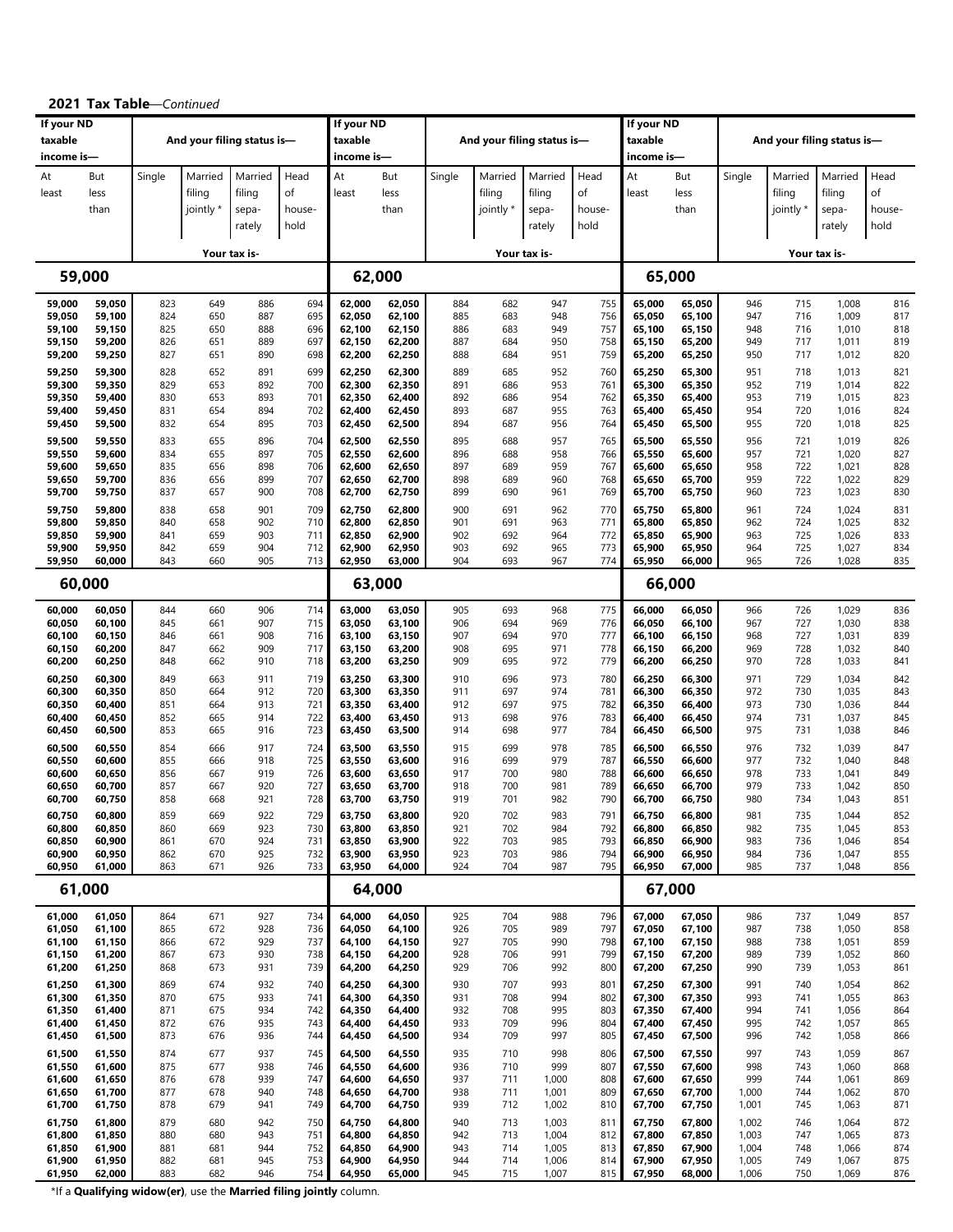| If your ND<br>taxable                                    |                                                          |                                                    |                                        | And your filing status is-                         |                                        | If your ND<br>taxable                                    |                                                          |                                                    | And your filing status is-             |                                                    |                                        | If your ND<br>taxable                                    |                                                          |                                                    |                                        | And your filing status is-                         |                                                    |
|----------------------------------------------------------|----------------------------------------------------------|----------------------------------------------------|----------------------------------------|----------------------------------------------------|----------------------------------------|----------------------------------------------------------|----------------------------------------------------------|----------------------------------------------------|----------------------------------------|----------------------------------------------------|----------------------------------------|----------------------------------------------------------|----------------------------------------------------------|----------------------------------------------------|----------------------------------------|----------------------------------------------------|----------------------------------------------------|
| income is-<br>At<br>least                                | But<br>less<br>than                                      | Single                                             | Married<br>filing<br>jointly *         | Married<br>filing<br>sepa-                         | Head<br>of<br>house-                   | income is-<br>At<br>least                                | But<br>less<br>than                                      | Single                                             | Married<br>filing<br>jointly *         | Married<br>filing<br>sepa-                         | Head<br>of<br>house-                   | income is-<br>At<br>least                                | But<br>less<br>than                                      | Single                                             | Married<br>filing<br>jointly *         | Married<br>filing<br>sepa-                         | Head<br>οf<br>house-                               |
|                                                          |                                                          |                                                    |                                        | rately                                             | hold                                   |                                                          |                                                          |                                                    |                                        | rately                                             | hold                                   |                                                          |                                                          |                                                    |                                        | rately                                             | hold                                               |
|                                                          |                                                          |                                                    |                                        | Your tax is-                                       |                                        |                                                          |                                                          |                                                    |                                        | Your tax is-                                       |                                        |                                                          |                                                          |                                                    |                                        | Your tax is-                                       |                                                    |
|                                                          | 68,000                                                   |                                                    |                                        |                                                    |                                        |                                                          | 71,000                                                   |                                                    |                                        |                                                    |                                        |                                                          | 74,000                                                   |                                                    |                                        |                                                    |                                                    |
| 68,000                                                   | 68,050                                                   | 1,007                                              | 751                                    | 1,070                                              | 877                                    | 71,000                                                   | 71,050                                                   | 1,068                                              | 813                                    | 1,131                                              | 938                                    | 74,000                                                   | 74,050                                                   | 1,129                                              | 874                                    | 1,192                                              | 1,000                                              |
| 68,050                                                   | 68,100                                                   | 1,008                                              | 752                                    | 1,071                                              | 878                                    | 71,050                                                   | 71,100                                                   | 1,069                                              | 814                                    | 1,132                                              | 940                                    | 74,050                                                   | 74,100                                                   | 1,130                                              | 875                                    | 1,193                                              | 1,001                                              |
| 68,100                                                   | 68,150                                                   | 1,009                                              | 753                                    | 1,072                                              | 879                                    | 71,100                                                   | 71,150                                                   | 1,070                                              | 815                                    | 1,133                                              | 941                                    | 74,100                                                   | 74,150                                                   | 1,131                                              | 876                                    | 1,194                                              | 1,002                                              |
| 68,150                                                   | 68,200                                                   | 1,010                                              | 754                                    | 1,073                                              | 880                                    | 71,150                                                   | 71,200                                                   | 1,071                                              | 816                                    | 1,134                                              | 942                                    | 74,150                                                   | 74,200                                                   | 1,132                                              | 877                                    | 1,195                                              | 1,003                                              |
| 68,200                                                   | 68,250                                                   | 1,011                                              | 755                                    | 1,074                                              | 881                                    | 71,200                                                   | 71,250                                                   | 1,072                                              | 817                                    | 1,135                                              | 943                                    | 74,200                                                   | 74,250                                                   | 1,133                                              | 878                                    | 1,196                                              | 1,004                                              |
| 68,250                                                   | 68,300                                                   | 1,012                                              | 756                                    | 1,075                                              | 882                                    | 71,250                                                   | 71,300                                                   | 1,073                                              | 818                                    | 1,136                                              | 944                                    | 74,250                                                   | 74,300                                                   | 1,134                                              | 879                                    | 1,197                                              | 1,005                                              |
| 68,300                                                   | 68,350                                                   | 1,013                                              | 757                                    | 1,076                                              | 883                                    | 71,300                                                   | 71,350                                                   | 1,074                                              | 819                                    | 1,137                                              | 945                                    | 74,300                                                   | 74,350                                                   | 1,135                                              | 880                                    | 1,198                                              | 1,006                                              |
| 68,350                                                   | 68,400                                                   | 1,014                                              | 758                                    | 1,077                                              | 884                                    | 71,350                                                   | 71,400                                                   | 1,075                                              | 820                                    | 1,138                                              | 946                                    | 74,350                                                   | 74,400                                                   | 1,136                                              | 881                                    | 1,199                                              | 1,007                                              |
| 68,400                                                   | 68,450                                                   | 1,015                                              | 759                                    | 1,078                                              | 885                                    | 71,400                                                   | 71,450                                                   | 1,076                                              | 821                                    | 1,139                                              | 947                                    | 74,400                                                   | 74,450                                                   | 1,137                                              | 882                                    | 1,200                                              | 1,008                                              |
| 68,450                                                   | 68,500                                                   | 1,016                                              | 761                                    | 1,079                                              | 886                                    | 71,450                                                   | 71,500                                                   | 1,077                                              | 822                                    | 1,140                                              | 948                                    | 74,450                                                   | 74,500                                                   | 1,138                                              | 883                                    | 1,201                                              | 1,009                                              |
| 68,500                                                   | 68,550                                                   | 1,017                                              | 762                                    | 1,080                                              | 887                                    | 71,500                                                   | 71,550                                                   | 1,078                                              | 823                                    | 1,141                                              | 949                                    | 74,500                                                   | 74,550                                                   | 1,139                                              | 884                                    | 1,202                                              | 1,010                                              |
| 68,550                                                   | 68,600                                                   | 1,018                                              | 763                                    | 1,081                                              | 889                                    | 71,550                                                   | 71,600                                                   | 1,079                                              | 824                                    | 1,142                                              | 950                                    | 74,550                                                   | 74,600                                                   | 1,140                                              | 885                                    | 1,203                                              | 1,011                                              |
| 68,600                                                   | 68,650                                                   | 1,019                                              | 764                                    | 1,082                                              | 890                                    | 71,600                                                   | 71,650                                                   | 1,080                                              | 825                                    | 1,143                                              | 951                                    | 74,600                                                   | 74,650                                                   | 1,141                                              | 886                                    | 1,204                                              | 1,012                                              |
| 68,650                                                   | 68,700                                                   | 1,020                                              | 765                                    | 1,083                                              | 891                                    | 71,650                                                   | 71,700                                                   | 1,081                                              | 826                                    | 1,144                                              | 952                                    | 74,650                                                   | 74,700                                                   | 1,142                                              | 887                                    | 1,205                                              | 1,013                                              |
| 68,700                                                   | 68,750                                                   | 1,021                                              | 766                                    | 1,084                                              | 892                                    | 71,700                                                   | 71,750                                                   | 1,082                                              | 827                                    | 1,145                                              | 953                                    | 74,700                                                   | 74,750                                                   | 1,143                                              | 888                                    | 1,206                                              | 1,014                                              |
| 68,750                                                   | 68,800                                                   | 1,022                                              | 767                                    | 1,085                                              | 893                                    | 71,750                                                   | 71,800                                                   | 1,083                                              | 828                                    | 1,146                                              | 954                                    | 74,750                                                   | 74,800                                                   | 1,144                                              | 889                                    | 1,207                                              | 1,015                                              |
| 68,800                                                   | 68,850                                                   | 1,023                                              | 768                                    | 1,086                                              | 894                                    | 71,800                                                   | 71,850                                                   | 1,084                                              | 829                                    | 1,147                                              | 955                                    | 74,800                                                   | 74,850                                                   | 1,146                                              | 890                                    | 1,208                                              | 1,016                                              |
| 68,850                                                   | 68,900                                                   | 1,024                                              | 769                                    | 1,087                                              | 895                                    | 71,850                                                   | 71,900                                                   | 1,085                                              | 830                                    | 1,148                                              | 956                                    | 74,850                                                   | 74,900                                                   | 1,147                                              | 891                                    | 1,209                                              | 1,017                                              |
| 68,900                                                   | 68,950                                                   | 1,025                                              | 770                                    | 1,088                                              | 896                                    | 71,900                                                   | 71,950                                                   | 1,086                                              | 831                                    | 1,149                                              | 957                                    | 74,900                                                   | 74,950                                                   | 1,148                                              | 892                                    | 1,210                                              | 1,018                                              |
| 68,950                                                   | 69,000                                                   | 1,026                                              | 771                                    | 1,089                                              | 897                                    | 71,950                                                   | 72,000                                                   | 1,087                                              | 832                                    | 1,150                                              | 958                                    | 74,950                                                   | 75,000                                                   | 1,149                                              | 893                                    | 1,211                                              | 1,019                                              |
|                                                          | 69,000                                                   |                                                    |                                        |                                                    |                                        |                                                          | 72,000                                                   |                                                    |                                        |                                                    |                                        |                                                          | 75,000                                                   |                                                    |                                        |                                                    |                                                    |
| 69,000                                                   | 69,050                                                   | 1,027                                              | 772                                    | 1,090                                              | 898                                    | 72,000                                                   | 72,050                                                   | 1,088                                              | 833                                    | 1,151                                              | 959                                    | 75,000                                                   | 75,050                                                   | 1,150                                              | 894                                    | 1,212                                              | 1,020                                              |
| 69,050                                                   | 69,100                                                   | 1,028                                              | 773                                    | 1,091                                              | 899                                    | 72,050                                                   | 72,100                                                   | 1,089                                              | 834                                    | 1,152                                              | 960                                    | 75,050                                                   | 75,100                                                   | 1,151                                              | 895                                    | 1,213                                              | 1,021                                              |
| 69,100                                                   | 69,150                                                   | 1,029                                              | 774                                    | 1,092                                              | 900                                    | 72,100                                                   | 72,150                                                   | 1,090                                              | 835                                    | 1,153                                              | 961                                    | 75,100                                                   | 75,150                                                   | 1,152                                              | 896                                    | 1,214                                              | 1,022                                              |
| 69,150                                                   | 69,200                                                   | 1,030                                              | 775                                    | 1,093                                              | 901                                    | 72,150                                                   | 72,200                                                   | 1,091                                              | 836                                    | 1,154                                              | 962                                    | 75,150                                                   | 75,200                                                   | 1,153                                              | 897                                    | 1,215                                              | 1,023                                              |
| 69,200                                                   | 69,250                                                   | 1,031                                              | 776                                    | 1,094                                              | 902                                    | 72,200                                                   | 72,250                                                   | 1,092                                              | 837                                    | 1,155                                              | 963                                    | 75,200                                                   | 75,250                                                   | 1,154                                              | 898                                    | 1,216                                              | 1,024                                              |
| 69,250                                                   | 69,300                                                   | 1,032                                              | 777                                    | 1,095                                              | 903                                    | 72,250                                                   | 72,300                                                   | 1,093                                              | 838                                    | 1,156                                              | 964                                    | 75,250                                                   | 75,300                                                   | 1,155                                              | 899                                    | 1,217                                              | 1,025                                              |
| 69,300                                                   | 69,350                                                   | 1,033                                              | 778                                    | 1,096                                              | 904                                    | 72,300                                                   | 72,350                                                   | 1,095                                              | 839                                    | 1,157                                              | 965                                    | 75,300                                                   | 75,350                                                   | 1,156                                              | 900                                    | 1,218                                              | 1,026                                              |
| 69,350                                                   | 69,400                                                   | 1,034                                              | 779                                    | 1,097                                              | 905                                    | 72,350                                                   | 72,400                                                   | 1,096                                              | 840                                    | 1,158                                              | 966                                    | 75,350                                                   | 75,400                                                   | 1,157                                              | 901                                    | 1,219                                              | 1,027                                              |
| 69,400                                                   | 69,450                                                   | 1,035                                              | 780                                    | 1,098                                              | 906                                    | 72,400                                                   | 72,450                                                   | 1,097                                              | 841                                    | 1,159                                              | 967                                    | 75,400                                                   | 75,450                                                   | 1,158                                              | 902                                    | 1,220                                              | 1,028                                              |
| 69,450                                                   | 69,500                                                   | 1,036                                              | 781                                    | 1,099                                              | 907                                    | 72,450                                                   | 72,500                                                   | 1,098                                              | 842                                    | 1,160                                              | 968                                    | 75,450                                                   | 75,500                                                   | 1,159                                              | 903                                    | 1,222                                              | 1,029                                              |
| 69,500                                                   | 69,550                                                   | 1,037                                              | 782                                    | 1,100                                              | 908                                    | 72,500                                                   | 72,550                                                   | 1,099                                              | 843                                    | 1,161                                              | 969                                    | 75,500                                                   | 75,550                                                   | 1,160                                              | 904                                    | 1,223                                              | 1,030                                              |
| 69,550                                                   | 69,600                                                   | 1,038                                              | 783                                    | 1,101                                              | 909                                    | 72,550                                                   | 72,600                                                   | 1,100                                              | 844                                    | 1,162                                              | 970                                    | 75,550                                                   | 75,600                                                   | 1,161                                              | 905                                    | 1,224                                              | 1,031                                              |
| 69,600                                                   | 69,650                                                   | 1,039                                              | 784                                    | 1,102                                              | 910                                    | 72,600                                                   | 72,650                                                   | 1,101                                              | 845                                    | 1,163                                              | 971                                    | 75,600                                                   | 75,650                                                   | 1,162                                              | 906                                    | 1,225                                              | 1,032                                              |
| 69,650                                                   | 69,700                                                   | 1,040                                              | 785                                    | 1,103                                              | 911                                    | 72,650                                                   | 72,700                                                   | 1,102                                              | 846                                    | 1,164                                              | 972                                    | 75,650                                                   | 75,700                                                   | 1,163                                              | 907                                    | 1,226                                              | 1,033                                              |
| 69,700                                                   | 69,750                                                   | 1,041                                              | 786                                    | 1,104                                              | 912                                    | 72,700                                                   | 72,750                                                   | 1,103                                              | 847                                    | 1,165                                              | 973                                    | 75,700                                                   | 75,750                                                   | 1,164                                              | 908                                    | 1,227                                              | 1,034                                              |
| 69,750                                                   | 69,800                                                   | 1,042                                              | 787                                    | 1,105                                              | 913                                    | 72,750                                                   | 72,800                                                   | 1,104                                              | 848                                    | 1,166                                              | 974                                    | 75,750                                                   | 75,800                                                   | 1,165                                              | 909                                    | 1,228                                              | 1,035                                              |
| 69,800                                                   | 69,850                                                   | 1,044                                              | 788                                    | 1,106                                              | 914                                    | 72,800                                                   | 72,850                                                   | 1,105                                              | 849                                    | 1,167                                              | 975                                    | 75,800                                                   | 75,850                                                   | 1,166                                              | 910                                    | 1,229                                              | 1,036                                              |
| 69,850                                                   | 69,900                                                   | 1,045                                              | 789                                    | 1,107                                              | 915                                    | 72,850                                                   | 72,900                                                   | 1,106                                              | 850                                    | 1,168                                              | 976                                    | 75,850                                                   | 75,900                                                   | 1,167                                              | 911                                    | 1,230                                              | 1,037                                              |
| 69,900                                                   | 69,950                                                   | 1,046                                              | 790                                    | 1,108                                              | 916                                    | 72,900                                                   | 72,950                                                   | 1,107                                              | 851                                    | 1,169                                              | 977                                    | 75,900                                                   | 75,950                                                   | 1,168                                              | 912                                    | 1,231                                              | 1,038                                              |
| 69,950                                                   | 70,000                                                   | 1,047                                              | 791                                    | 1,109                                              | 917                                    | 72,950                                                   | 73,000                                                   | 1,108                                              | 852                                    | 1,171                                              | 978                                    | 75,950                                                   | 76,000                                                   | 1,169                                              | 914                                    | 1,232                                              | 1,039                                              |
|                                                          | 70,000                                                   |                                                    |                                        |                                                    |                                        |                                                          | 73,000                                                   |                                                    |                                        |                                                    |                                        |                                                          | 76,000                                                   |                                                    |                                        |                                                    |                                                    |
| 70,000<br>70,050<br>70,100<br>70,150<br>70,200           | 70,050<br>70,100<br>70,150<br>70,200<br>70,250           | 1,048<br>1,049<br>1,050<br>1,051<br>1,052          | 792<br>793<br>794<br>795<br>796        | 1,110<br>1,111<br>1,112<br>1,113<br>1,114          | 918<br>919<br>920<br>921<br>922        | 73,000<br>73,050<br>73,100<br>73,150<br>73,200           | 73,050<br>73,100<br>73,150<br>73,200<br>73,250           | 1,109<br>1,110<br>1,111<br>1,112<br>1,113          | 853<br>854<br>855<br>856<br>857        | 1,172<br>1,173<br>1,174<br>1,175<br>1,176<br>1,177 | 979<br>980<br>981<br>982<br>983        | 76,000<br>76,050<br>76,100<br>76,150<br>76,200           | 76,050<br>76,100<br>76,150<br>76,200<br>76,250           | 1,170<br>1,171<br>1,172<br>1,173<br>1,174          | 915<br>916<br>917<br>918<br>919        | 1,233<br>1,234<br>1,235<br>1,236<br>1,237          | 1,040<br>1,042<br>1,043<br>1,044<br>1,045          |
| 70,250<br>70,300<br>70,350<br>70,400<br>70,450<br>70,500 | 70,300<br>70,350<br>70,400<br>70,450<br>70,500<br>70,550 | 1,053<br>1,054<br>1,055<br>1,056<br>1,057<br>1,058 | 797<br>798<br>799<br>800<br>801<br>802 | 1,115<br>1,116<br>1,117<br>1,118<br>1,120<br>1,121 | 923<br>924<br>925<br>926<br>927<br>928 | 73,250<br>73,300<br>73,350<br>73,400<br>73,450<br>73,500 | 73,300<br>73,350<br>73,400<br>73,450<br>73,500<br>73,550 | 1,114<br>1,115<br>1,116<br>1,117<br>1,118<br>1,119 | 858<br>859<br>860<br>861<br>863<br>864 | 1,178<br>1,179<br>1,180<br>1,181<br>1,182          | 984<br>985<br>986<br>987<br>988<br>989 | 76,250<br>76,300<br>76,350<br>76,400<br>76,450<br>76,500 | 76,300<br>76,350<br>76,400<br>76,450<br>76,500<br>76,550 | 1,175<br>1,176<br>1,177<br>1,178<br>1,179<br>1,180 | 920<br>921<br>922<br>923<br>924<br>925 | 1,238<br>1,239<br>1,240<br>1,241<br>1,242<br>1,243 | 1,046<br>1,047<br>1,048<br>1,049<br>1,050<br>1,051 |
| 70,550                                                   | 70,600                                                   | 1,059                                              | 803                                    | 1,122                                              | 929                                    | 73,550                                                   | 73,600                                                   | 1,120                                              | 865                                    | 1,183                                              | 991                                    | 76,550                                                   | 76,600                                                   | 1,181                                              | 926                                    | 1,244                                              | 1,052                                              |
| 70,600                                                   | 70,650                                                   | 1,060                                              | 804                                    | 1,123                                              | 930                                    | 73,600                                                   | 73,650                                                   | 1,121                                              | 866                                    | 1,184                                              | 992                                    | 76,600                                                   | 76,650                                                   | 1,182                                              | 927                                    | 1,245                                              | 1,053                                              |
| 70,650                                                   | 70,700                                                   | 1,061                                              | 805                                    | 1,124                                              | 931                                    | 73,650                                                   | 73,700                                                   | 1,122                                              | 867                                    | 1,185                                              | 993                                    | 76,650                                                   | 76,700                                                   | 1,183                                              | 928                                    | 1,246                                              | 1,054                                              |
| 70,700                                                   | 70,750                                                   | 1,062                                              | 806                                    | 1,125                                              | 932                                    | 73,700                                                   | 73,750                                                   | 1,123                                              | 868                                    | 1,186                                              | 994                                    | 76,700                                                   | 76,750                                                   | 1,184                                              | 929                                    | 1,247                                              | 1,055                                              |
| 70,750                                                   | 70,800                                                   | 1,063                                              | 807                                    | 1,126                                              | 933                                    | 73,750                                                   | 73,800                                                   | 1,124                                              | 869                                    | 1,187                                              | 995                                    | 76,750                                                   | 76,800                                                   | 1,185                                              | 930                                    | 1,248                                              | 1,056                                              |
| 70,800                                                   | 70,850                                                   | 1,064                                              | 808                                    | 1,127                                              | 934                                    | 73,800                                                   | 73,850                                                   | 1,125                                              | 870                                    | 1,188                                              | 996                                    | 76,800                                                   | 76,850                                                   | 1,186                                              | 931                                    | 1,249                                              | 1,057                                              |
| 70,850                                                   | 70,900                                                   | 1,065                                              | 809                                    | 1,128                                              | 935                                    | 73,850                                                   | 73,900                                                   | 1,126                                              | 871                                    | 1,189                                              | 997                                    | 76,850                                                   | 76,900                                                   | 1,187                                              | 932                                    | 1,250                                              | 1,058                                              |
| 70,900                                                   | 70,950                                                   | 1,066                                              | 810                                    | 1,129                                              | 936                                    | 73,900                                                   | 73,950                                                   | 1,127                                              | 872                                    | 1,190                                              | 998                                    | 76,900                                                   | 76,950                                                   | 1,188                                              | 933                                    | 1,251                                              | 1,059                                              |
| 70,950                                                   | 71,000                                                   | 1,067                                              | 812                                    | 1,130                                              | 937                                    | 73,950                                                   | 74,000                                                   | 1,128                                              | 873                                    | 1,191                                              | 999                                    | 76,950                                                   | 77,000                                                   | 1,189                                              | 934                                    | 1,252                                              | 1,060                                              |

**2021 Tax Table**—*Continued*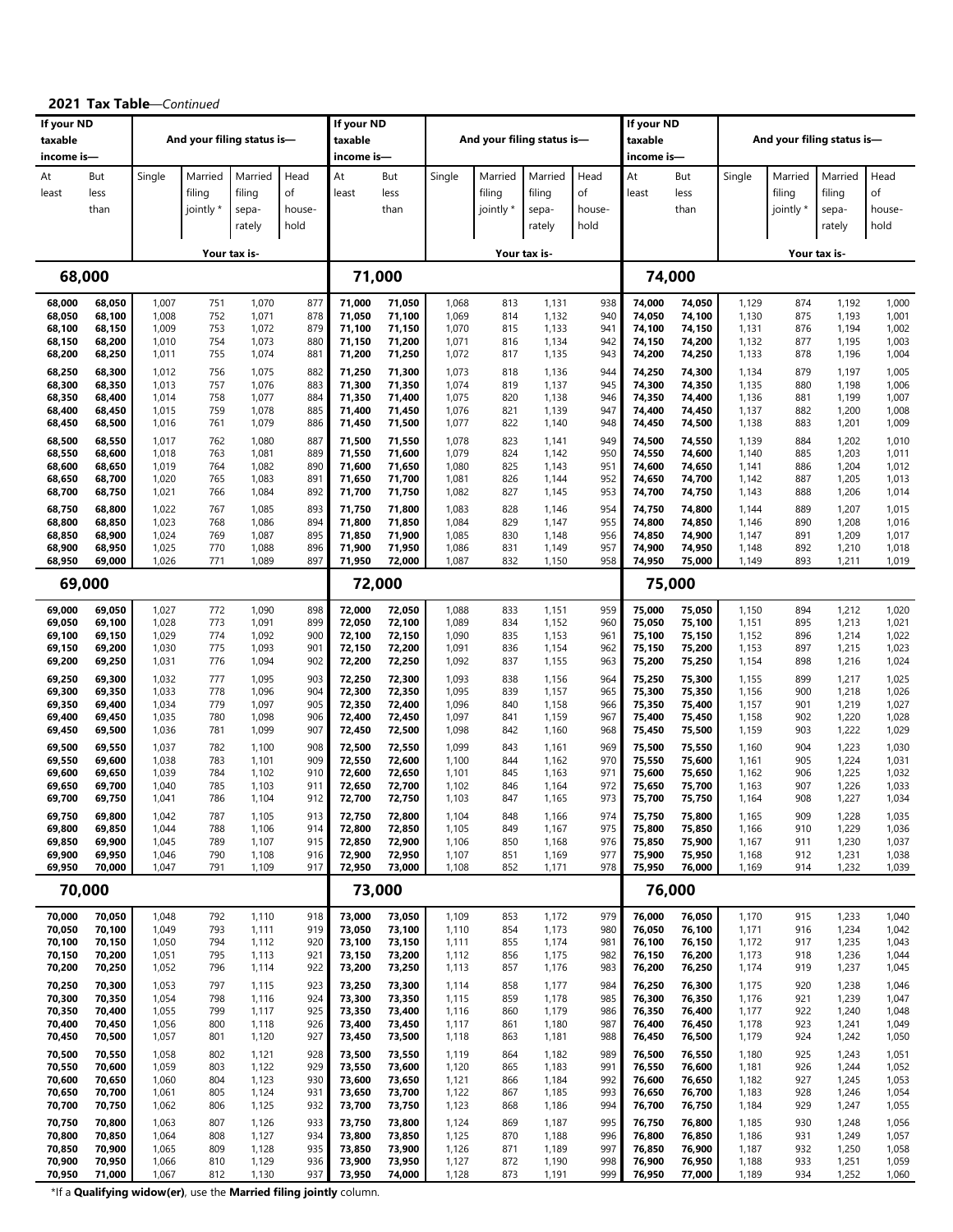| If your ND<br>taxable |                  |                | And your filing status is- |                |                | If your ND<br>taxable |                  |                | And your filing status is- |                |                | If your ND<br>taxable |                  |                |                | And your filing status is- |                |
|-----------------------|------------------|----------------|----------------------------|----------------|----------------|-----------------------|------------------|----------------|----------------------------|----------------|----------------|-----------------------|------------------|----------------|----------------|----------------------------|----------------|
| income is-            |                  |                |                            |                |                | income is-            |                  |                |                            |                |                | income is—            |                  |                |                |                            |                |
| At                    | But              | Single         | Married                    | Married        | Head           | At                    | But              | Single         | Married                    | Married        | Head           | At                    | But              | Single         | Married        | Married                    | Head           |
| least                 | less             |                | filing                     | filing         | of             | least                 | less             |                | filing                     | filing         | of             | least                 | less             |                | filing         | filing                     | of             |
|                       | than             |                | jointly *                  | sepa-          | house-         |                       | than             |                | jointly *                  | sepa-          | house-         |                       | than             |                | jointly *      | sepa-                      | house-         |
|                       |                  |                |                            | rately         | hold           |                       |                  |                |                            | rately         | hold           |                       |                  |                |                | rately                     | hold           |
|                       |                  |                |                            | Your tax is-   |                |                       |                  |                |                            | Your tax is-   |                |                       |                  |                |                | Your tax is-               |                |
|                       | 77,000           |                |                            |                |                | 80,000                |                  |                |                            |                |                |                       | 83,000           |                |                |                            |                |
| 77,000                | 77,050           | 1,190          | 935                        | 1,253          | 1,061          | 80,000                | 80,050           | 1,252          | 996                        | 1,314          | 1,122          | 83,000                | 83,050           | 1,313          | 1,057          | 1,378                      | 1,183          |
| 77,050<br>77,100      | 77,100<br>77,150 | 1,191<br>1,192 | 936<br>937                 | 1,254<br>1,255 | 1,062<br>1,063 | 80,050<br>80,100      | 80,100<br>80,150 | 1,253<br>1,254 | 997<br>998                 | 1,315<br>1,316 | 1,123<br>1,124 | 83,050<br>83,100      | 83,100<br>83,150 | 1,314<br>1,315 | 1,058<br>1,059 | 1,380<br>1,381             | 1,184<br>1,185 |
| 77,150                | 77,200           | 1,193          | 938                        | 1,256          | 1,064          | 80,150                | 80,200           | 1,255          | 999                        | 1,317          | 1,125          | 83,150                | 83,200           | 1,316          | 1,060          | 1,382                      | 1,186          |
| 77,200                | 77,250           | 1,194          | 939<br>940                 | 1,257          | 1,065          | 80,200                | 80,250           | 1,256          | 1,000                      | 1,318          | 1,126          | 83,200                | 83,250           | 1,317          | 1,061          | 1,383                      | 1,187          |
| 77,250<br>77,300      | 77,300<br>77,350 | 1,195<br>1,197 | 941                        | 1,258<br>1,259 | 1,066<br>1,067 | 80,250<br>80,300      | 80,300<br>80,350 | 1,257<br>1,258 | 1,001<br>1,002             | 1,319<br>1,320 | 1,127<br>1,128 | 83,250<br>83,300      | 83,300<br>83,350 | 1,318<br>1,319 | 1,062<br>1,063 | 1,384<br>1,385             | 1,188<br>1,189 |
| 77,350                | 77,400           | 1,198          | 942                        | 1,260          | 1,068          | 80,350                | 80,400           | 1,259          | 1,003                      | 1,321          | 1,129          | 83,350                | 83,400           | 1,320          | 1,064          | 1,386                      | 1,190          |
| 77,400<br>77,450      | 77,450<br>77,500 | 1,199<br>1,200 | 943<br>944                 | 1,261<br>1,262 | 1,069<br>1,070 | 80,400<br>80,450      | 80,450<br>80,500 | 1,260<br>1,261 | 1,004<br>1,005             | 1,322<br>1,324 | 1,130<br>1,131 | 83,400<br>83,450      | 83,450<br>83,500 | 1,321<br>1,322 | 1,065<br>1,067 | 1,387<br>1,389             | 1,191<br>1,192 |
| 77,500                | 77,550           | 1,201          | 945                        | 1,263          | 1,071          | 80,500                | 80,550           | 1,262          | 1,006                      | 1,325          | 1,132          | 83,500                | 83,550           | 1,323          | 1,068          | 1,390                      | 1,193          |
| 77,550                | 77,600           | 1,202          | 946                        | 1,264          | 1,072          | 80,550                | 80,600           | 1,263          | 1,007                      | 1,326          | 1,133          | 83,550                | 83,600           | 1,324          | 1,069          | 1,391                      | 1,195          |
| 77,600<br>77,650      | 77,650<br>77,700 | 1,203<br>1,204 | 947<br>948                 | 1,265<br>1,266 | 1,073<br>1,074 | 80,600<br>80,650      | 80,650<br>80,700 | 1,264<br>1,265 | 1,008<br>1,009             | 1,327<br>1,328 | 1,134<br>1,135 | 83,600<br>83,650      | 83,650<br>83,700 | 1,325<br>1,326 | 1,070<br>1,071 | 1,392<br>1,393             | 1,196<br>1,197 |
| 77,700                | 77,750           | 1,205          | 949                        | 1,267          | 1,075          | 80,700                | 80,750           | 1,266          | 1,010                      | 1,329          | 1,136          | 83,700                | 83,750           | 1,327          | 1,072          | 1,394                      | 1,198          |
| 77,750<br>77,800      | 77,800<br>77,850 | 1,206<br>1,207 | 950<br>951                 | 1,268<br>1,269 | 1,076<br>1,077 | 80,750<br>80,800      | 80,800<br>80,850 | 1,267<br>1,268 | 1,011<br>1,012             | 1,330<br>1,331 | 1,137<br>1,138 | 83,750<br>83,800      | 83,800<br>83,850 | 1,328<br>1,329 | 1,073<br>1,074 | 1,395<br>1,397             | 1,199<br>1,200 |
| 77,850                | 77,900           | 1,208          | 952                        | 1,270          | 1,078          | 80,850                | 80,900           | 1,269          | 1,013                      | 1,332          | 1,139          | 83,850                | 83,900           | 1,330          | 1,075          | 1,398                      | 1,201          |
| 77,900                | 77,950           | 1,209          | 953<br>954                 | 1,271          | 1,079          | 80,900                | 80,950           | 1,270          | 1,014                      | 1,333          | 1,140          | 83,900                | 83,950           | 1,331          | 1,076          | 1,399                      | 1,202          |
| 77,950                | 78,000<br>78,000 | 1,210          |                            | 1,273          | 1,080          | 80,950<br>81,000      | 81,000           | 1,271          | 1,016                      | 1,334          | 1,141          | 83,950                | 84,000<br>84,000 | 1,332          | 1,077          | 1,400                      | 1,203          |
|                       |                  |                |                            |                |                |                       |                  |                |                            |                |                |                       |                  |                |                |                            |                |
| 78,000<br>78,050      | 78,050<br>78,100 | 1,211<br>1,212 | 955<br>956                 | 1,274<br>1,275 | 1,081<br>1,082 | 81,000<br>81,050      | 81,050<br>81,100 | 1,272<br>1,273 | 1,017<br>1,018             | 1,335<br>1,336 | 1,142<br>1,144 | 84,000<br>84,050      | 84,050<br>84,100 | 1,333<br>1,334 | 1,078<br>1,079 | 1,401<br>1,402             | 1,204<br>1,205 |
| 78,100                | 78,150           | 1,213          | 957                        | 1,276          | 1,083          | 81,100                | 81,150           | 1,274          | 1,019                      | 1,337          | 1,145          | 84,100                | 84,150           | 1,335          | 1,080          | 1,403                      | 1,206          |
| 78,150<br>78,200      | 78,200<br>78,250 | 1,214<br>1,215 | 958<br>959                 | 1,277<br>1,278 | 1,084<br>1,085 | 81,150<br>81,200      | 81,200<br>81,250 | 1,275<br>1,276 | 1,020<br>1,021             | 1,338<br>1,339 | 1,146<br>1,147 | 84,150<br>84,200      | 84,200<br>84,250 | 1,336<br>1,337 | 1,081<br>1,082 | 1,405<br>1,406             | 1,207<br>1,208 |
| 78,250                | 78,300           | 1,216          | 960                        | 1,279          | 1,086          | 81,250                | 81,300           | 1,277          | 1,022                      | 1,340          | 1,148          | 84,250                | 84,300           | 1,338          | 1,083          | 1,407                      | 1,209          |
| 78,300                | 78,350           | 1,217          | 961                        | 1,280          | 1,087          | 81,300                | 81,350           | 1,278          | 1,023                      | 1,341          | 1,149          | 84,300                | 84,350           | 1,339          | 1,084          | 1,408                      | 1,210          |
| 78,350<br>78,400      | 78,400<br>78,450 | 1,218<br>1,219 | 962<br>963                 | 1,281<br>1,282 | 1,088<br>1,089 | 81,350<br>81,400      | 81,400<br>81,450 | 1,279<br>1,280 | 1,024<br>1,025             | 1,342<br>1,343 | 1,150<br>1,151 | 84,350<br>84,400      | 84,400<br>84,450 | 1,340<br>1,341 | 1,085<br>1,086 | 1,409<br>1,410             | 1,211<br>1,212 |
| 78,450                | 78,500           | 1,220          | 965                        | 1,283          | 1,090          | 81,450                | 81,500           | 1,281          | 1,026                      | 1,344          | 1,152          | 84,450                | 84,500           | 1,342          | 1,087          | 1,411                      | 1,213          |
| 78,500                | 78,550           | 1,221          | 966                        | 1,284          | 1,091          | 81,500                | 81,550           | 1,282          | 1,027                      | 1,345          | 1,153          | 84,500                | 84,550           | 1,343          | 1,088          | 1,412                      | 1,214          |
| 78,550<br>78,600      | 78,600<br>78,650 | 1,222<br>1,223 | 967<br>968                 | 1,285<br>1,286 | 1,093<br>1,094 | 81,550<br>81,600      | 81,600<br>81,650 | 1,283<br>1,284 | 1,028<br>1,029             | 1,346<br>1,347 | 1,154<br>1,155 | 84,550<br>84,600      | 84,600<br>84,650 | 1,344<br>1,345 | 1,089<br>1,090 | 1,414<br>1,415             | 1,215<br>1,216 |
| 78,650                | 78,700           | 1,224          | 969                        | 1,287          | 1,095          | 81,650                | 81,700           | 1,285          | 1,030                      | 1,348          | 1,156          | 84,650                | 84,700           | 1,346          | 1,091          | 1,416                      | 1,217          |
| 78,700                | 78,750           | 1,225          | 970                        | 1,288          | 1,096          | 81,700                | 81,750           | 1,286          | 1,031                      | 1,349          | 1,157          | 84,700                | 84,750           | 1,347          | 1,092          | 1,417                      | 1,218          |
| 78,750<br>78,800      | 78,800<br>78,850 | 1,226<br>1,227 | 971<br>972                 | 1,289<br>1,290 | 1,097<br>1,098 | 81,750<br>81,800      | 81,800<br>81,850 | 1,287<br>1,288 | 1,032<br>1,033             | 1,350<br>1,351 | 1,158<br>1,159 | 84,750<br>84,800      | 84,800<br>84,850 | 1,348<br>1,350 | 1,093<br>1,094 | 1,418<br>1,419             | 1,219<br>1,220 |
| 78,850                | 78,900           | 1,228          | 973                        | 1,291          | 1,099          | 81,850                | 81,900           | 1,289          | 1,034                      | 1,352          | 1,160          | 84,850                | 84,900           | 1,351          | 1,095          | 1,420                      | 1,221          |
| 78,900<br>78,950      | 78,950<br>79,000 | 1,229<br>1,230 | 974<br>975                 | 1,292<br>1,293 | 1,100<br>1,101 | 81,900<br>81,950      | 81,950<br>82,000 | 1,290<br>1,291 | 1,035<br>1,036             | 1,353<br>1,355 | 1,161<br>1,162 | 84,900<br>84,950      | 84,950<br>85,000 | 1,352<br>1,353 | 1,096<br>1,097 | 1,422<br>1,423             | 1,222<br>1,223 |
|                       | 79,000           |                |                            |                |                | 82,000                |                  |                |                            |                |                |                       | 85,000           |                |                |                            |                |
| 79,000                | 79,050           | 1,231          | 976                        | 1,294          | 1,102          | 82,000                | 82,050           | 1,292          | 1,037                      | 1,356          | 1,163          | 85,000                | 85,050           | 1,354          | 1,098          | 1,424                      | 1,224          |
| 79,050<br>79,100      | 79,100<br>79,150 | 1,232<br>1,233 | 977<br>978                 | 1,295<br>1,296 | 1,103<br>1,104 | 82,050<br>82,100      | 82,100<br>82,150 | 1,293<br>1,294 | 1,038<br>1,039             | 1,357<br>1,358 | 1,164<br>1,165 | 85,050<br>85,100      | 85,100<br>85,150 | 1,355<br>1,356 | 1,099<br>1,100 | 1,425<br>1,426             | 1,225<br>1,226 |
| 79,150                | 79,200           | 1,234          | 979                        | 1,297          | 1,105          | 82,150                | 82,200           | 1,295          | 1,040                      | 1,359          | 1,166          | 85,150                | 85,200           | 1,357          | 1,101          | 1,427                      | 1,227          |
| 79,200                | 79,250           | 1,235          | 980                        | 1,298          | 1,106          | 82,200                | 82,250           | 1,296          | 1,041                      | 1,360          | 1,167          | 85,200                | 85,250           | 1,358          | 1,102          | 1,428                      | 1,228          |
| 79,250<br>79,300      | 79,300<br>79,350 | 1,236<br>1,237 | 981<br>982                 | 1,299<br>1,300 | 1,107<br>1,108 | 82,250<br>82,300      | 82,300<br>82,350 | 1,297<br>1,299 | 1,042<br>1,043             | 1,361<br>1,363 | 1,168<br>1,169 | 85,250<br>85,300      | 85,300<br>85,350 | 1,359<br>1,360 | 1,103<br>1,104 | 1,429<br>1,431             | 1,229<br>1,230 |
| 79,350                | 79,400           | 1,238          | 983                        | 1,301          | 1,109          | 82,350                | 82,400           | 1,300          | 1,044                      | 1,364          | 1,170          | 85,350                | 85,400           | 1,361          | 1,105          | 1,432                      | 1,231          |
| 79,400<br>79,450      | 79,450<br>79,500 | 1,239<br>1,240 | 984<br>985                 | 1,302<br>1,303 | 1,110<br>1,111 | 82,400<br>82,450      | 82,450<br>82,500 | 1,301<br>1,302 | 1,045<br>1,046             | 1,365<br>1,366 | 1,171<br>1,172 | 85,400<br>85,450      | 85,450<br>85,500 | 1,362<br>1,363 | 1,106<br>1,107 | 1,433<br>1,434             | 1,232<br>1,233 |
| 79,500                | 79,550           | 1,241          | 986                        | 1,304          | 1,112          | 82,500                | 82,550           | 1,303          | 1,047                      | 1,367          | 1,173          | 85,500                | 85,550           | 1,364          | 1,108          | 1,435                      | 1,234          |
| 79,550                | 79,600           | 1,242          | 987                        | 1,305          | 1,113          | 82,550                | 82,600           | 1,304          | 1,048                      | 1,368          | 1,174          | 85,550                | 85,600           | 1,365          | 1,109          | 1,436                      | 1,235          |
| 79,600<br>79,650      | 79,650<br>79,700 | 1,243<br>1,244 | 988<br>989                 | 1,306<br>1,307 | 1,114<br>1,115 | 82,600<br>82,650      | 82,650<br>82,700 | 1,305<br>1,306 | 1,049<br>1,050             | 1,369<br>1,370 | 1,175<br>1,176 | 85,600<br>85,650      | 85,650<br>85,700 | 1,366<br>1,367 | 1,110<br>1,111 | 1,437<br>1,439             | 1,236<br>1,237 |
| 79,700                | 79,750           | 1,245          | 990                        | 1,308          | 1,116          | 82,700                | 82,750           | 1,307          | 1,051                      | 1,372          | 1,177          | 85,700                | 85,750           | 1,368          | 1,112          | 1,440                      | 1,238          |
| 79,750                | 79,800           | 1,246          | 991                        | 1,309          | 1,117          | 82,750                | 82,800           | 1,308          | 1,052                      | 1,373          | 1,178          | 85,750                | 85,800           | 1,369          | 1,113          | 1,441                      | 1,239          |
| 79,800<br>79,850      | 79,850<br>79,900 | 1,248<br>1,249 | 992<br>993                 | 1,310<br>1,311 | 1,118<br>1,119 | 82,800<br>82,850      | 82,850<br>82,900 | 1,309<br>1,310 | 1,053<br>1,054             | 1,374<br>1,375 | 1,179<br>1,180 | 85,800<br>85,850      | 85,850<br>85,900 | 1,370<br>1,371 | 1,114<br>1,115 | 1,442<br>1,443             | 1,240<br>1,241 |
| 79,900                | 79,950           | 1,250          | 994                        | 1,312          | 1,120          | 82,900                | 82,950           | 1,311          | 1,055                      | 1,376          | 1,181          | 85,900                | 85,950           | 1,372          | 1,116          | 1,444                      | 1,242          |
| 79,950                | 80,000           | 1,251          | 995                        | 1,313          | 1,121          | 82,950                | 83,000           | 1,312          | 1,056                      | 1,377          | 1,182          | 85,950                | 86,000           | 1,373          | 1,118          | 1,445                      | 1,243          |

**2021 Tax Table**—*Continued*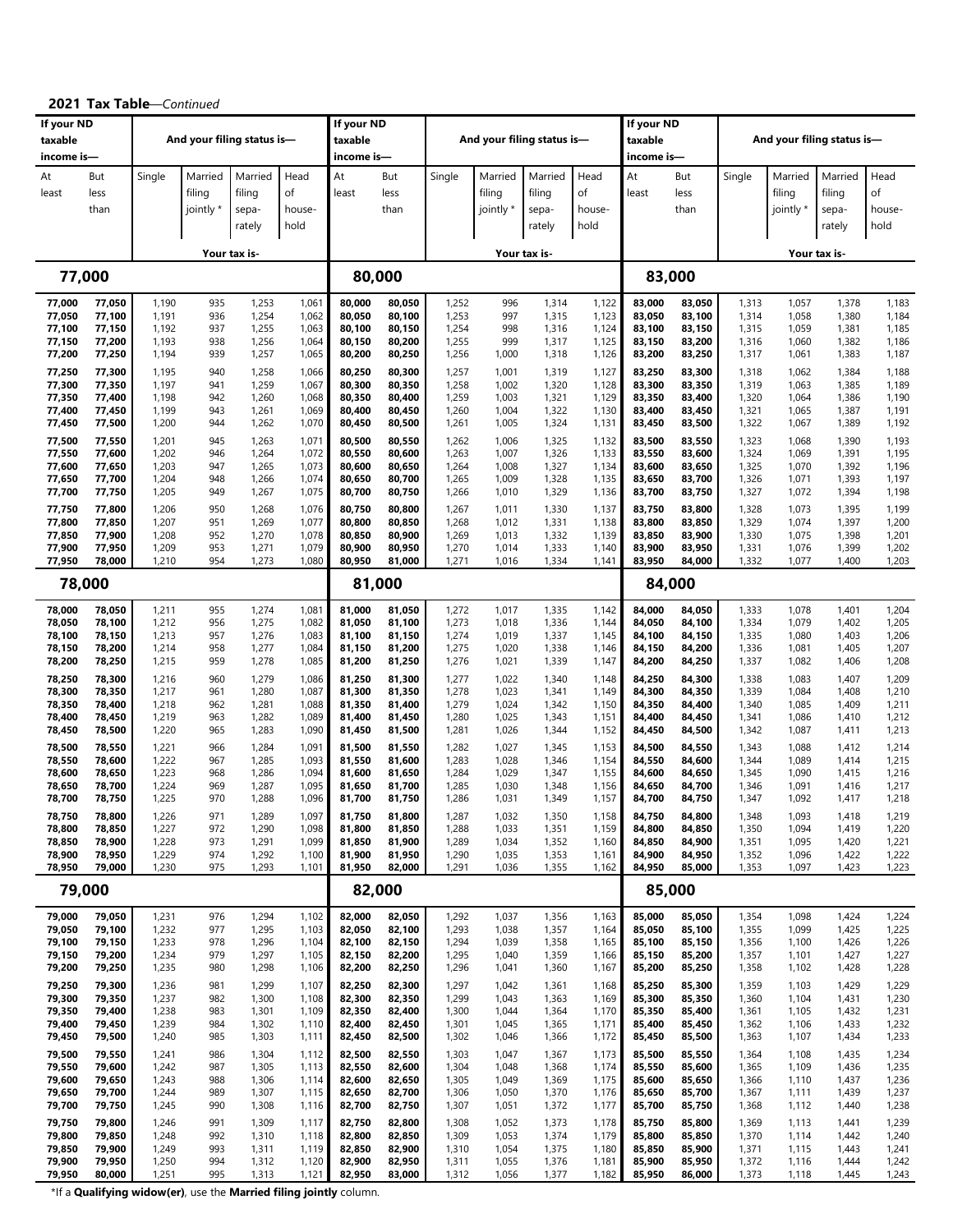| If your ND<br>taxable<br>income is-  |                                      |                                  | And your filing status is-       |                                      |                                  | If your ND<br>taxable<br>income is-            |                                      |                                  |                                  | And your filing status is-           |                                  | If your ND<br>taxable<br>income is-  |                                      |                                  |                                  | And your filing status is-           |                                  |
|--------------------------------------|--------------------------------------|----------------------------------|----------------------------------|--------------------------------------|----------------------------------|------------------------------------------------|--------------------------------------|----------------------------------|----------------------------------|--------------------------------------|----------------------------------|--------------------------------------|--------------------------------------|----------------------------------|----------------------------------|--------------------------------------|----------------------------------|
| At<br>least                          | But<br>less<br>than                  | Single                           | Married<br>filing<br>jointly *   | Married<br>filing<br>sepa-<br>rately | Head<br>of<br>house-<br>hold     | At<br>least                                    | But<br>less<br>than                  | Single                           | Married<br>filing<br>jointly *   | Married<br>filing<br>sepa-<br>rately | Head<br>of<br>house-<br>hold     | At<br>least                          | But<br>less<br>than                  | Single                           | Married<br>filing<br>jointly *   | Married<br>filing<br>sepa-<br>rately | Head<br>of<br>house-<br>hold     |
|                                      |                                      |                                  |                                  | Your tax is-                         |                                  |                                                |                                      |                                  |                                  | Your tax is-                         |                                  |                                      |                                      |                                  |                                  | Your tax is-                         |                                  |
|                                      | 86,000                               |                                  |                                  |                                      |                                  | 89,000                                         |                                      |                                  |                                  |                                      |                                  |                                      | 92,000                               |                                  |                                  |                                      |                                  |
| 86,000                               | 86,050                               | 1,374                            | 1,119                            | 1,446                                | 1,244                            | 89,000                                         | 89,050                               | 1,435                            | 1,180                            | 1,515                                | 1,306                            | 92,000                               | 92,050                               | 1,496                            | 1,241                            | 1,583                                | 1,367                            |
| 86,050                               | 86,100                               | 1,375                            | 1,120                            | 1,448                                | 1,246                            | 89,050                                         | 89,100                               | 1,436                            | 1,181                            | 1,516                                | 1,307                            | 92,050                               | 92,100                               | 1,497                            | 1,242                            | 1,584                                | 1,368                            |
| 86,100                               | 86,150                               | 1,376                            | 1,121                            | 1,449                                | 1,247                            | 89,100                                         | 89,150                               | 1,437                            | 1,182                            | 1,517                                | 1,308                            | 92,100                               | 92,150                               | 1,498                            | 1,243                            | 1,585                                | 1,369                            |
| 86,150                               | 86,200                               | 1,377                            | 1,122                            | 1,450                                | 1,248                            | 89,150                                         | 89,200                               | 1,438                            | 1,183                            | 1,518                                | 1,309                            | 92,150                               | 92,200                               | 1,499                            | 1,244                            | 1,586                                | 1,370                            |
| 86,200                               | 86,250                               | 1,378                            | 1,123                            | 1,451                                | 1,249                            | 89,200                                         | 89,250                               | 1,439                            | 1,184                            | 1,519                                | 1,310                            | 92,200                               | 92,250                               | 1,500                            | 1,245                            | 1,587                                | 1,371                            |
| 86,250                               | 86,300                               | 1,379                            | 1,124                            | 1,452                                | 1,250                            | 89,250                                         | 89,300                               | 1,440                            | 1,185                            | 1,520                                | 1,311                            | 92,250                               | 92,300                               | 1,501                            | 1,246                            | 1,588                                | 1,372                            |
| 86,300                               | 86,350                               | 1,380                            | 1,125                            | 1,453                                | 1,251                            | 89,300                                         | 89,350                               | 1,441                            | 1,186                            | 1,521                                | 1,312                            | 92,300                               | 92,350                               | 1,503                            | 1,247                            | 1,590                                | 1,373                            |
| 86,350                               | 86,400                               | 1,381                            | 1,126                            | 1,454                                | 1,252                            | 89,350                                         | 89,400                               | 1,442                            | 1,187                            | 1,523                                | 1,313                            | 92,350                               | 92,400                               | 1,504                            | 1,248                            | 1,591                                | 1,374                            |
| 86,400                               | 86,450                               | 1,382                            | 1,127                            | 1,456                                | 1,253                            | 89,400                                         | 89,450                               | 1,443                            | 1,188                            | 1,524                                | 1,314                            | 92,400                               | 92,450                               | 1,505                            | 1,249                            | 1,592                                | 1,375                            |
| 86,450                               | 86,500                               | 1,383                            | 1,128                            | 1,457                                | 1,254                            | 89,450                                         | 89,500                               | 1,444                            | 1,189                            | 1,525                                | 1,315                            | 92,450                               | 92,500                               | 1,506                            | 1,250                            | 1,593                                | 1,376                            |
| 86,500                               | 86,550                               | 1,384                            | 1,129                            | 1,458                                | 1,255                            | 89,500                                         | 89,550                               | 1,445                            | 1,190                            | 1,526                                | 1,316                            | 92,500                               | 92,550                               | 1,507                            | 1,251                            | 1,594                                | 1,377                            |
| 86,550                               | 86,600                               | 1,385                            | 1,130                            | 1,459                                | 1,256                            | 89,550                                         | 89,600                               | 1,446                            | 1,191                            | 1,527                                | 1,317                            | 92,550                               | 92,600                               | 1,508                            | 1,252                            | 1,595                                | 1,378                            |
| 86,600                               | 86,650                               | 1,386                            | 1,131                            | 1,460                                | 1,257                            | 89,600                                         | 89,650                               | 1,447                            | 1,192                            | 1,528                                | 1,318                            | 92,600                               | 92,650                               | 1,509                            | 1,253                            | 1,596                                | 1,379                            |
| 86,650                               | 86,700                               | 1,387                            | 1,132                            | 1,461                                | 1,258                            | 89,650                                         | 89,700                               | 1,448                            | 1,193                            | 1,529                                | 1,319                            | 92,650                               | 92,700                               | 1,510                            | 1,254                            | 1,597                                | 1,380                            |
| 86,700                               | 86,750                               | 1,388                            | 1,133                            | 1,462                                | 1,259                            | 89,700                                         | 89,750                               | 1,449                            | 1,194                            | 1,530                                | 1,320                            | 92,700                               | 92,750                               | 1,511                            | 1,255                            | 1,599                                | 1,381                            |
| 86,750                               | 86,800                               | 1,389                            | 1,134                            | 1,464                                | 1,260                            | 89,750                                         | 89,800                               | 1,450                            | 1,195                            | 1,532                                | 1,321                            | 92,750                               | 92,800                               | 1,512                            | 1,256                            | 1,600                                | 1,382                            |
| 86,800<br>86,850<br>86,900<br>86,950 | 86,850<br>86,900<br>86,950<br>87,000 | 1,390<br>1,391<br>1,392<br>1,393 | 1,135<br>1,136<br>1,137<br>1,138 | 1,465<br>1,466<br>1,467<br>1,468     | 1,261<br>1,262<br>1,263<br>1,264 | 89,800<br>89,850<br>89,900<br>89,950<br>90,000 | 89,850<br>89,900<br>89,950<br>90,000 | 1,452<br>1,453<br>1,454<br>1,455 | 1,196<br>1,197<br>1,198<br>1,199 | 1,533<br>1,534<br>1,535<br>1,536     | 1,322<br>1,323<br>1,324<br>1,325 | 92,800<br>92,850<br>92,900<br>92,950 | 92,850<br>92,900<br>92,950<br>93,000 | 1,513<br>1,514<br>1,515<br>1,516 | 1,257<br>1,258<br>1,259<br>1,260 | 1,601<br>1,602<br>1,603<br>1,604     | 1,383<br>1,384<br>1,385<br>1,386 |
|                                      | 87,000                               |                                  |                                  |                                      |                                  |                                                |                                      |                                  |                                  |                                      |                                  |                                      | 93,000                               |                                  |                                  |                                      |                                  |
| 87,000                               | 87,050                               | 1,394                            | 1,139                            | 1,469                                | 1,265                            | 90,000                                         | 90,050                               | 1,456                            | 1,200                            | 1,537                                | 1,326                            | 93,000                               | 93,050                               | 1,517                            | 1,261                            | 1,605                                | 1,387                            |
| 87,050                               | 87,100                               | 1,395                            | 1,140                            | 1,470                                | 1,266                            | 90,050                                         | 90,100                               | 1,457                            | 1,201                            | 1,538                                | 1,327                            | 93,050                               | 93,100                               | 1,518                            | 1,262                            | 1,607                                | 1,388                            |
| 87,100                               | 87,150                               | 1,396                            | 1,141                            | 1,471                                | 1,267                            | 90,100                                         | 90,150                               | 1,458                            | 1,202                            | 1,540                                | 1,328                            | 93,100                               | 93,150                               | 1,519                            | 1,263                            | 1,608                                | 1,389                            |
| 87,150                               | 87,200                               | 1,397                            | 1,142                            | 1,473                                | 1,268                            | 90,150                                         | 90,200                               | 1,459                            | 1,203                            | 1,541                                | 1,329                            | 93,150                               | 93,200                               | 1,520                            | 1,264                            | 1,609                                | 1,390                            |
| 87,200                               | 87,250                               | 1,398                            | 1,143                            | 1,474                                | 1,269                            | 90,200                                         | 90,250                               | 1,460                            | 1,204                            | 1,542                                | 1,330                            | 93,200                               | 93,250                               | 1,521                            | 1,265                            | 1,610                                | 1,391                            |
| 87,250                               | 87,300                               | 1,399                            | 1,144                            | 1,475                                | 1,270                            | 90,250                                         | 90,300                               | 1,461                            | 1,205                            | 1,543                                | 1,331                            | 93,250                               | 93,300                               | 1,522                            | 1,266                            | 1,611                                | 1,392                            |
| 87,300                               | 87,350                               | 1,401                            | 1,145                            | 1,476                                | 1,271                            | 90,300                                         | 90,350                               | 1,462                            | 1,206                            | 1,544                                | 1,332                            | 93,300                               | 93,350                               | 1,523                            | 1,267                            | 1,612                                | 1,393                            |
| 87,350                               | 87,400                               | 1,402                            | 1,146                            | 1,477                                | 1,272                            | 90,350                                         | 90,400                               | 1,463                            | 1,207                            | 1,545                                | 1,333                            | 93,350                               | 93,400                               | 1,524                            | 1,268                            | 1,613                                | 1,394                            |
| 87,400                               | 87,450                               | 1,403                            | 1,147                            | 1,478                                | 1,273                            | 90,400                                         | 90,450                               | 1,464                            | 1,208                            | 1,546                                | 1,334                            | 93,400                               | 93,450                               | 1,525                            | 1,269                            | 1,614                                | 1,395                            |
| 87,450                               | 87,500                               | 1,404                            | 1,148                            | 1,479                                | 1,274                            | 90,450                                         | 90,500                               | 1,465                            | 1,209                            | 1,548                                | 1,335                            | 93,450                               | 93,500                               | 1,526                            | 1,271                            | 1,616                                | 1,396                            |
| 87,500                               | 87,550                               | 1,405                            | 1,149                            | 1,481                                | 1,275                            | 90,500                                         | 90,550                               | 1,466                            | 1,210                            | 1,549                                | 1,336                            | 93,500                               | 93,550                               | 1,527                            | 1,272                            | 1,617                                | 1,397                            |
| 87,550                               | 87,600                               | 1,406                            | 1,150                            | 1,482                                | 1,276                            | 90,550                                         | 90,600                               | 1,467                            | 1,211                            | 1,550                                | 1,337                            | 93,550                               | 93,600                               | 1,528                            | 1,273                            | 1,618                                | 1,399                            |
| 87,600                               | 87,650                               | 1,407                            | 1,151                            | 1,483                                | 1,277                            | 90,600                                         | 90,650                               | 1,468                            | 1,212                            | 1,551                                | 1,338                            | 93,600                               | 93,650                               | 1,529                            | 1,274                            | 1,619                                | 1,400                            |
| 87,650                               | 87,700                               | 1,408                            | 1,152                            | 1,484                                | 1,278                            | 90,650                                         | 90,700                               | 1,469                            | 1,213                            | 1,552                                | 1,339                            | 93,650                               | 93,700                               | 1,530                            | 1,275                            | 1,620                                | 1,401                            |
| 87,700                               | 87,750                               | 1,409                            | 1,153                            | 1,485                                | 1,279                            | 90,700                                         | 90,750                               | 1,470                            | 1,214                            | 1,553                                | 1,340                            | 93,700                               | 93,750                               | 1,531                            | 1,276                            | 1,621                                | 1,402                            |
| 87,750                               | 87,800                               | 1,410                            | 1,154                            | 1,486                                | 1,280                            | 90,750                                         | 90,800                               | 1,471                            | 1,215                            | 1,554                                | 1,341                            | 93,750                               | 93,800                               | 1,532                            | 1,277                            | 1,622                                | 1,403                            |
| 87,800                               | 87,850                               | 1,411                            | 1,155                            | 1,487                                | 1,281                            | 90,800                                         | 90,850                               | 1,472                            | 1,216                            | 1,555                                | 1,342                            | 93,800                               | 93,850                               | 1,533                            | 1,278                            | 1,624                                | 1,404                            |
| 87,850                               | 87,900                               | 1,412                            | 1,156                            | 1,488                                | 1,282                            | 90,850                                         | 90,900                               | 1,473                            | 1,217                            | 1,557                                | 1,343                            | 93,850                               | 93,900                               | 1,534                            | 1,279                            | 1,625                                | 1,405                            |
| 87,900                               | 87,950                               | 1,413                            | 1,157                            | 1,490                                | 1,283                            | 90,900                                         | 90,950                               | 1,474                            | 1,218                            | 1,558                                | 1,344                            | 93,900                               | 93,950                               | 1,535                            | 1,280                            | 1,626                                | 1,406                            |
| 87,950                               | 88,000                               | 1,414                            | 1,158                            | 1,491                                | 1,284                            | 90,950                                         | 91,000                               | 1,475                            | 1,220                            | 1,559                                | 1,345                            | 93,950                               | 94,000                               | 1,536                            | 1,281                            | 1,627                                | 1,407                            |
|                                      | 88,000                               |                                  |                                  |                                      |                                  | 91,000                                         |                                      |                                  |                                  |                                      |                                  |                                      | 94,000                               |                                  |                                  |                                      |                                  |
| 88,000                               | 88,050                               | 1,415                            | 1,159                            | 1,492                                | 1,285                            | 91,000                                         | 91,050                               | 1,476                            | 1,221                            | 1,560                                | 1,346                            | 94,000                               | 94,050                               | 1,537                            | 1,282                            | 1,628                                | 1,408                            |
| 88,050                               | 88,100                               | 1,416                            | 1,160                            | 1,493                                | 1,286                            | 91,050                                         | 91,100                               | 1,477                            | 1,222                            | 1,561                                | 1,348                            | 94,050                               | 94,100                               | 1,538                            | 1,283                            | 1,629                                | 1,409                            |
| 88,100                               | 88,150                               | 1,417                            | 1,161                            | 1,494                                | 1,287                            | 91,100                                         | 91,150                               | 1,478                            | 1,223                            | 1,562                                | 1,349                            | 94,100                               | 94,150                               | 1,539                            | 1,284                            | 1,630                                | 1,410                            |
| 88,150                               | 88,200                               | 1,418                            | 1,162                            | 1,495                                | 1,288                            | 91,150                                         | 91,200                               | 1,479                            | 1,224                            | 1,563                                | 1,350                            | 94,150                               | 94,200                               | 1,540                            | 1,285                            | 1,632                                | 1,411                            |
| 88,200                               | 88,250                               | 1,419                            | 1,163                            | 1,496                                | 1,289                            | 91,200                                         | 91,250                               | 1,480                            | 1,225                            | 1,565                                | 1,351                            | 94,200                               | 94,250                               | 1,541                            | 1,286                            | 1,633                                | 1,412                            |
| 88,250                               | 88,300                               | 1,420                            | 1,164                            | 1,498                                | 1,290                            | 91,250                                         | 91,300                               | 1,481                            | 1,226                            | 1,566                                | 1,352                            | 94,250                               | 94,300                               | 1,542                            | 1,287                            | 1,634                                | 1,413                            |
| 88,300                               | 88,350                               | 1,421                            | 1,165                            | 1,499                                | 1,291                            | 91,300                                         | 91,350                               | 1,482                            | 1,227                            | 1,567                                | 1,353                            | 94,300                               | 94,350                               | 1,543                            | 1,288                            | 1,635                                | 1,414                            |
| 88,350                               | 88,400                               | 1,422                            | 1,166                            | 1,500                                | 1,292                            | 91,350                                         | 91,400                               | 1,483                            | 1,228                            | 1,568                                | 1,354                            | 94,350                               | 94,400                               | 1,544                            | 1,289                            | 1,636                                | 1,415                            |
| 88,400                               | 88,450                               | 1,423                            | 1,167                            | 1,501                                | 1,293                            | 91,400                                         | 91,450                               | 1,484                            | 1,229                            | 1,569                                | 1,355                            | 94,400                               | 94,450                               | 1,545                            | 1,290                            | 1,637                                | 1,416                            |
| 88,450                               | 88,500                               | 1,424                            | 1,169                            | 1,502                                | 1,294                            | 91,450                                         | 91,500                               | 1,485                            | 1,230                            | 1,570                                | 1,356                            | 94,450                               | 94,500                               | 1,546                            | 1,291                            | 1,638                                | 1,417                            |
| 88,500                               | 88,550                               | 1,425                            | 1,170                            | 1,503                                | 1,295                            | 91,500                                         | 91,550                               | 1,486                            | 1,231                            | 1,571                                | 1,357                            | 94,500                               | 94,550                               | 1,547                            | 1,292                            | 1,639                                | 1,418                            |
| 88,550                               | 88,600                               | 1,426                            | 1,171                            | 1,504                                | 1,297                            | 91,550                                         | 91,600                               | 1,487                            | 1,232                            | 1,572                                | 1,358                            | 94,550                               | 94,600                               | 1,548                            | 1,293                            | 1,641                                | 1,419                            |
| 88,600                               | 88,650                               | 1,427                            | 1,172                            | 1,506                                | 1,298                            | 91,600                                         | 91,650                               | 1,488                            | 1,233                            | 1,574                                | 1,359                            | 94,600                               | 94,650                               | 1,549                            | 1,294                            | 1,642                                | 1,420                            |
| 88,650                               | 88,700                               | 1,428                            | 1,173                            | 1,507                                | 1,299                            | 91,650                                         | 91,700                               | 1,489                            | 1,234                            | 1,575                                | 1,360                            | 94,650                               | 94,700                               | 1,550                            | 1,295                            | 1,643                                | 1,421                            |
| 88,700                               | 88,750                               | 1,429                            | 1,174                            | 1,508                                | 1,300                            | 91,700                                         | 91,750                               | 1,490                            | 1,235                            | 1,576                                | 1,361                            | 94,700                               | 94,750                               | 1,551                            | 1,296                            | 1,644                                | 1,422                            |
| 88,750                               | 88,800                               | 1,430                            | 1,175                            | 1,509                                | 1,301                            | 91,750                                         | 91,800                               | 1,491                            | 1,236                            | 1,577                                | 1,362                            | 94,750                               | 94,800                               | 1,552                            | 1,297                            | 1,645                                | 1,423                            |
| 88,800                               | 88,850                               | 1,431                            | 1,176                            | 1,510                                | 1,302                            | 91,800                                         | 91,850                               | 1,492                            | 1,237                            | 1,578                                | 1,363                            | 94,800                               | 94,850                               | 1,554                            | 1,298                            | 1,646                                | 1,424                            |
| 88,850                               | 88,900                               | 1,432                            | 1,177                            | 1,511                                | 1,303                            | 91,850                                         | 91,900                               | 1,493                            | 1,238                            | 1,579                                | 1,364                            | 94,850                               | 94,900                               | 1,555                            | 1,299                            | 1,647                                | 1,425                            |
| 88,900                               | 88,950                               | 1,433                            | 1,178                            | 1,512                                | 1,304                            | 91,900                                         | 91,950                               | 1,494                            | 1,239                            | 1,580                                | 1,365                            | 94,900                               | 94,950                               | 1,556                            | 1,300                            | 1,649                                | 1,426                            |
| 88,950                               | 89,000                               | 1,434                            | 1,179                            | 1,513                                | 1,305                            | 91,950                                         | 92,000                               | 1,495                            | 1,240                            | 1,582                                | 1,366                            | 94,950                               | 95,000                               | 1,557                            | 1,301                            | 1,650                                | 1,427                            |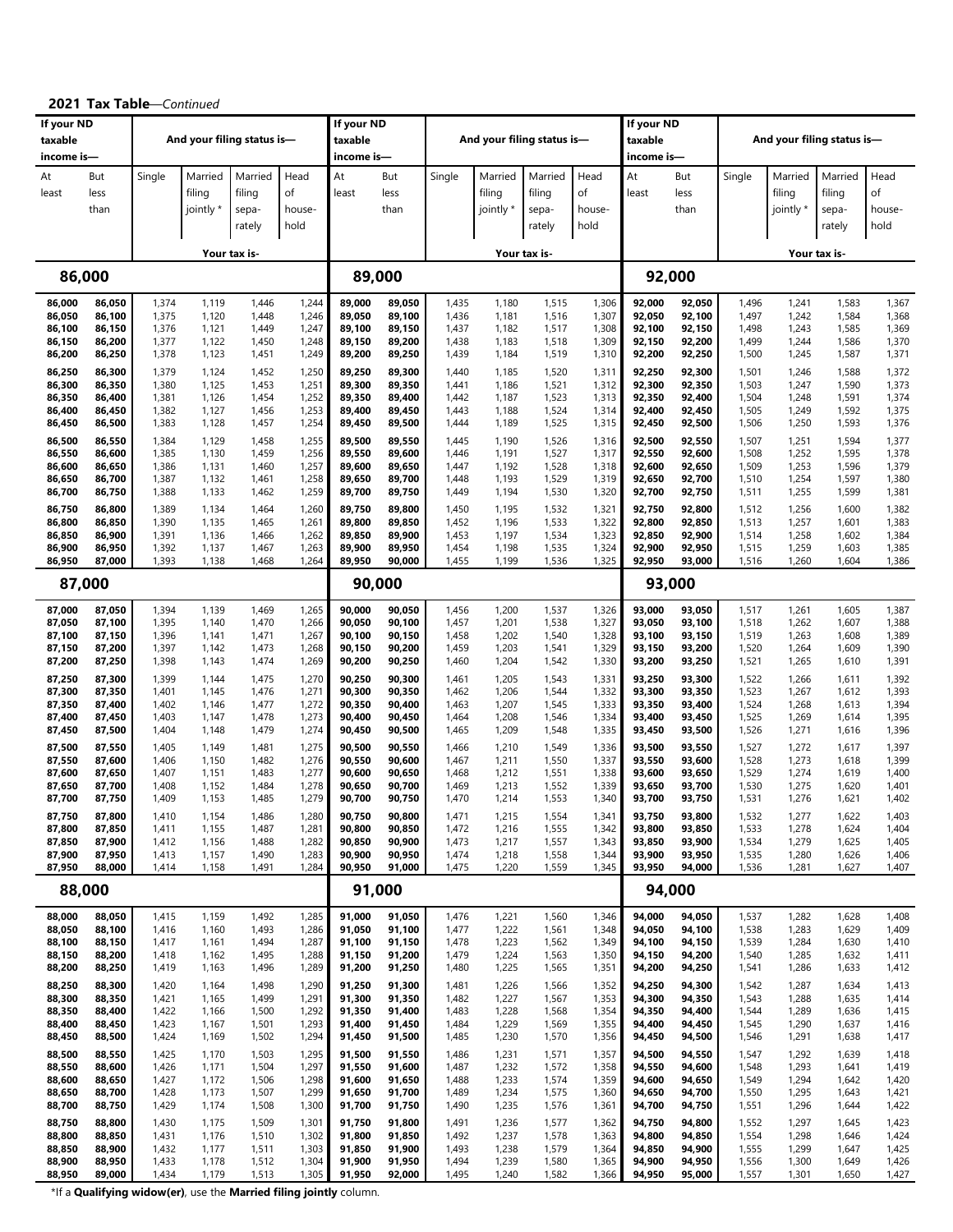| If your ND<br>taxable |                  |                |                | And your filing status is- |                | If your ND<br>taxable |                  |                  |                | And your filing status is- |                |
|-----------------------|------------------|----------------|----------------|----------------------------|----------------|-----------------------|------------------|------------------|----------------|----------------------------|----------------|
| income is-            |                  |                |                |                            |                | income is-            |                  |                  |                |                            |                |
| At                    | But              | Single         | Married        | Married                    | Head           | At                    | But              | Single           | Married        | Married                    | Head           |
| least                 | less             |                | filing         | filing                     | of             | least                 | less             |                  | filing         | filing                     | of             |
|                       | than             |                | jointly *      | sepa-                      | house-         |                       | than             |                  | jointly *      | sepa-                      | house-         |
|                       |                  |                |                | rately                     | hold           |                       |                  |                  |                | rately                     | hold           |
|                       |                  |                |                | Your tax is-               |                |                       |                  |                  |                | Your tax is-               |                |
|                       | 95,000           |                |                |                            |                |                       | 98,000           |                  |                |                            |                |
|                       |                  |                |                |                            |                |                       |                  |                  |                |                            |                |
| 95,000<br>95,050      | 95,050<br>95,100 | 1,558<br>1,559 | 1,302<br>1,303 | 1,651<br>1,652             | 1,428<br>1,429 | 98,000<br>98,050      | 98,050<br>98,100 | 1,619<br>1,620   | 1,363<br>1,364 | 1,719<br>1,720             | 1,489<br>1,490 |
| 95,100                | 95,150           | 1,560          | 1,304          | 1,653                      | 1,430          | 98,100                | 98,150           | 1,621            | 1,365          | 1,721                      | 1,491          |
| 95,150                | 95,200           | 1,561          | 1,305          | 1,654                      | 1,431          | 98,150                | 98,200           | 1,622            | 1,366          | 1,722                      | 1,492          |
| 95,200                | 95,250           | 1,562          | 1,306          | 1,655                      | 1,432          | 98,200                | 98,250           | 1,623            | 1,367          | 1,723                      | 1,493          |
| 95,250<br>95,300      | 95,300<br>95,350 | 1,563<br>1,564 | 1,307<br>1,308 | 1,656<br>1,658             | 1,433<br>1,434 | 98,250<br>98,300      | 98,300<br>98,350 | 1,624            | 1,368<br>1,369 | 1,725<br>1,726             | 1,494<br>1,495 |
| 95,350                | 95,400           | 1,565          | 1,309          | 1,659                      | 1,435          | 98,350                | 98,400           | 1,625<br>1,627   | 1,370          | 1,727                      | 1,496          |
| 95,400                | 95,450           | 1,566          | 1,310          | 1,660                      | 1,436          | 98,400                | 98,450           | 1,628            | 1,371          | 1,728                      | 1,497          |
| 95,450                | 95,500           | 1,567          | 1,311          | 1,661                      | 1,437          | 98,450                | 98,500           | 1,629            | 1,373          | 1,729                      | 1,498          |
| 95,500                | 95,550           | 1,568          | 1,312          | 1,662                      | 1,438          | 98,500                | 98,550           | 1,630            | 1,374          | 1,730                      | 1,499          |
| 95,550<br>95,600      | 95,600<br>95,650 | 1,569<br>1,570 | 1,313<br>1,314 | 1,663<br>1,664             | 1,439<br>1,440 | 98,550<br>98,600      | 98,600<br>98,650 | 1,631<br>1,632   | 1,375<br>1,376 | 1,731<br>1,733             | 1,501<br>1,502 |
| 95,650                | 95,700           | 1,571          | 1,315          | 1,666                      | 1,441          | 98,650                | 98,700           | 1,633            | 1,377          | 1,734                      | 1,503          |
| 95,700                | 95,750           | 1,572          | 1,316          | 1,667                      | 1,442          | 98,700                | 98,750           | 1,634            | 1,378          | 1,735                      | 1,504          |
| 95,750                | 95,800           | 1,573          | 1,317          | 1,668                      | 1,443          | 98,750                | 98,800           | 1,636            | 1,379          | 1,736                      | 1,505          |
| 95,800<br>95,850      | 95,850<br>95,900 | 1,574          | 1,318          | 1,669                      | 1,444          | 98,800                | 98,850           | 1,637            | 1,380          | 1,737                      | 1,506          |
| 95,900                | 95,950           | 1,575<br>1,576 | 1,319<br>1,320 | 1,670<br>1,671             | 1,445<br>1,446 | 98,850<br>98,900      | 98,900<br>98,950 | 1,638<br>1,639   | 1,381<br>1,382 | 1,738<br>1,739             | 1,507<br>1,508 |
| 95,950                | 96,000           | 1,577          | 1,322          | 1,672                      | 1,447          | 98,950                | 99,000           | 1,640            | 1,383          | 1,740                      | 1,509          |
|                       | 96,000           |                |                |                            |                |                       | 99,000           |                  |                |                            |                |
| 96,000                | 96,050           | 1,578          | 1,323          | 1,673                      | 1,448          | 99,000                | 99,050           | 1,641            | 1,384          | 1,742                      | 1,510          |
| 96,050                | 96,100           | 1,579          | 1,324          | 1,675                      | 1,450          | 99,050                | 99,100           | 1,642            | 1,385          | 1,743                      | 1,511          |
| 96,100<br>96,150      | 96,150<br>96,200 | 1,580<br>1,581 | 1,325<br>1,326 | 1,676<br>1,677             | 1,451<br>1,452 | 99,100<br>99,150      | 99,150<br>99,200 | 1,644<br>1,645   | 1,386<br>1,387 | 1,744<br>1,745             | 1,512<br>1,513 |
| 96,200                | 96,250           | 1,582          | 1,327          | 1,678                      | 1,453          | 99,200                | 99,250           | 1,646            | 1,388          | 1,746                      | 1,514          |
| 96,250                | 96,300           | 1,583          | 1,328          | 1,679                      | 1,454          | 99,250                | 99,300           | 1,647            | 1,389          | 1,747                      | 1,515          |
| 96,300                | 96,350           | 1,584          | 1,329          | 1,680                      | 1,455          | 99,300                | 99,350           | 1,648            | 1,390          | 1,748                      | 1,516          |
| 96,350<br>96,400      | 96,400<br>96,450 | 1,585<br>1,586 | 1,330<br>1,331 | 1,681<br>1,683             | 1,456<br>1,457 | 99,350<br>99,400      | 99,400<br>99,450 | 1,649<br>1,650   | 1,391<br>1,392 | 1,750<br>1,751             | 1,517<br>1,518 |
| 96,450                | 96,500           | 1,587          | 1,332          | 1,684                      | 1,458          | 99,450                | 99,500           | 1,652            | 1,393          | 1,752                      | 1,519          |
| 96,500                | 96,550           | 1,588          | 1,333          | 1,685                      | 1,459          | 99,500                | 99,550           | 1,653            | 1,394          | 1,753                      | 1,520          |
| 96,550                | 96,600           | 1,589          | 1,334          | 1,686                      | 1,460          | 99,550                | 99,600           | 1,654            | 1,395          | 1,754                      | 1,521          |
| 96,600<br>96,650      | 96,650<br>96,700 | 1,590<br>1,591 | 1,335<br>1,336 | 1,687<br>1,688             | 1,461<br>1,462 | 99,600<br>99,650      | 99,650<br>99,700 | 1,655<br>1,656   | 1,396<br>1,397 | 1,755<br>1,756             | 1,522<br>1,523 |
| 96,700                | 96,750           | 1,592          | 1,337          | 1,689                      | 1,463          | 99,700                | 99,750           | 1,657            | 1,398          | 1,757                      | 1,524          |
| 96,750                | 96,800           | 1,593          | 1,338          | 1,691                      | 1,464          | 99,750                | 99,800           | 1,658            | 1,399          | 1,759                      | 1,525          |
| 96,800                | 96,850           | 1,594          | 1,339          | 1,692                      | 1,465          | 99,800                | 99,850           | 1,659            | 1,400          | 1,760                      | 1,526          |
| 96,850<br>96,900      | 96,900<br>96,950 | 1,595<br>1,596 | 1,340<br>1,341 | 1,693<br>1,694             | 1,466<br>1,467 | 99,850<br>99,900      | 99,900<br>99,950 | 1,661<br>1,662   | 1,401<br>1,402 | 1,761<br>1,762             | 1,527<br>1,528 |
| 96,950                | 97,000           | 1,597          | 1,342          | 1,695                      | 1,468          | 99,950                | 100,000          | 1,663            | 1,403          | 1,763                      | 1,529          |
|                       | 97,000           |                |                |                            |                |                       |                  |                  |                |                            |                |
| 97,000                | 97,050           | 1,598          | 1,343          | 1,696                      | 1,469          |                       |                  |                  |                |                            |                |
| 97,050                | 97,100           | 1,599          | 1,344          | 1,697                      | 1,470          |                       |                  |                  |                |                            |                |
| 97,100<br>97,150      | 97,150<br>97,200 | 1,600<br>1,601 | 1,345<br>1,346 | 1,698<br>1,700             | 1,471<br>1,472 |                       |                  |                  |                |                            |                |
| 97,200                | 97,250           | 1,602          | 1,347          | 1,701                      | 1,473          |                       |                  |                  |                |                            |                |
| 97,250                | 97,300           | 1,603          | 1,348          | 1,702                      | 1,474          |                       |                  | If \$100,000 or  |                |                            |                |
| 97,300                | 97,350           | 1,605          | 1,349          | 1,703                      | 1,475          |                       |                  | $over -$         |                |                            |                |
| 97,350<br>97,400      | 97,400<br>97,450 | 1,606<br>1,607 | 1,350<br>1,351 | 1,704<br>1,705             | 1,476<br>1,477 |                       |                  | use the          |                |                            |                |
| 97,450                | 97,500           | 1,608          | 1,352          | 1,706                      | 1,478          |                       |                  | <b>Tax Rate</b>  |                |                            |                |
| 97,500                | 97,550           | 1,609          | 1,353          | 1,708                      | 1,479          |                       |                  | <b>Schedules</b> |                |                            |                |
| 97,550                | 97,600           | 1,610          | 1,354          | 1,709                      | 1,480          |                       |                  | on page 32       |                |                            |                |
| 97,600                | 97,650           | 1,611          | 1,355          | 1,710                      | 1,481          |                       |                  |                  |                |                            |                |
| 97,650<br>97,700      | 97,700<br>97,750 | 1,612<br>1,613 | 1,356<br>1,357 | 1,711<br>1,712             | 1,482<br>1,483 |                       |                  |                  |                |                            |                |
| 97,750                | 97,800           | 1,614          | 1,358          | 1,713                      | 1,484          |                       |                  |                  |                |                            |                |
| 97,800                | 97,850           | 1,615          | 1,359          | 1,714                      | 1,485          |                       |                  |                  |                |                            |                |
| 97,850                | 97,900           | 1,616          | 1,360          | 1,715                      | 1,486          |                       |                  |                  |                |                            |                |
| 97,900<br>97,950      | 97,950<br>98,000 | 1,617<br>1,618 | 1,361<br>1,362 | 1,717<br>1,718             | 1,487<br>1,488 |                       |                  |                  |                |                            |                |

**2021 Tax Table**—*Continued*